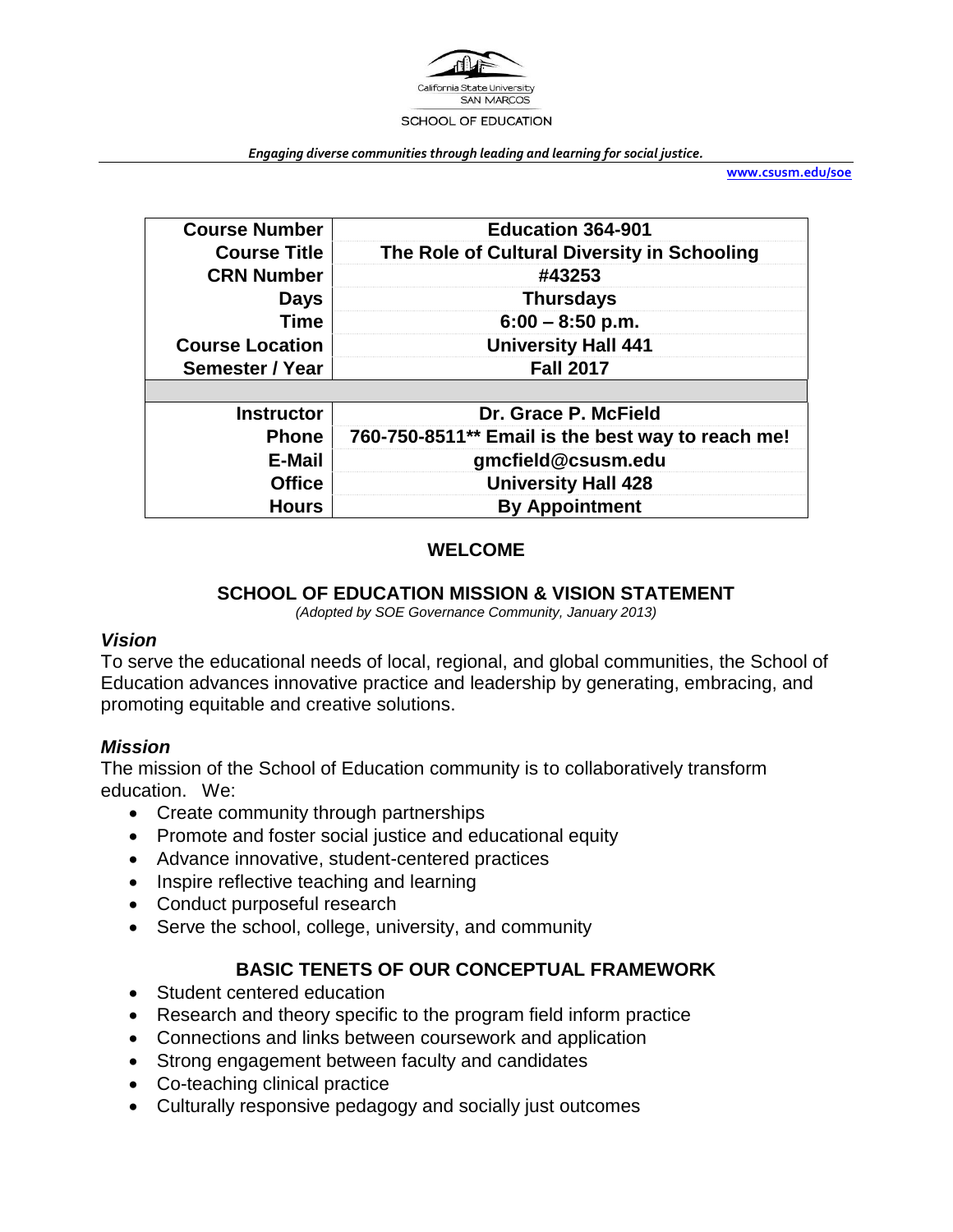## **TABLE OF CONTENTS**

| TEACHER PERFORMANCE EXPECTATION (TPE) COMPETENCIES  4                         |  |
|-------------------------------------------------------------------------------|--|
|                                                                               |  |
|                                                                               |  |
|                                                                               |  |
|                                                                               |  |
|                                                                               |  |
|                                                                               |  |
|                                                                               |  |
|                                                                               |  |
|                                                                               |  |
|                                                                               |  |
|                                                                               |  |
|                                                                               |  |
|                                                                               |  |
|                                                                               |  |
|                                                                               |  |
|                                                                               |  |
|                                                                               |  |
|                                                                               |  |
|                                                                               |  |
|                                                                               |  |
|                                                                               |  |
|                                                                               |  |
| COURSE REQUIREMENTS AND GRADED COURSE COMPONENTS (750 points total)           |  |
|                                                                               |  |
|                                                                               |  |
|                                                                               |  |
|                                                                               |  |
| List of Assignments and Checklist - A.K.A. What is my grade in this class? 28 |  |
|                                                                               |  |
|                                                                               |  |
|                                                                               |  |
|                                                                               |  |
|                                                                               |  |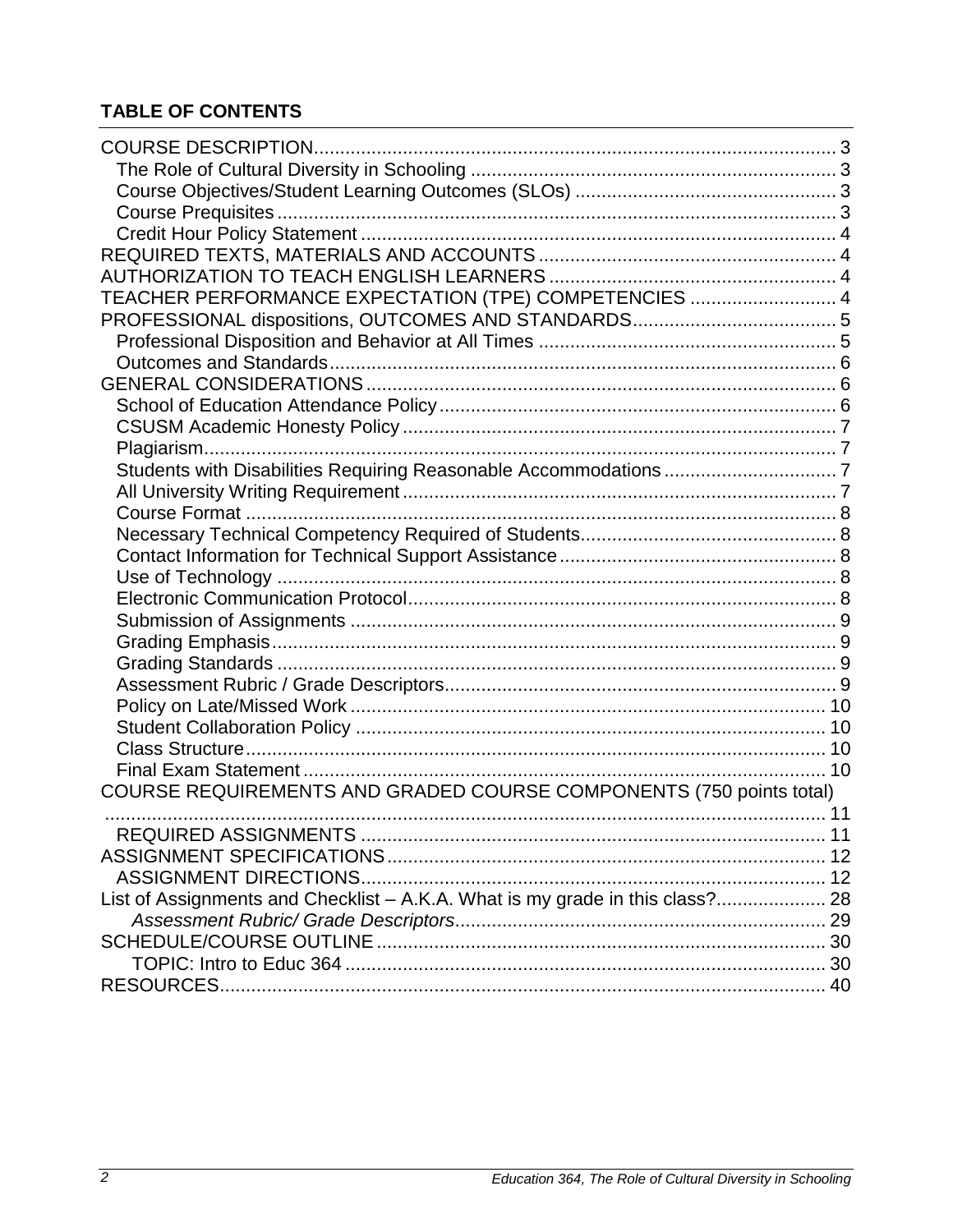### **COURSE DESCRIPTION**

### <span id="page-2-1"></span><span id="page-2-0"></span>**The Role of Cultural Diversity in Schooling**

Principles of first and second language acquisition (e.g. historical and current theories, psychology, sociocultural, political, and pedagogical factors) and issues related to notions of culture, interaction, and communication in school and community contexts (e.g. the nature of culture, manifestations of cultural contact and cultural diversity in the United States and in California) within a theoretical and applied context. Required of all credential candidates.

Instructor: Required of all K-12 teaching credential candidates. This course explores cultural and linguistic diversity as critical variables in achieving educational equity for all students. Major units include **intensive theoretical and practical** articulation of culture and cultural pluralism; educational issues of race, class, gender, language, ethnicity, sexual orientation and exceptionality; social, structural, programmatic and curricular issues; and effective teaching for diverse populations.

**Strong oral and written communication skills**, information literacy, and technology are required of professional educators; therefore, these components are emphasized as methods to be used in completing course requirements.

#### <span id="page-2-2"></span>**Course Objectives/Student Learning Outcomes (SLOs)**

#### **Students completing EDUC 364 will be able to demonstrate:**

- developing competencies in TPE 15: Social Justice and Equity (SJE) including
	- $\circ$  identify issues of social justice and (in)equity in public schools (including curricular, pedagogical and structural issues)
	- o apply knowledge of SJE to ensure equitable outcomes for students from diverse backgrounds
- understanding of various concepts of culture and cultural contact, and their applicability to learning and teaching;
- understanding of racial and cultural diversity in the United States and California;
- general familiarity with culturally relevant pedagogy;
- understanding of marginalized student populations and their families including those from culturally and linguistically diverse backgrounds, "at-risk" youth, and lesbian, gay, bisexual and transgender youth.
- an **ability to analyze data** and **understand empirical educational articles and theoretical frameworks**.

#### <span id="page-2-3"></span>**Course Prequisites**

 For all 300-level School of Education courses, upper division standing is a prerequisite.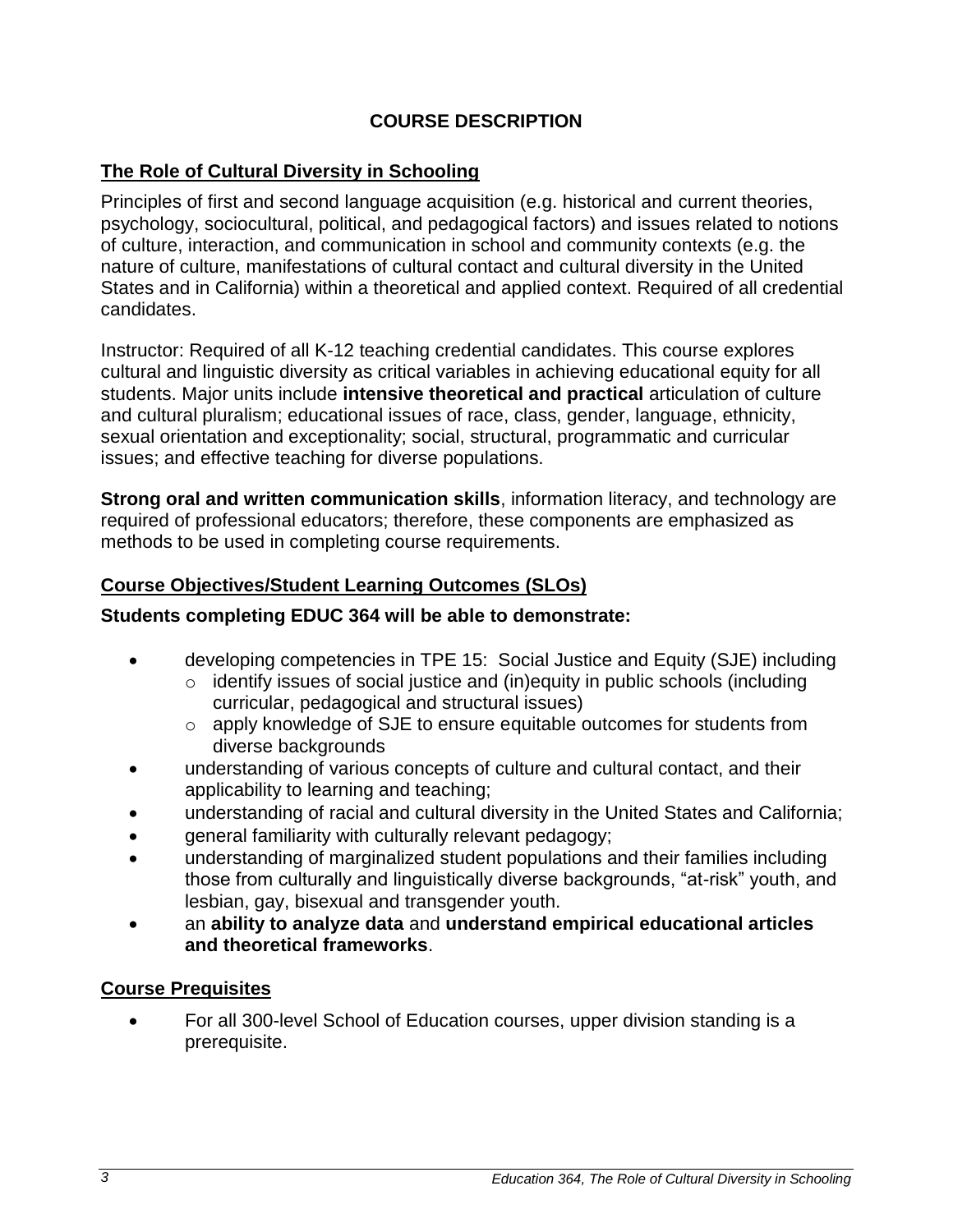## <span id="page-3-0"></span>**Credit Hour Policy Statement**

Per the University Credit Hour Policy:

- All students are expected to spend a minimum of two hours outside of the classroom each week for each unit of credit engaged in learning or **a total of at least six hours outside of the classroom each week**.
- This is a hybrid course, with mostly face-to-face sessions and occasional independent on-line work sessions. The combination of these two types of sessions will total at least 45 hours per unit of credit for a total of 135 hours of work for this 3 unit class. See the course schedule for which sessions will be online.

## **REQUIRED TEXTS, MATERIALS AND ACCOUNTS**

<span id="page-3-1"></span>The required books for this class are listed in order of when they will be used this semester. They are available at the university bookstore for your convenience or online.

## **NOTE: \*These texts are on reserve at Kellogg Library.**

## **All texts/readings MUST be brought to each appropriate class session.**

- 1. \**Course Reader, Education 364, Dr. McField.* Info on this will be announced in class.
- 2. \*Spring, J. (2016). *Deculturalization and the Struggle for Equity (8th Edition).* New York, NY: The McGraw-Hill Companies, Inc.
- 3. \*Krashen, S. D. (1999). *Condemned without a trial: Bogus arguments against bilingual education.* Portsmouth, NH: Heinemann. ISBN: 0-325-00129-4
- If any additional required readings arise, they will be made available electronically on the course website (Cougar Courses) and/or via email.

## **AUTHORIZATION TO TEACH ENGLISH LEARNERS**

<span id="page-3-2"></span>This credential program has been specifically designed to prepare teachers for the diversity of languages often encountered in California public school classrooms. The authorization to teach English learners is met through the infusion of content and experiences within the credential program, as well as additional coursework. Candidates successfully completing this program receive a credential with authorization to teach English learners. *(Approved by CCTC in SB 2042 Program Standards, August 02)*

## **TEACHER PERFORMANCE EXPECTATION (TPE) COMPETENCIES**

<span id="page-3-3"></span>The course objectives, assignments, and assessments have been aligned with the CTC standards for (Single Subject, Multiple Subject, Special Education, etc.) Credential. This course is designed to help teachers seeking a California teaching credential to develop the skills, knowledge, and attitudes necessary to assist schools and district in implementing effective programs for all students. The successful candidate will be able to merge theory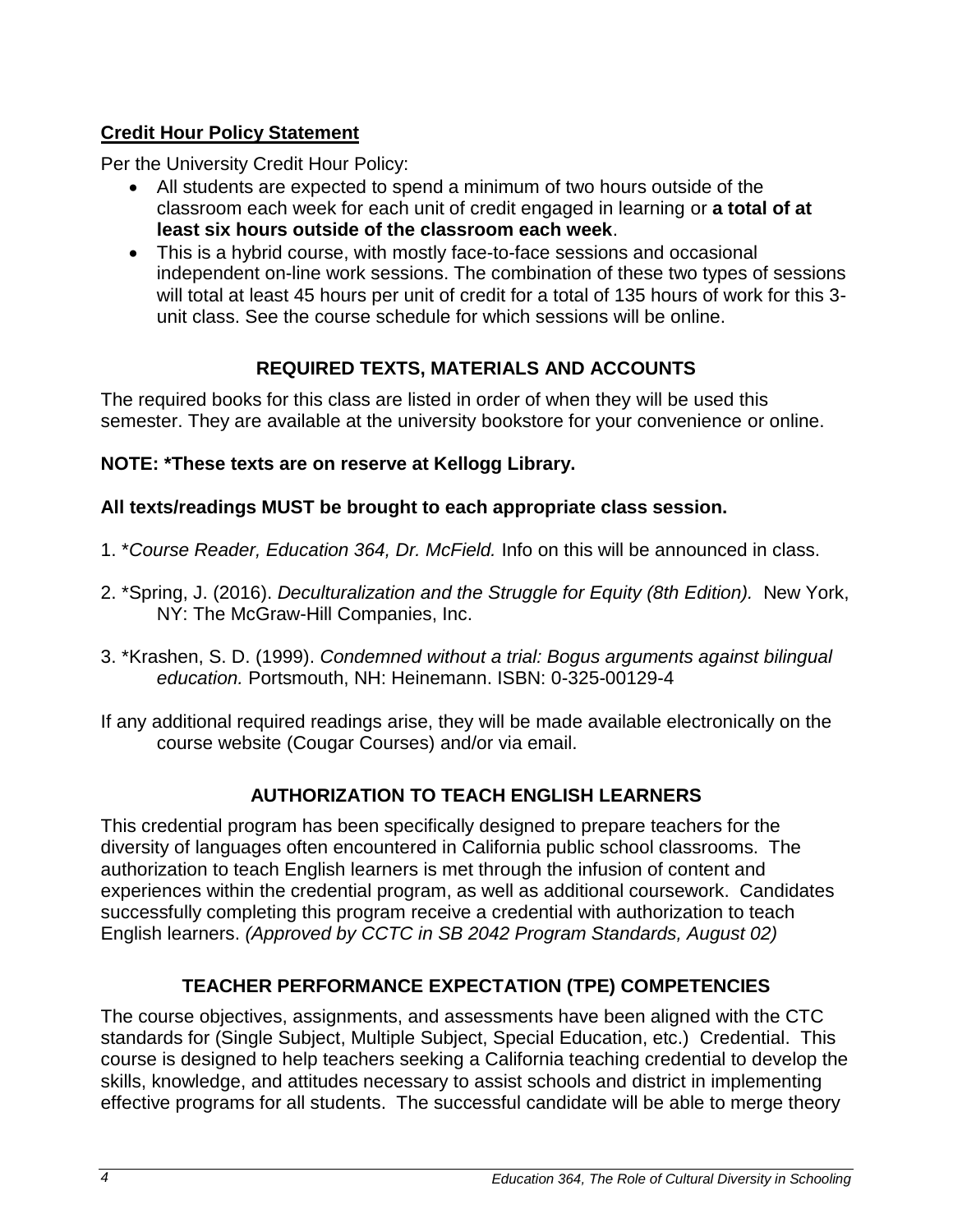and practice in order to realize a comprehensive and extensive educational program for all students. You will be required to formally address the following TPEs in this course: **Social Justice and Equity**. Teacher candidates **will be able to identify issues of social justice and equity** in the classroom and apply appropriate instructional strategies to ensure equal outcomes for diverse students. They will be **familiar with** ideas, definitions, and major theorists in the fields of **multicultural education, social reconstruction, and democratic education**. **Pluralism** and **divergent perspectives** on educating students will be the foundation of designing effective lessons and instructional practices for diverse students. Candidates will understand **when and how to collaborate with others**, especially **curriculum specialists**, **community leaders**, and **parents** on preparing relevant and appropriate instructional **activities, curricular units, and school structures** that would provide equitable outcomes for students from different linguistic, cultural, and social economic backgrounds.

## **PROFESSIONAL DISPOSITIONS, OUTCOMES AND STANDARDS**

<span id="page-4-0"></span>The California State University San Marcos School of Education fosters the development of the following professional dispositions among our candidates. Candidates increasingly reflect these dispositions in their work with students, families, and communities.

**Social Justice and Equity:** Candidates appreciate the languages, communities, and experiences learners bring to the classroom. Candidates advocate for and support marginalized communities and individuals.

**Collaboration:** Candidates learn and practice the skills of collaboration in their coursework and use them in their professional interactions with students, colleagues, parents, caregivers and those in the wider community.

**Critical Thinking:** Candidates analyze various professional contexts, resulting in more informed decision-making about professional practice.

**Professional Ethics:** Candidates learn to make and act on well-reasoned, principled judgments.

**Reflective Teaching and Learning:** Candidates critically review their professional practice and the impact it has on student success.

**Life-Long Learning:** Candidates are committed to actively seeking new knowledge, skills and experiences throughout their career.

#### <span id="page-4-1"></span>**Professional Disposition and Behavior at All Times**

Respect, professionalism, and when appropriate, charity, are necessary for a positive, healthy learning environment. All students are entitled to their opinions. Students demonstrating negative attitudes and /or disruptive behavior will not be tolerated under any circumstances and will be referred immediately to the University Dean of Student Affairs and/or the CEHHS Associate Dean. Grades and course credit may be affected by inappropriate professional dispositions and/or behavior. **See** *Self-Evaluation* **for criteria**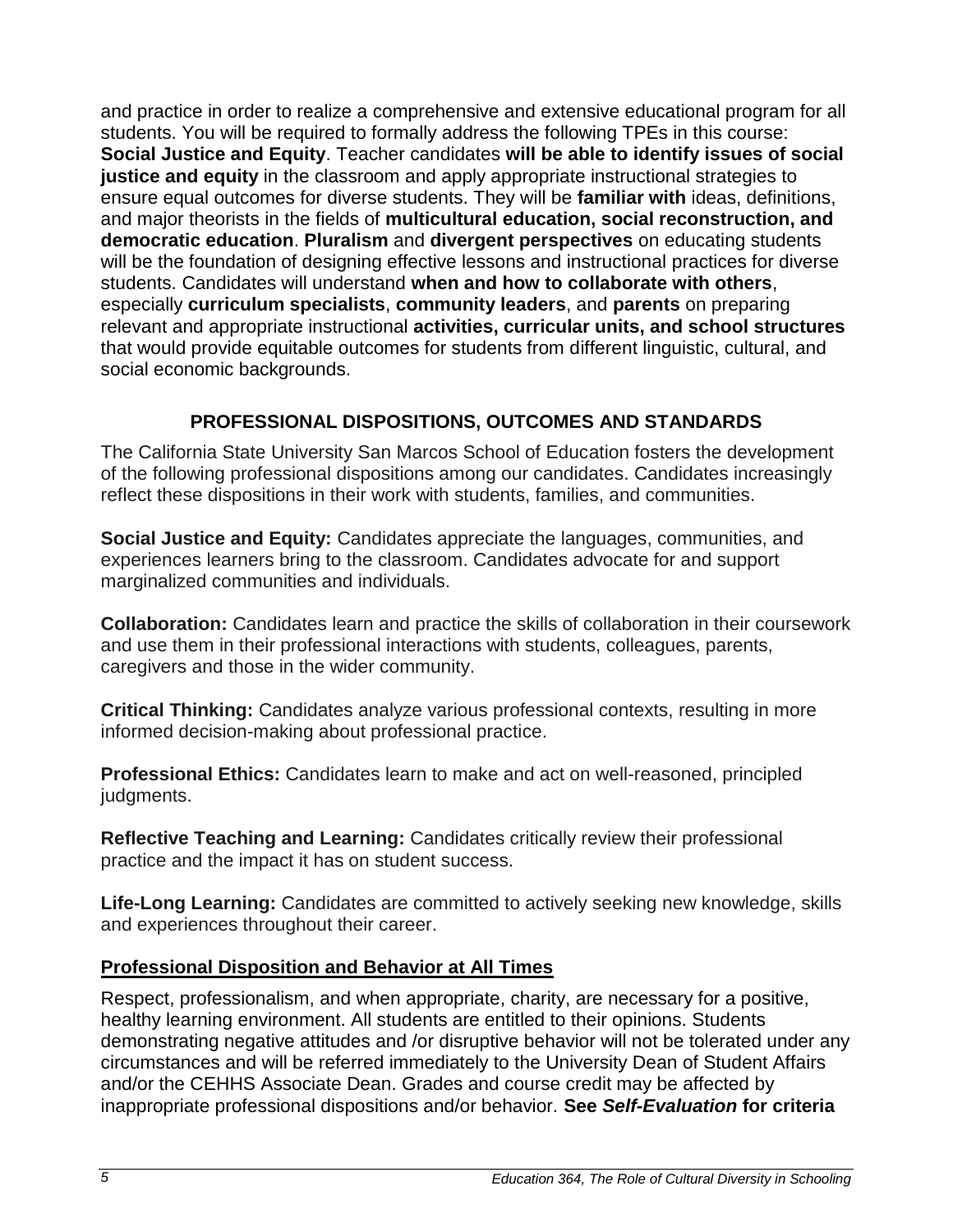**of professional disposition, to be completed at the beginning and end of the semester.**

### <span id="page-5-0"></span>**Outcomes and Standards**

This course is aligned with the standards for the Cross-cultural Language and Academic Development (CLAD) endorsement, as articulated by the California Commission on Teacher Credentialing, and as approved by the faculty of the SCHOOL OF EDUCATION. (Note: **As of 2002, the CLAD competencies are collectively referred to as an authorization to teach English Learners.** Further consideration has been given to the alignment of standards for multicultural education as articulated by the National Council for Accreditation of Teacher Education (NCATE), the Interstate New Teacher Assessment and Support Consortium (INTASC), and the National Board for Professional Teaching Standards (NBPTS). Emphasis is placed on learning outcomes (what you know and can demonstrate) rather than on inputs (putting in "seat time", meeting minimum criteria for assignments, checking off tasks and activities), and how these outcomes correspond to your potential to enhance student learning as a new teacher.

## **GENERAL CONSIDERATIONS**

## <span id="page-5-2"></span><span id="page-5-1"></span>**School of Education Attendance Policy**

Due to the dynamic and interactive nature of courses in the School of Education, all candidates (course participants) are expected to attend all classes and participate actively. At a minimum, candidates (course participants) must attend more than 80% of class time, or s/he may not receive a passing grade for the course at the discretion of the instructor. Individual instructors may adopt more stringent attendance requirements. Should the candidate (course participants) have extenuating circumstances, s/he should contact the instructor as soon as possible. *(Adopted by the COE Governance Community, December, 1997).* 

#### *FOR THIS CLASS: 1. An absence of a full class session equals minus 30 points. If you miss three (3) class sessions or 8 hours of class you cannot receive a passing grade for the class. 2. Do strive for punctuality, and be mindful of late arrivals and early departures. Each tardy or early departure beyond 5 minutes will result in minus 5 points. 4. Students are expected to* **meet with their co-presenters to plan work.**

Attendance and Computer Notebooks during class: Most of the readings are in hard or paper copy, so it is not necessary for students to use tablets or computers during class, unless special permission is requested from the professor. **Students using a computer or electronic device during class excessively and/or inappropriately may be marked absent at the sole discretion of the professor.**

*These measures are intended to encourage responsibility for one's own learning in a democratic, collaborative and reciprocal learning environment.*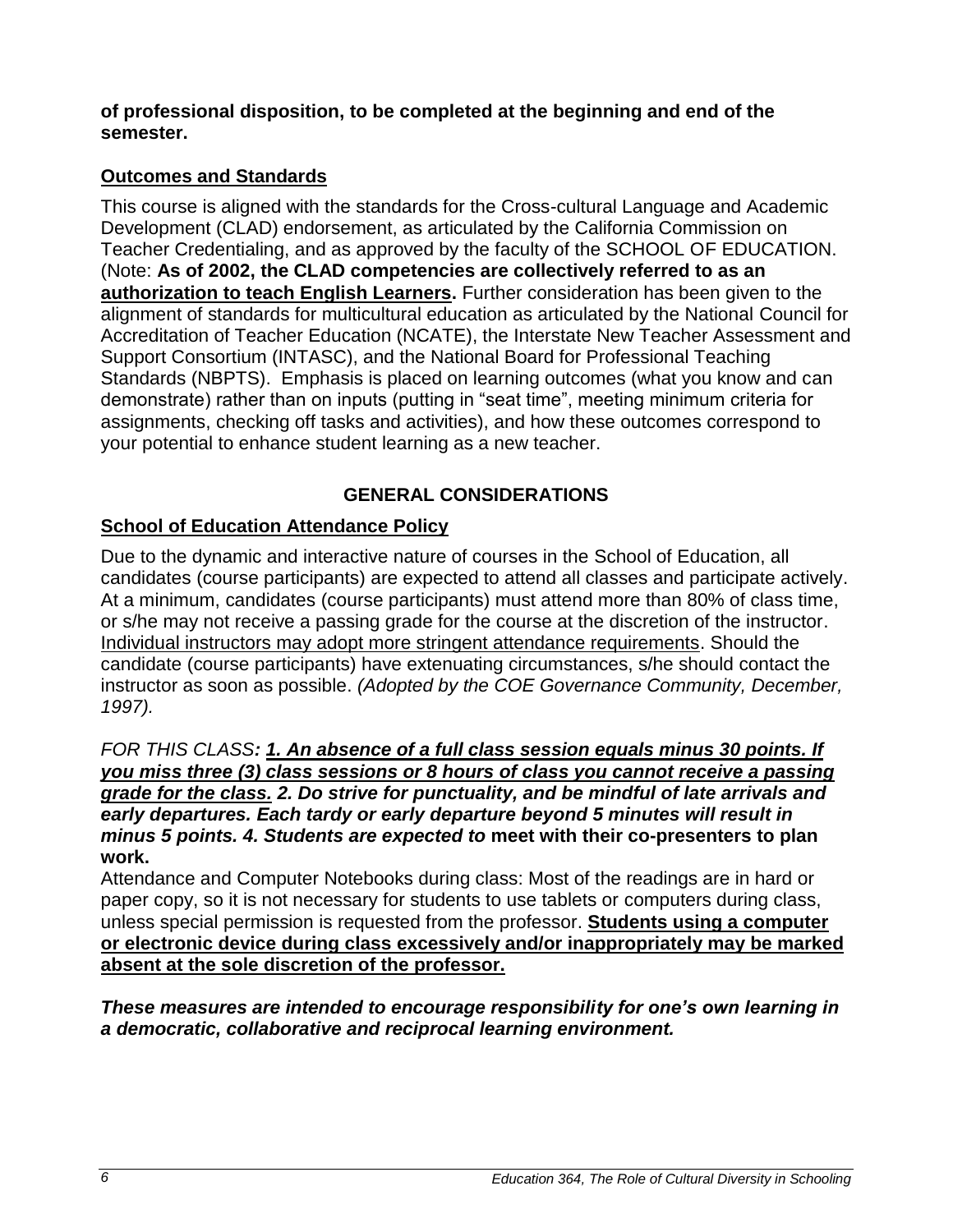## <span id="page-6-0"></span>**CSUSM Academic Honesty Policy**

Students will be expected to adhere to standards of academic honesty and integrity, as outlined in the Student Academic Honesty Policy. All assignments must be original work, clear and error-free. All ideas/material that are borrowed from other sources must have appropriate references to the original sources. Any quoted material should give credit to the source and be punctuated accordingly.

Academic Honesty and Integrity: Students are responsible for honest completion and representation of their work. Your course catalog details the ethical standards and penalties for infractions. There will be zero tolerance for infractions. If you believe there has been an infraction by someone in the class, please bring it to the instructor's attention. The instructor reserves the right to discipline any student for academic dishonesty, in accordance with the general rules and regulations of the university. Disciplinary action may include the lowering of grades and/or the assignment of a failing grade for an exam, assignment, or the class as a whole.

Incidents of Academic Dishonesty will be reported to the Dean of Students. Sanctions at the University level may include suspension or expulsion from the University.

Refer to the full Academic Honesty Policy at: [http://www.csusm.edu/policies/active/documents/Academic\\_Honesty\\_Policy.html](http://www.csusm.edu/policies/active/documents/Academic_Honesty_Policy.html)

#### <span id="page-6-1"></span>**Plagiarism**

As an educator, it is expected that each candidate (course participant) will do his/her own work, and contribute equally to group projects and processes. Plagiarism or cheating is unacceptable under any circumstances. If you are in doubt about whether your work is paraphrased or plagiarized see the Plagiarism Prevention for Students website [http://library.csusm.edu/plagiarism/index.html.](http://library.csusm.edu/plagiarism/index.html) If there are questions about academic honesty, please consult the University catalog.

#### <span id="page-6-2"></span>**Students with Disabilities Requiring Reasonable Accommodations**

Students with disabilities who require reasonable accommodations must be approved for services by providing appropriate and recent documentation to the Office of Disabled Student Services (DSS). This office is located in Craven Hall 4300, and can be contacted by phone at (760) 750-4905, or TTY (760) 750-4909. Students authorized by DSS to receive reasonable accommodations should meet with their instructor during office hours or, in order to ensure confidentiality, in a more private setting.

#### <span id="page-6-3"></span>**All University Writing Requirement**

This course meets the All-University Writing Requirement (850 words for a 1-unit course, 1700 words for a 2-unit course, and **2500 words for courses of 3 or more units**). The main papers through which this requirement is met are the Initial and Final Social Justice and Equity papers, and Action Plans.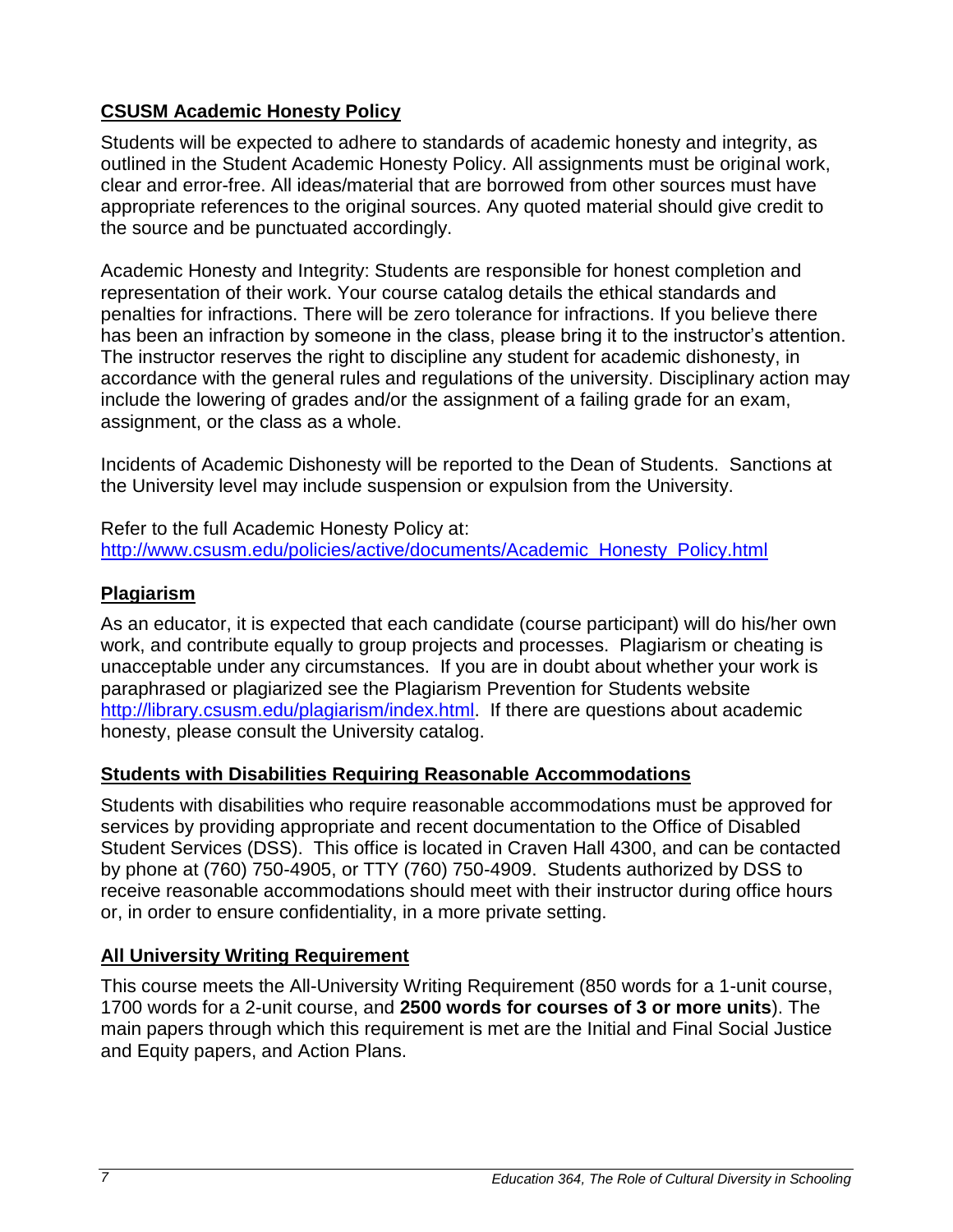### <span id="page-7-0"></span>**Course Format**

This course uses a hybrid (HY) format.

#### <span id="page-7-1"></span>**Necessary Technical Competency Required of Students**

Keyboarding skills, familiarity with Cougar Courses or a similar course website / management system, using the World Wide Web, Microsoft Office Suite programs such as Word, PowerPoint and Excel or equivalent (e.g., Pages, Numbers and Keynote by Mac), collaboration via GoogleDrive or similar web-based programs, accessing or publishing video files using YouTube or similar sites.

#### <span id="page-7-2"></span>**Contact Information for Technical Support Assistance**

For assistance regarding technology, the CSUSM Help Desk can be reached at 760-750- 4790.

### <span id="page-7-3"></span>**Use of Technology**

Candidates (course participants) are expected to demonstrate competency in the use of various forms of technology (i.e. word processing, electronic mail, Moodle, use of the Internet, and/or multimedia presentations). Specific requirements for course assignments with regard to technology are at the discretion of the instructor. Keep a digital copy of all assignments for use in your teaching portfolio. All assignments will be submitted in paper and needs to be in 14-point font, due to the professor's visual disability. Only presentation files will be submitted electronically on the course website. Details also will be given in class.

#### <span id="page-7-4"></span>**Electronic Communication Protocol**

Electronic correspondence is a part of your professional interactions. If you need to contact the instructor, e-mail is often the easiest way to do so. It is my intention to respond to all received e-mails in a timely manner. Please be reminded that e-mail and on-line discussions are a very specific form of communication, with their own nuances and etiquette. For instance, electronic messages sent in all upper case (or lower case) letters, major typos, or slang, often communicate more than the sender originally intended. With that said, please be mindful of all e-mail and on-line discussion messages you send to your colleagues, to faculty members in the School of Education, or to persons within the greater educational community. All electronic messages should be crafted with professionalism and care.

Things to consider:

- Would I say in person what this electronic message specifically says?
- How could this message be misconstrued?
- Does this message represent my highest self?
- Am I sending this electronic message to avoid a face-to-face conversation?

In addition, if there is ever a concern with an electronic message sent to you, please talk with the author in person in order to correct any confusion.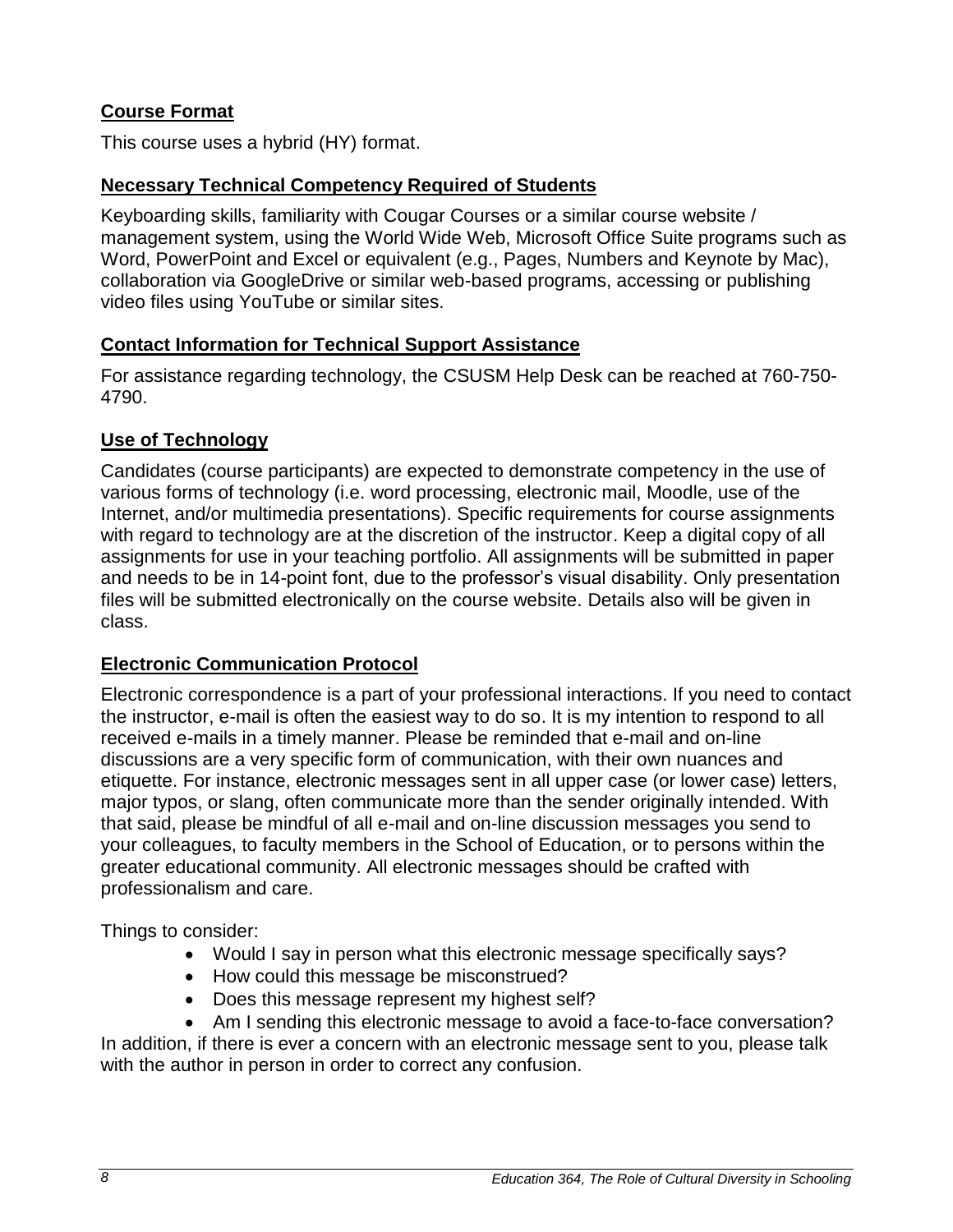### <span id="page-8-0"></span>**Submission of Assignments**

#### **Assignments should be typed in 14-pt font and double spaced.** *ALL assignments need to be submitted in PAPER FORMAT. In addition, presentation files such as Choice Assignment Group Presentations also need to be submitted electronically online.*

### <span id="page-8-1"></span>**Grading Emphasis**

All work needs to reflect university level composition. All written assignments will be graded approximately 80% on structure, content and analysis (detail, logic, synthesis of information, depth of analysis, etc.), and 20% on mechanics (grammar, syntax, spelling, format, uniformity of citation, etc.). All citations, where appropriate, will use APA format. Consult Library Services for the *Manual of Citation of the American Psychological Association,* or **[www.apastyle.org/index.html](http://www.apastyle.org/index.html)**.

#### **Be sure to use the APA6 Cheat Sheet and the Assignment Checklist to carefully prepare and review each assignment prior to submission.**

### <span id="page-8-2"></span>**Grading Standards**

A=93+, A- =92-90, B+=89-88, B = 87-83, B- = 82-80, C+=79-78, C=77-73, C-=72-70, D+=69-68, D=67-63, D-=62-60, F=59 or lower.

Students must receive a C+ or higher in all coursework in order to be eligible for or remain in Education programs.

#### <span id="page-8-3"></span>**Assessment Rubric / Grade Descriptors**

**A=Exceeds Expectations:** The student consistently prepares, participates and performs in an **exemplary** manner. Each assignment reflects in-depth exploration and reflection based on readings and other class materials, and observations, as appropriate. All work is submitted in a professional manner using APA style when appropriate. Professional and responsible behavior, including timely attendance, participation in class discussion and activities and submission of assignments, demonstrate engagement and are practiced in an **exemplary** manner.

**B=Adequately Meets Expectations**: The student meets outcomes expectations in a **satisfactory** manner. Each assignment reflects in-depth exploration and reflection based on readings and other class materials, and observations, as appropriate. Generally, work is submitted in a professional manner using APA style when appropriate. Most of the time, professional and responsible behavior, including timely attendance, participation in class discussion and activities and submission of assignments, demonstrate engagement and are practiced in a **consistent** manner.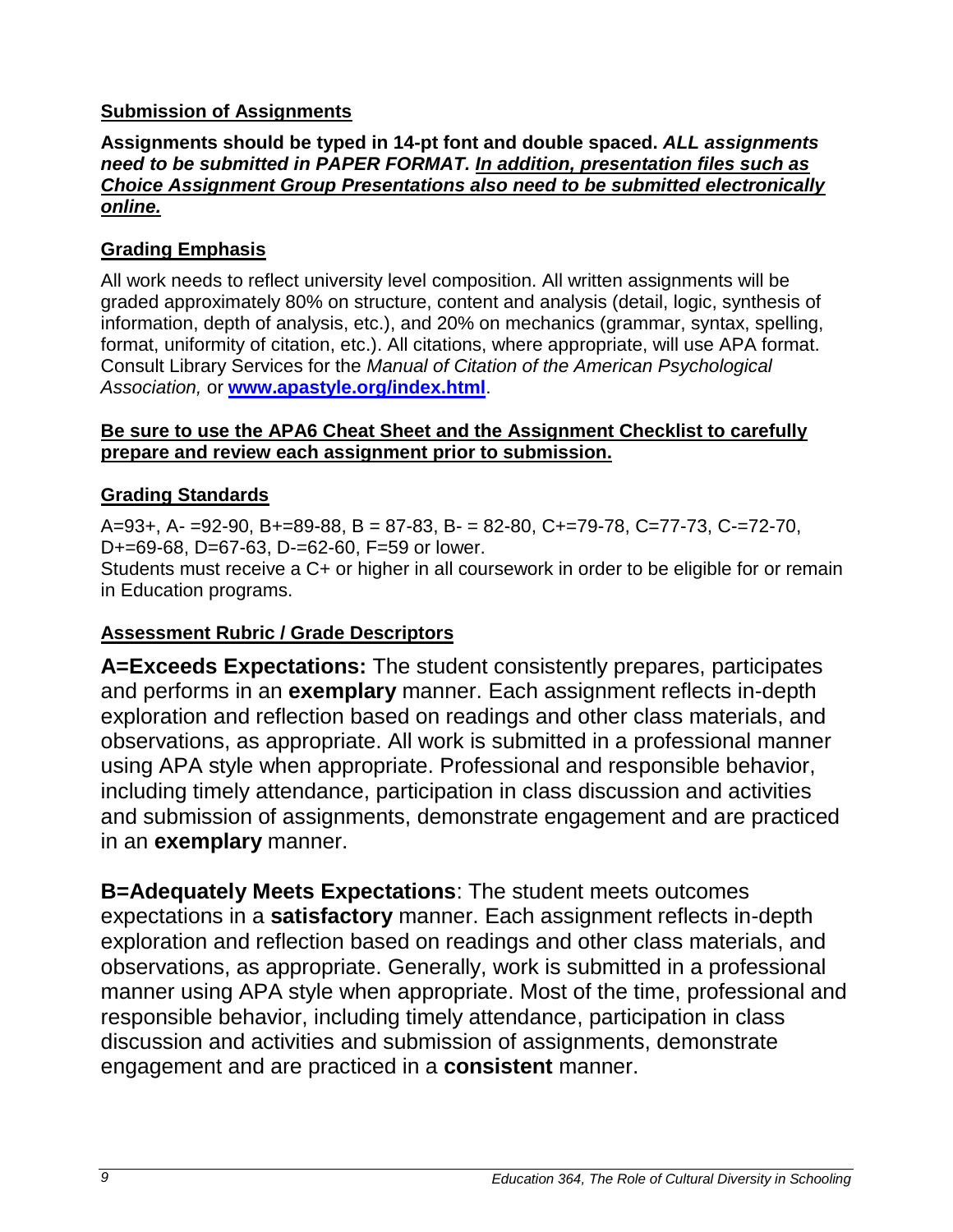**C=Minimal Performance:** The student's skills are weak and do not meet expectations. Reading analysis and discussion comments are cursory and needs more depth. Each assignment is based upon opinion rather than research, theory, and best practices. Reflection is shallow. Assignments are submitted without organization, careful proofreading, or use of APA style.

**"D" or "F" students** fail to meet the minimum requirements of a "C." The student needs a great deal of guidance. The student is consistently late with readings and assignments and/or has not met minimum classroom attendance requirements. Individual and group work do not meet minimum standards.

#### <span id="page-9-0"></span>**Policy on Late/Missed Work**

Late work is not accepted. *In the case of extremely difficult and unusual circumstances*, I will allow **up to** two (maximum) makeup assignments for absences due to unreschedulable professional obligations, illnesses, emergencies, etc. **on a case by case basis**. Do talk to me at the earliest opportunity if you plan to / need to make up absences.

### <span id="page-9-1"></span>**Student Collaboration Policy**

Select assignments include student collaboration on a required or optional basis, depending on the assignment. In general, presentations will be collaborative, while select written assignments will allow for candidates to choose whether to collaborate or work independently to complete them.

#### <span id="page-9-2"></span>**Class Structure**

This course will utilize multiple approaches, methods, and teaching strategies to accommodate various learning styles. Class formats and learning structures will vary and include whole and small group discussion, pair work, group presentations, independent and collaborative online work, and lectures. Through the above, my role will be to facilitate your learning by guiding you to critically examine, synthesize, reframe, and evaluate course topics and issues. I will also intervene or redirect class discussions as necessary. You will work to develop your knowledge base through independent and collaborative exploration and reflection of the readings, discussions, presentations and assignments.

#### <span id="page-9-3"></span>**Final Exam Statement**

There will be no final in-class exam. The 1) Identifying, Social Justice and Equity in Public Schools paper, 2) Reflection on Personal History and Identity Narrative, and 3) Outcome Assessment will serve as the final key assignments in the course used to evaluate candidates.

These assignments are due during the final weeks of semester, as specified in the Schedule. See the tentative Schedule or the Course Grading Standards for more information on these assignments.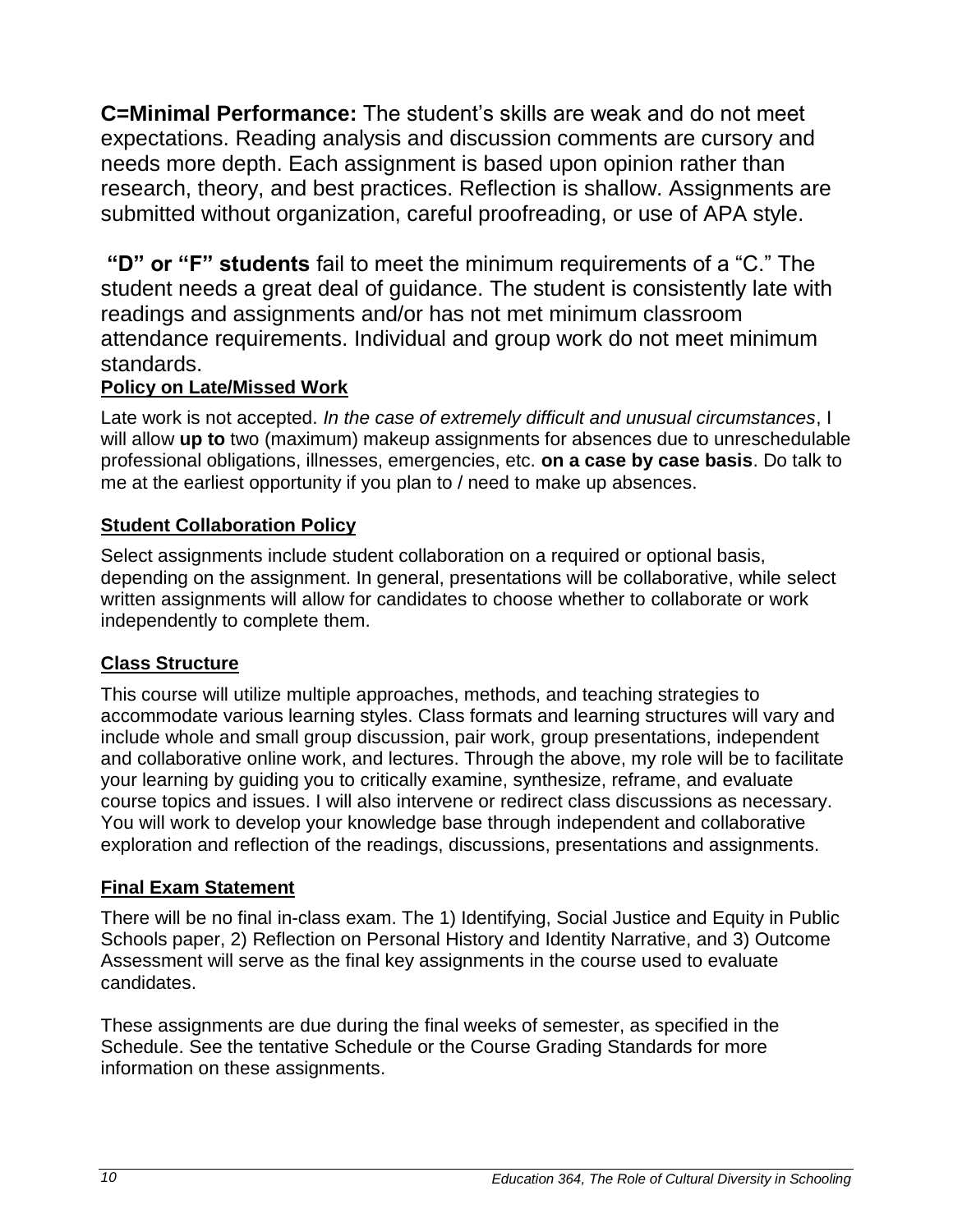<span id="page-10-0"></span>**COURSE REQUIREMENTS AND GRADED COURSE COMPONENTS (750 points total)** *Note: I reserve the right to change, add to, or delete anything in the course and syllabus.*

#### <span id="page-10-1"></span>**REQUIRED ASSIGNMENTS**

**1. ATTENDANCE & PARTICIPATION – SEE ATTENDANCE POLICY ABOVE \_\_\_\_\_ 190 points**

**Attendance at every session, along with active, engaged, reflective, respectful discussion, is required and expected. (See section on the Attendance Policy for information on consequences of absences.)** 

I have attended \_\_\_\_/10 sessions total, including in-class and online sessions. For online / independent sessions, I have submitted activity files on time. The online / independent tasks are thoughtful and well done and are worthy of full credit. *An absence of a full class session equals minus 30 points, with proration as appropriate; small tardiness or early departures minus 5 points. Use of computers or electronic devices other than during designated times will result in being marked absent.*

|    | Reading for class discussion and participation<br>Prep and presentation of CHOICE assignment topic<br>Discussion Board postings for 4 online class sessions | 50 points<br>$\frac{1}{2}$ 20 points<br>$\frac{1}{2}$ 30 x 4 = 120pts |
|----|-------------------------------------------------------------------------------------------------------------------------------------------------------------|-----------------------------------------------------------------------|
| 2. |                                                                                                                                                             | <b>Reading Progress</b>                                               |
|    | Reports (10 @ 10 points ea)                                                                                                                                 | $\frac{100}{2}$ 100 points                                            |
| 3. |                                                                                                                                                             | Self-Evaluation                                                       |
|    | (Beginning & End of semester)                                                                                                                               | $\frac{1}{2}$ /15 + 15 points                                         |
| 4. |                                                                                                                                                             | APA 6 Quiz _____ 10                                                   |
|    | points                                                                                                                                                      |                                                                       |
| 5. |                                                                                                                                                             | Personal History and                                                  |
|    | <b>Identity Narrative</b>                                                                                                                                   | $\frac{1}{2}$ /40 points                                              |
| 6. |                                                                                                                                                             | <b>Family Tree Map</b>                                                |
|    | Assignment                                                                                                                                                  | $\angle$ /50 points                                                   |
| 7. |                                                                                                                                                             | <b>ONLINE</b> /                                                       |
|    | <b>INDEPENDENT Task: Religion Map &amp; Film</b>                                                                                                            | $\frac{25}{25}$ points                                                |
| 8. |                                                                                                                                                             | Class:                                                                |
|    | <b>CBEDS/Dataquest</b>                                                                                                                                      | $\frac{1}{2}$ /50 points                                              |
| 9. |                                                                                                                                                             | Public Policy and                                                     |
|    | <b>School Policy</b>                                                                                                                                        | $\_$ /50 points                                                       |
|    |                                                                                                                                                             |                                                                       |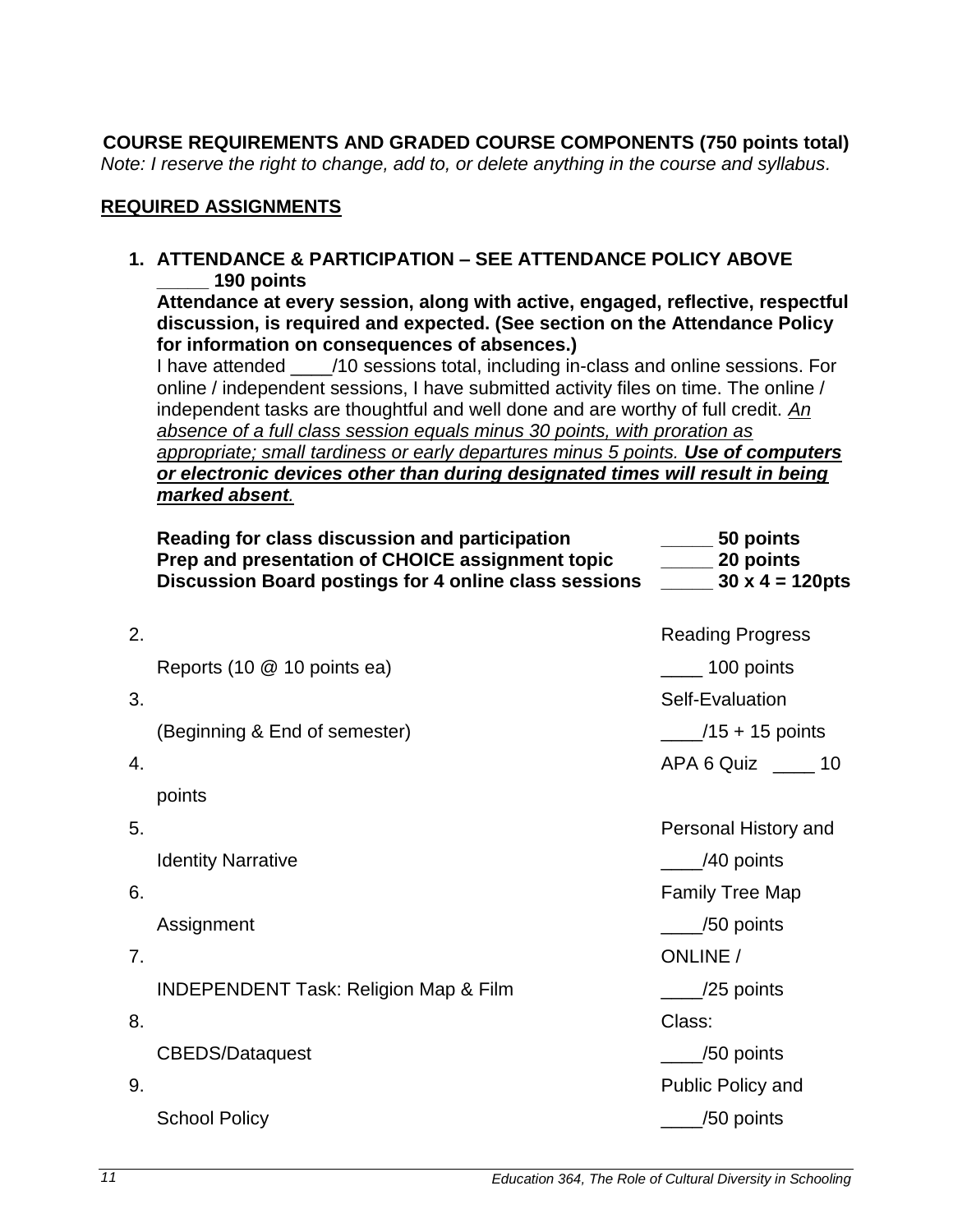| <b>CHOOSE ONE CHOICE ASSIGNMENT FROM BELOW</b> | /40 points                    |
|------------------------------------------------|-------------------------------|
| 10.                                            | <b>World Languages</b>        |
| Assignment (CHOICE)                            |                               |
| 11.                                            | <b>Gender Assignment</b>      |
| (CHOICE)                                       |                               |
| 12.                                            | Exceptionality                |
| Assignment (CHOICE)                            |                               |
| 13.                                            | <b>Gifted Education</b>       |
| Assignment (CHOICE)                            |                               |
| 14.                                            | <b>Art and Music</b>          |
| <b>Education Assignment (CHOICE)</b>           |                               |
| 15.                                            | Language Education            |
| Debate Assignment (CHOICE)                     |                               |
| 16.                                            | Testing and                   |
| Assessment Assignment (CHOICE)                 |                               |
| <b>FINAL ASSIGNMENTS -- REQUIRED</b>           |                               |
| 17.                                            | <b>Identifying Social</b>     |
| Justice and Equity In Public Schools           | $\frac{1}{25}$ points         |
| 18.                                            | <b>Reflection on Personal</b> |
| <b>Narrative</b>                               | /40 points                    |
| 19.                                            | <b>Outcome Assessment</b>     |
|                                                | $\_$ /100 points              |

# **TOTAL POINTS: I HAVE EARNED \_\_\_\_ 750 TOTAL POSSIBLE POINTS**

#### **ASSIGNMENT SPECIFICATIONS**

#### <span id="page-11-1"></span><span id="page-11-0"></span>**ASSIGNMENT DIRECTIONS**

#### **FOR EACH ASSIGNMENT, BE SURE TO CAREFULLY REFERENCE THE 3 WRITING RESOURCES**: 1) THE GENERIC ASSIGNMENT RUBRIC, AND 2) APA6 CHEAT SHEET;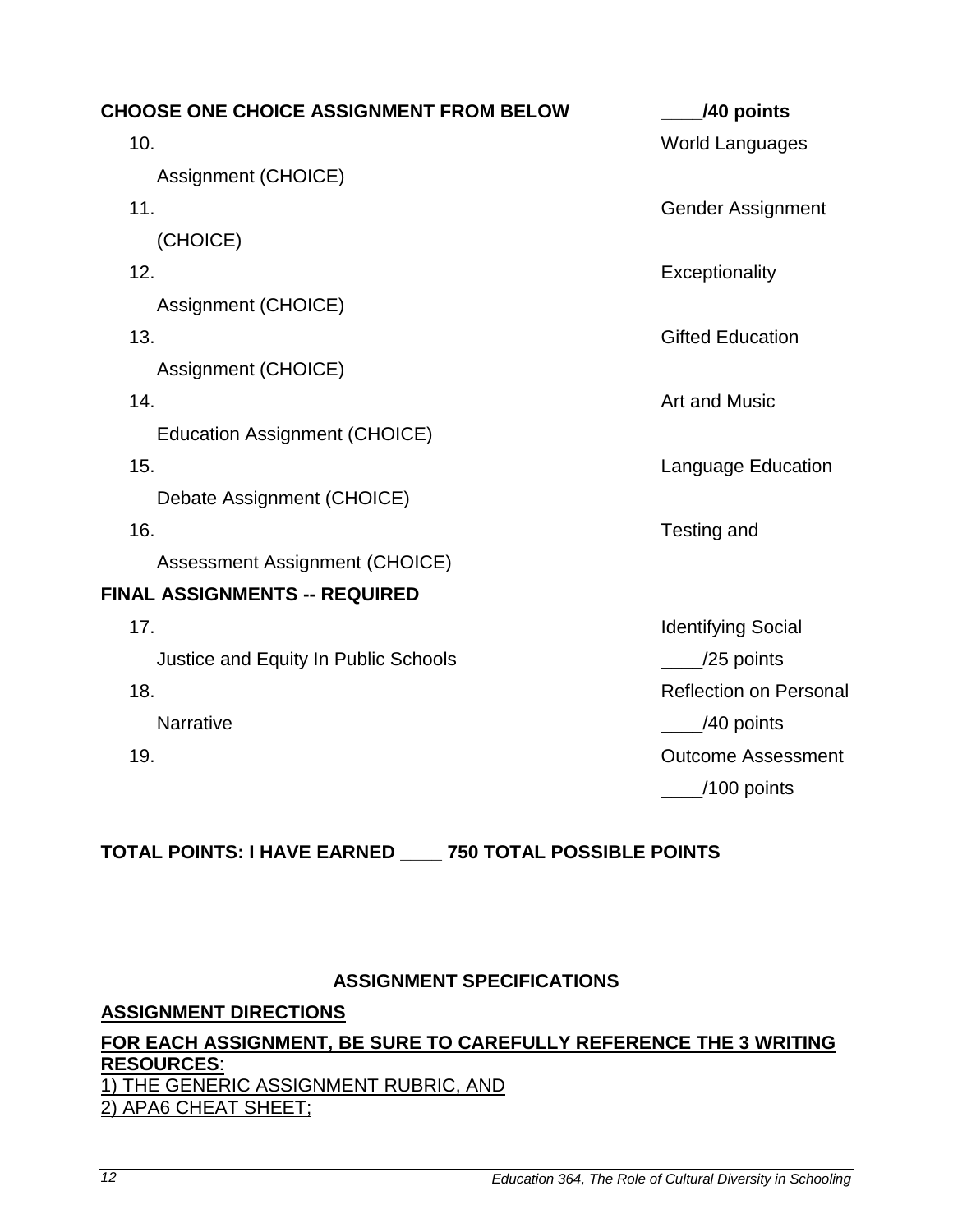### AND 3) PRINT OUT and COMPLETE THE ASSIGNMENT CHECKLIST *\*\*\*EACH ASSIGNMENT ALSO NEEDS TO*

*4) reference 3 readings, films, or other resources; and* 

*5) be printed in 14-pt font so the professor can read your work.\*\*\**

**1. Attendance and Participation.** Attendance; *completing assigned readings prior to class*; collaboratively preparing any in-class reading response digital maps / reading responses; as well as active, engaged discussion and participation in class all fall into this category.

**Your Reading Progress Reports need to directly quote, reflect on, and analyze your readings and films.** See directions below.

**2. Weekly Reading Progress Reports (RPRs).** Every week, you will complete an RPR form (see course syllabus or website for this form) to help guide your understanding and interpretation of the readings or films, as well as prepare you to engage in discussions with peers in class. The sections of the RPR will also be reviewed in class. Here is additional guidance on the sections called the digital concept map. A digital concept map is a digital representation of the main ideas or implications of your readings, with **appropriate caption(s) that include direct quotes from the text and citation of the authors / sources**. For directions in video format, go to: [https://www.youtube.com/watch?v=Xu6hD2TKi\\_g&feature=youtu.be.](https://www.youtube.com/watch?v=Xu6hD2TKi_g&feature=youtu.be) Note that the video demonstrates a PowerPoint format, but that you will be using Word.

Other sections of the RPR form includes a weekly log, reward / reinforcer of choice you are working toward, reflection of issue or question, and summary of progress (required). Any automatic thoughts and issue or question for the professor are optional to be included as needed. RPRs are to be submitted weekly over the course of the semester as noted in class.

**3. Self-Evaluation – Beginning and End**. Complete the form, **Selfevaluations of Attributes of Effective Teachers.** This provides you with an opportunity to assess yourself and reflect on several key attributes related to becoming a professional and effective teacher. These are graded on a credit / no credit basis. You will not be graded down for scoring yourself lower, or vice versa.

## **4. Personal History and Identity Narrative.**

Write a narrative essay about your own life, describing the experiences that have shaped your views of race, culture, and issues of diversity. In your writeup, be sure to answer each of the following below.

**A. Reflect on and describe your own experiences in terms of the following:** \*your family background;

\*your positionality / membership: i.e., your reference points & identity in terms of gender/sexuality, culture, ethnicity/race, class, language, religion, etc.;

\*your exposure to and interactions with others unlike yourself; and

\*other factors you would like to include, as determined by your unique circumstances and upbringing and identity.

## **B. In addition, explore and describe**

\*your identity as a learner (e.g., a confident student; had trouble with writing; background in sports, music, art, dance, or other field; etc. for your unique identity)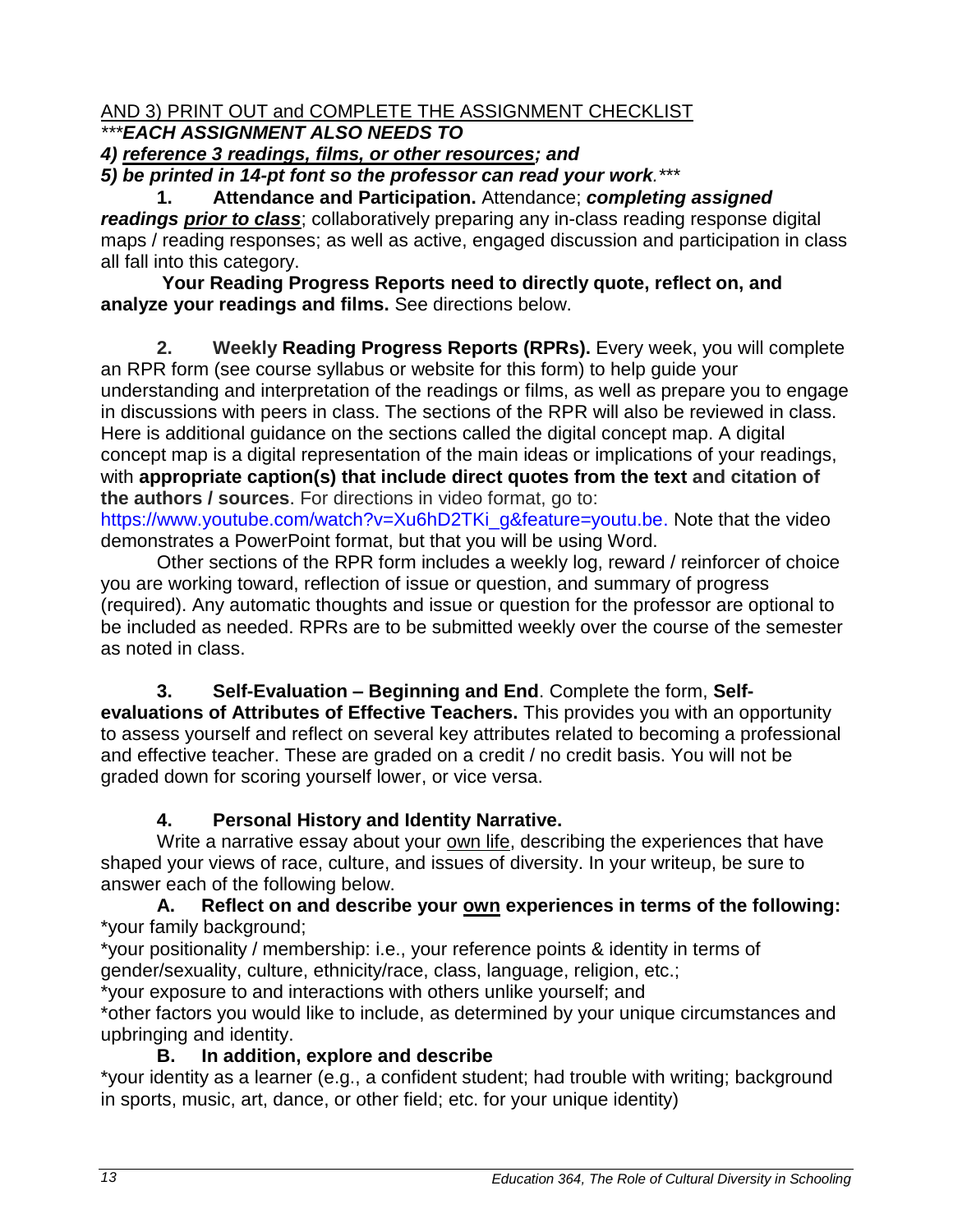\*how this may affect your potential as a teacher (e.g., will have high expectations of students; will emphasize peace or ecology education; etc. for your unique situation) **Include SPECIFIC examples of events and situations that you feel shaped your views on these issues. Be sure to situate your examples, i.e., provide context and explicitly articulate any assumptions about schooling and education. Be sure to relate your experiences to at least three quotes or readings; as well as make connections with class discussions to date and anticipated course topics.** Be prepared to discuss your assignment with the class (small and/or whole group).

#### *IMPORTANT!! EACH ASSIGNMENT NEEDS TO directly cite 3 readings, films, or other resources.*

#### **FOR EACH ASSIGNMENT, BE SURE TO CAREFULLY REFERENCE THE 3 WRITING RESOURCES**:

1) THE GENERIC ASSIGNMENT RUBRIC, AND 2) APA6 CHEAT SHEET; AND 3) PRINT OUT and COMPLETE THE ASSIGNMENT CHECKLIST

#### **5. Family Tree Assignment**.

By researching and studying one's own background, it is possible to gain an appreciation of our unique heritage as an American, and also prepare to discuss the unique heritage and history of other Americans.

First, construct a genealogical family 'tree' covering three levels (e.g., grandchild to grandparent levels). **Family is to be interpreted broadly as in who you consider to be family, whether biological, adopted, foster, guardian, friend for life, etc.**

Second, for each person on the tree, write a few descriptors (bulleted outlines are also acceptable), including as much information as you can gather (e.g., vocation, religious affiliation, ethnicity, culture, language(s), country of origin or geographic region, education/occupation and any other information that may be of interest and value).

Third, write a response to the following questions using Ogbu's terms such as primary and secondary cultural characteristics, voluntary and involuntary immigration, etc.

A. What processes of change and assimilation or acculturation (e.g., adjusting to "mainstream U.S. culture") **AND/OR adaptation to diverse cultures (e.g., new immigrant cultures, hybrid cultures,** techno-electro-media cultures, etc.) do you notice through the generations in your family's history? For example, do you notice any patterns in terms of religion, residence, education, language, gender roles, etc.?

B. Has your family's status or identity changed over the generations? Why / how?

C. What are some positive and negative experiences your family has had related to your family's role or status in the U.S.?

D. How does your family fit into U.S. culture – its history, present and future? **Format:** tree graphic + info on about 10 people in at least three generations + a paragraph for each of the final series of questions above.

### *IMPORTANT!! EACH ASSIGNMENT NEEDS TO directly cite 3 readings, films, or other resources.*

### **FOR EACH ASSIGNMENT, BE SURE TO CAREFULLY REFERENCE THE 3 WRITING RESOURCES**:

1) THE GENERIC ASSIGNMENT RUBRIC, AND 2) APA6 CHEAT SHEET;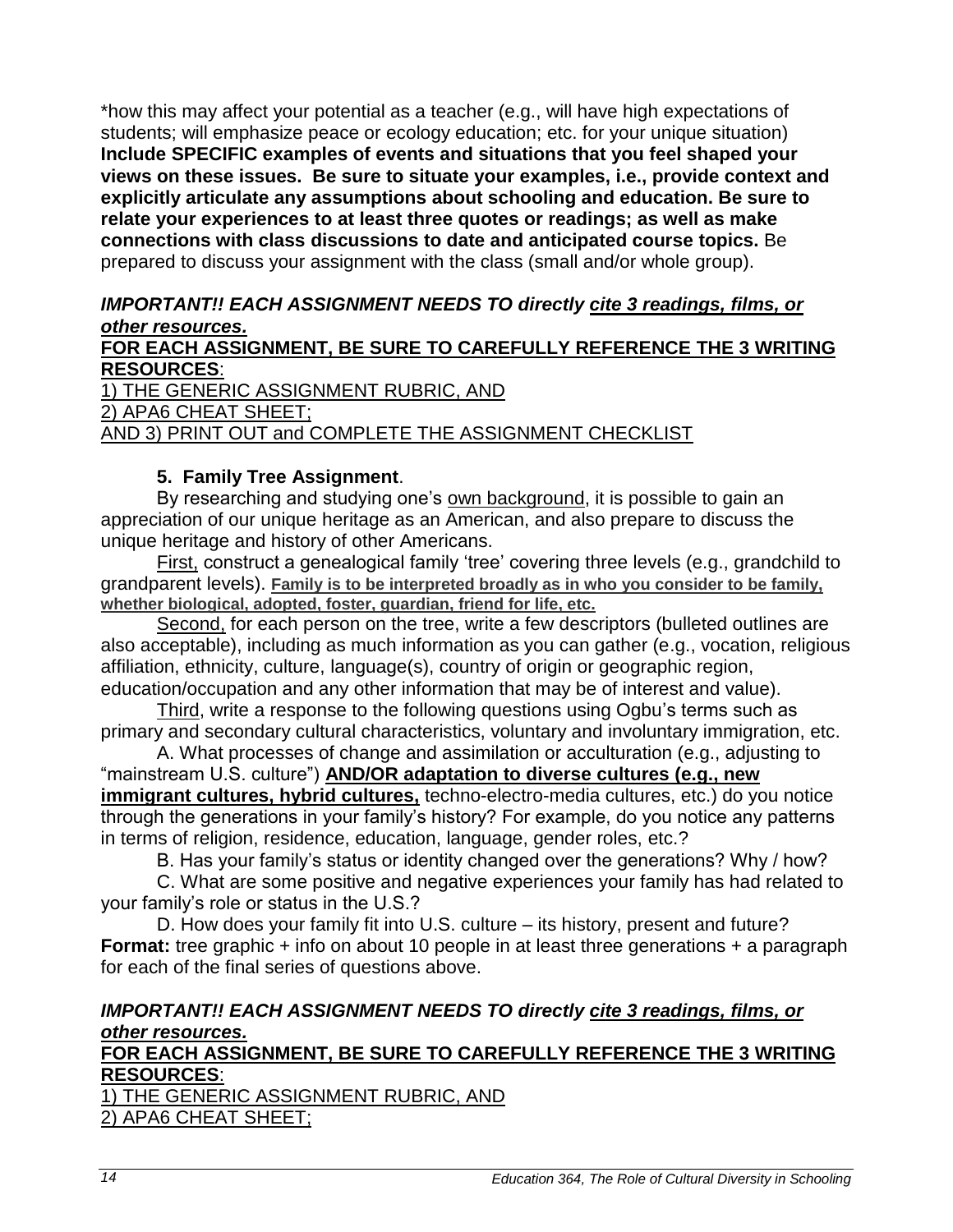### AND 3) PRINT OUT and COMPLETE THE ASSIGNMENT CHECKLIST

#### **6. Online / independent Task: Native Americans. – REQUIRED DISCUSSION BOARD POSTING**

Watch either the film, *Smoke Signals* or *In the White Man's Image***.** Then, on the discussion board, POST a short (one or two paragraphs maximum per question) response to ANY TWO OF THE FOLLOWING FOUR questions, under the appropriate discussion thread. **In each of your postings, be sure to give specific examples from both the film and from the readings. This portion needs to be posted for sharing but DOES NOT need to be brought to class for grading.** 

A. What does this film reveal about the history of race relations between whites and Native Americans? Cite a specific policy or similar source that contributed to this particular race relationship.

B. What were the racist or ethnocentric assumptions whites held about whites? Whites held about Native Americans? Cite a specific policy or similar example that demonstrates how the assumptions impacted policy about this population. C. How did these assumptions and racist beliefs fuel the crafting of racist policies regarding Native Americans? Cite one specific policy and analyze the biased assumptions and beliefs that fueled its creation.

D. Using any of the assigned articles on this topic by McKenna, ERIC, Winona LaDuke, give a specific example of how you would help children learn about a SPECIFIC American Indian tribe in the context of today's contemporary historical period.

## *IMPORTANT!! EACH ASSIGNMENT NEEDS TO directly cite 3 readings, films, or other resources.*

### **FOR EACH ASSIGNMENT, BE SURE TO CAREFULLY REFERENCE THE 3 WRITING RESOURCES**:

1) THE GENERIC ASSIGNMENT RUBRIC, AND

2) APA6 CHEAT SHEET, AND

3) THE ASSIGNMENT CHECKLIST

## **7. Online / independent Task: Religion. -- REQUIRED**

This task consists of a two parts. The first part is an exploration of a religion that you are unfamiliar with by conducting a web-based map search on religious institutions in your neighborhood of choice, watching a film, and completing a writing assignment. The second part is posting your completed assignment for others to view and comment on. Through this second process, you can learn from each other about diverse religions and how schools may address this diversity in religions.

#### **EXPLORATION OF A NEW RELIGION – WRITTEN ASSIGNMENT -- This portion needs to be posted for sharing AND also printed and brought to class for grading.**

A. MAP - Using yahoo or other search engine, map out the various religious buildings and organizations (churches, temples, mosques, etc.) in your neighborhood. The map needs to be done on a regular size sheet of paper, and not on a giant poster board. Yahoo.com will map out the neighborhood religious buildings for you -- you do a search for the terms, "[city of choice] + churches, temples, etc." and hit return, and mapping out your results will be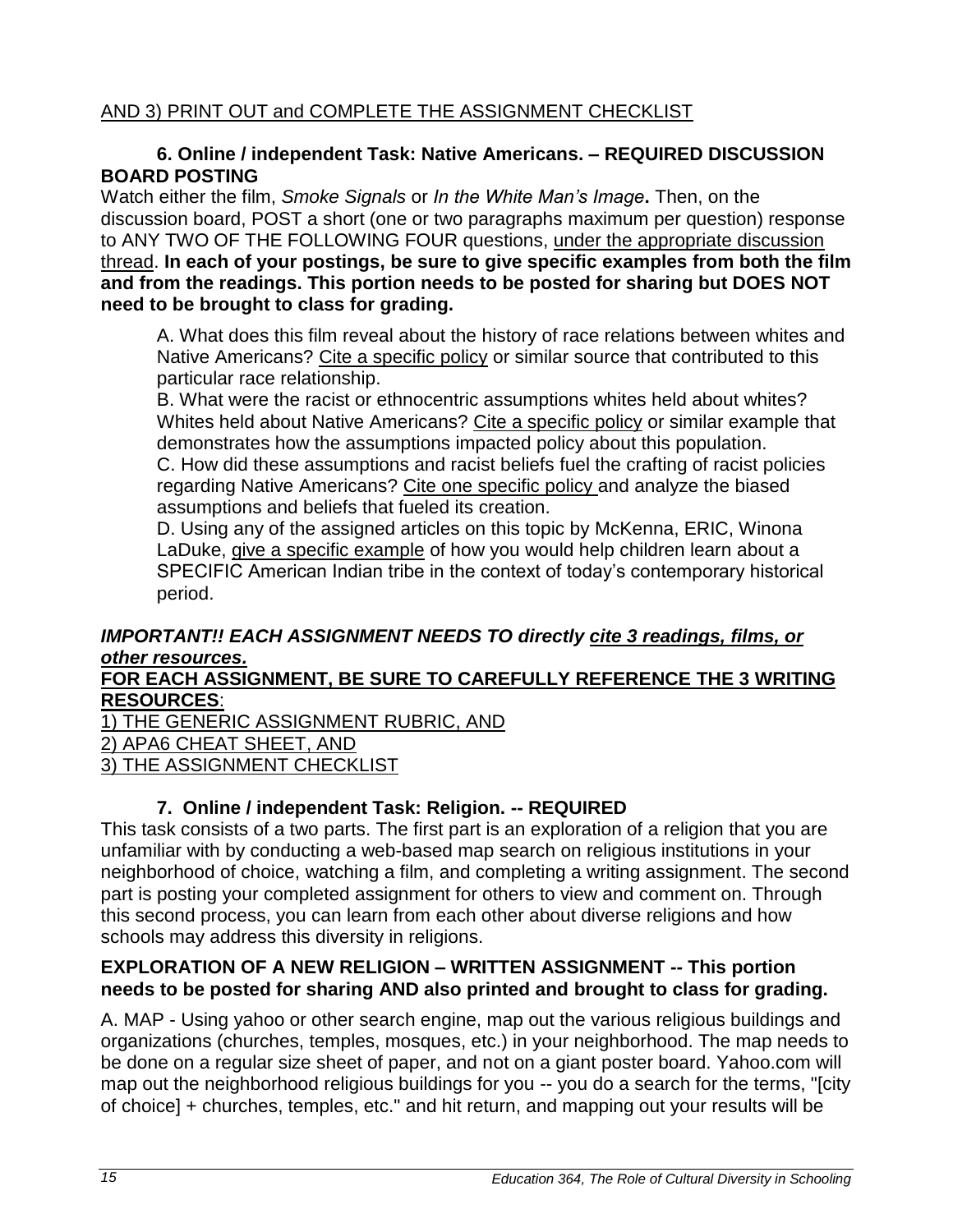one of your choices. Save the yahoo or similar web page as an html. document and upload. If this does NOT work, do not panic. Just include your religious buildings in your writeup.

B. FILM - Watch any film of your choice that addresses a religion that you are not familiar with. The film can be a Hollywood piece or a documentary. There are films on the course website and on reserve at the Media Library, including "The Mormons," "Islam Today" and "Inside Islam," for your convenience.

- C. WRITEUP Respond to the following questions. You can either outline your responses or compose a paragraph for each question response. \*\***For EACH response, be sure to give specific examples from A. the map, B. the film you watched, and C. and the readings.**
- \*\* Question 1. Discuss **five or more** ways in which these various religions might effect public education. For example, how might religions impact the school calendar, daily or weekly schedule, school menu, curriculum, in-class or extracurricular activities, etc.? Give specific examples as much as possible. \*\***Be sure to give specific examples from A. the map, B. the film you watched, and C. and the readings.** For example, if you see a Jewish temple on either your website or in the film you chose, you might reflect that Christmas is not celebrated by Jews, and that public schools might teach students about a variety of celebrations such as Hanukkah, Kwaanza, Christmas, and Ramadan; and further, that the winter break be called just that, Winter Break, not Christmas vacation.
- \*\*Question 2. What is the difference between proselytizing and educating about various religions?
- \*\*Question 3. To your knowledge and/or in your experience, what types of lessons on religion are reflected in the standards across different subject areas, and to what extent are non-Christian religions adequately and fairly represented in the curriculum? \*\***Be sure to give specific examples from A. the map, B. the film you watched, and C. and the readings.**

#### **DISCUSSION BOARD POSTING REQUIREMENT (PARTICIPATION POINTS):**

- FIRST, POST your writeup to the class discussion board so that it can be shared and viewed by others.
- SECOND, choose and READ one or more other person's posted writeup.
- THIRD, POST an answer to these questions on the discussion board under the appropriate thread:
- **a. What did you learn about the religion from reading your peer's assignment?**
- **b. What can schools and parents do if different religions have conflicting views about holidays, schedules, etc.?**

### *IMPORTANT!! EACH ASSIGNMENT NEEDS TO directly cite 3 readings, films, or other resources.*

#### **FOR EACH ASSIGNMENT, BE SURE TO CAREFULLY REFERENCE THE 3 WRITING RESOURCES**:

1) THE GENERIC ASSIGNMENT RUBRIC, AND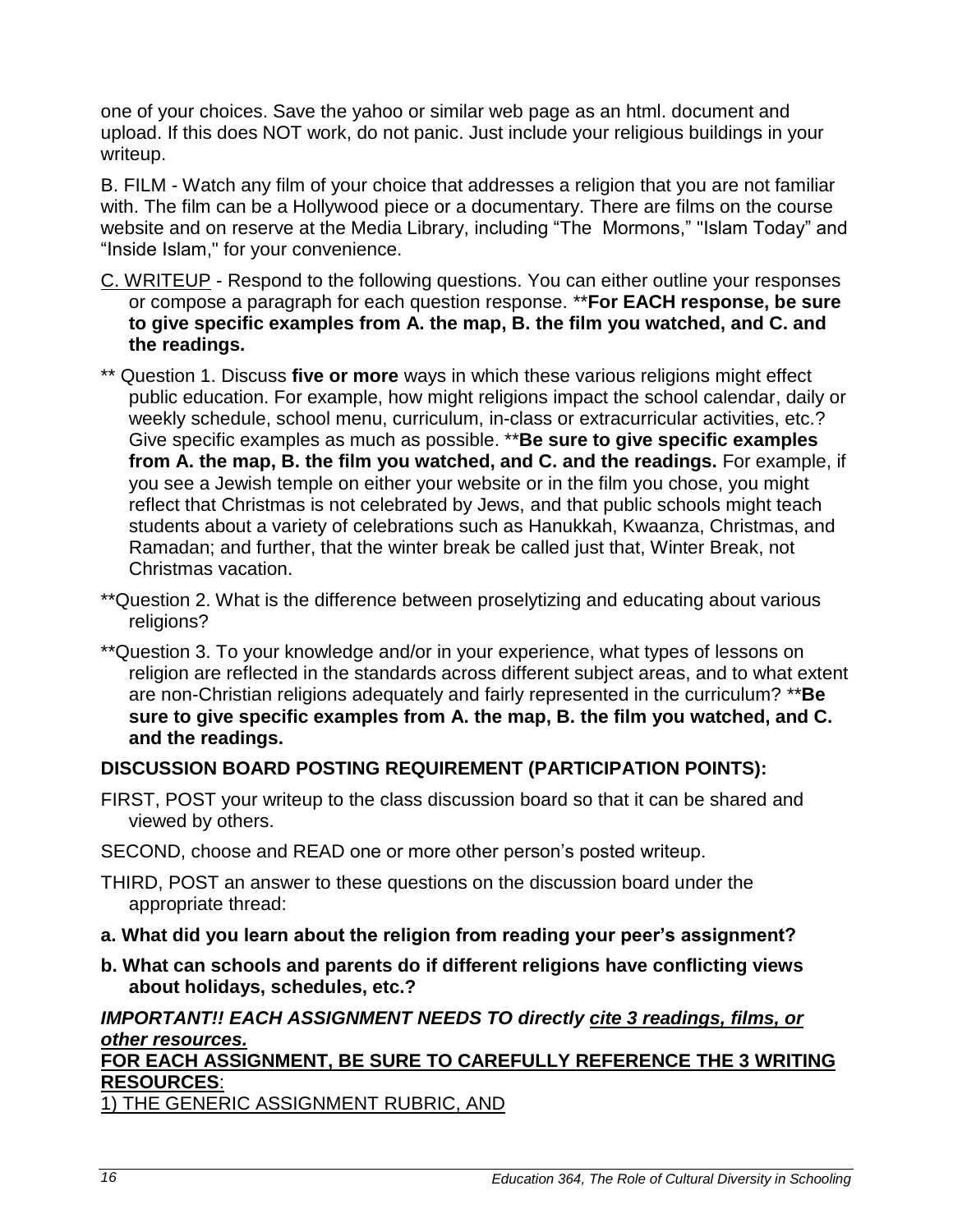### 2) APA6 CHEAT SHEET, AND 3) THE ASSIGNMENT CHECKLIST.

## **8. Class: CBEDS / DataQuest Assignment. – REQUIRED**

For this assignment, you will be examining two schools of your choice, one rich, and one poor. You will compare input and output factors such as number of computers, quality of teaching staff, and dropout rates and test scores, related to the difference in the two schools' socioeconomic status.

Look up a school of your choice on the CBEDS or DataQuest web site, located at http://dq.cde.ca.gov/dataquest/. First, locate the number of students receiving free / reduced lunches (**factor a**) since this is the factor used to measure socioeconomic status of a particular school or district. From the main DataQuest webpage, go to **Create Your Own Report** and check **Free/Reduced Lunches**.

Next, examine and analyze ANY FOUR or more of the following factors.

**NOTE: Some of the factors below may not yield results for certain years, especially for recent years. Try 2-3 years back if requesting last year's data does not yield results.** 

### **YOU CAN ACCESS THESE FACTORS ON THE SAME PAGE AS** *FREE AND REDUCED LUNCHES***:**

- b) the percentage and number of English Learners languages in the district,
- c) # of Students Per Computer Less Than 48 months old
- d) Grads completing UC/CSU Classes
- e) 1-year dropout rate
- f) staff service and years of experience for teachers

## **YOU CAN ACCESS THESE FACTORS FROM THE MAIN DATAQUEST WEB PAGE:**

g) Number of Classes by Subject (i.e., the types of programs the school offers), or h) STAR test scores (NOTE: you have click VIEW REPORT to see the test scores... you can pick any set of test scores since there will be a lot of these).

i) other factor of your choice – e.g., how many and what kinds of AP courses are offered, etc.

Then, repeat for another school district with a very different socioeconomic status.

## HELPFUL HINTS:

1. Be sure to keep each of the data sets for the two school districts handy; do not close out all the windows without printing or saving the first school district before moving onto the next school district.

2. Notice that the data reporting on this website is VERY CLUNKY.

For instance, the data on the number of classes by subject only reports how many classes are offered by subject and does not report on what percentage the numbers reflect for the school district. You may have to explore other links on this web page to get that data.

**WRITEUP**: Answer the following multi-part question. Notice that you need to prepare a response for each of the four factors you chose to analyze.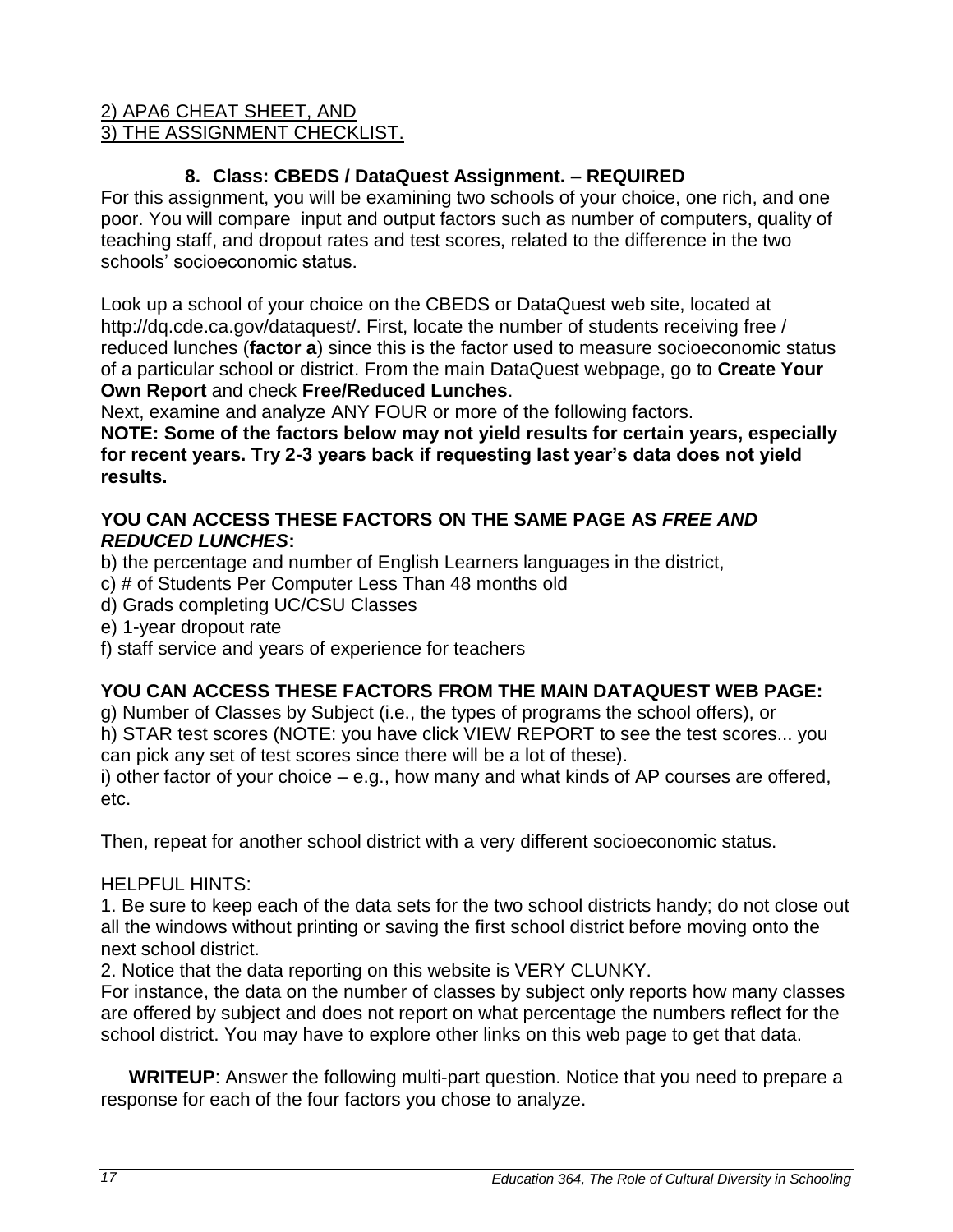**How does class or socioeconomic status (factor a) interact with each of the four factors (factors b – e)**?

#### **\*\*IMPORTANT!! BE SURE TO INCLUDE YOUR DATA SOURCE IN YOUR COMPLETED ASSIGNMENT AND SUBMISSION.\*\* BE SURE TO GIVE SPECIFIC EXAMPLES FROM BOTH THE DATA AND FROM THE READINGS.** *EACH ASSIGNMENT NEEDS TO directly cite 3 readings, films, or other resources.*

**TIP**: You can make a chart with two columns comparing the two school districts. In each column, you would list the data for the factors you explored (e.g., b, c, d & e above. Then you would be ready to answer the main analysis question above, "How does class or socioeconomic status (factor a) interact each of the four factors (any 4 factors from among  $b - f$ ?"

#### *IMPORTANT!! EACH ASSIGNMENT NEEDS TO directly cite 3 readings, films, or other resources.*

#### **FOR EACH ASSIGNMENT, BE SURE TO CAREFULLY REFERENCE THE 3 WRITING RESOURCES**:

1) THE GENERIC ASSIGNMENT RUBRIC, AND

2) APA6 CHEAT SHEET;

AND 3) PRINT OUT and COMPLETE THE ASSIGNMENT CHECKLIST

## **9. World Languages TV Assignment – CHOICE ASSIGNMENT**

A. Watch an hour of a film in a language that you have no knowledge of. In your WRITEUP describe the following.

## **(i). How did you feel? (Frustrated, engaged, etc.)**

**(ii). What helped you stay engaged and comprehend this new language? (Visuals, facial expressions, music, background knowledge – familiar words, familiar genre or plot, etc.)** 

**(iii). What type of instructional programs can schools implement and what strategies can teachers use so that English learners can understand the subject matter and be best supported academically?** For this response, connect your experience to the needs of English Learners and other world language learners (i.e., native English speakers) in public schools. First, review the San Diego County Office of Education's World Languages Plan (available in the course reader).

**(iv). Identify and review two resources for learning languages other than English, connecting it to the readings on this topic.** One example is Mango Languages, made available through public library portals. All San Diego County libraries should offer Mango Languages, for which you will need a SD County library card. Here is the link for Carlsbad Library:

<http://www.carlsbadca.gov/services/departments/library/research/Pages/default.aspx> You can also check your local non-County library or try to find a sample tutorial online through a Google or app store or similar search. Try the language program or app in any language and write a paragraph on your experience with the program.

Another example of identifying a language resource is to locate a world language program at a local public school, at a private academy for extracurricular enrichment, and so on.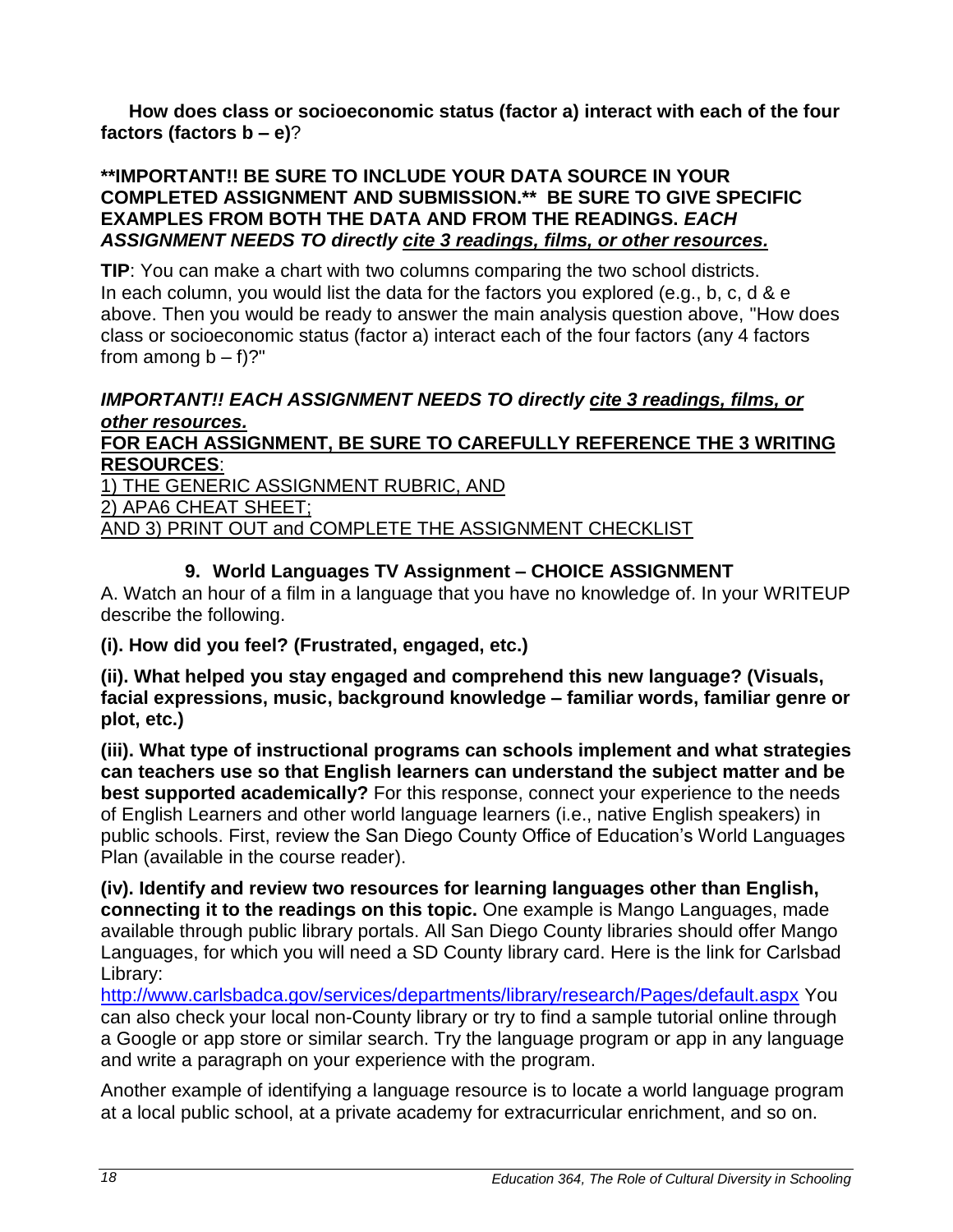You can locate these through a search on the Internet, or through local free magazines such as San Diego Parents, etc. Then, write a paragraph on what the program offers, relating it to the readings on this topic.

#### *IMPORTANT!! EACH ASSIGNMENT NEEDS TO directly cite 3 readings, films, or other resources.*

#### **FOR EACH ASSIGNMENT, BE SURE TO CAREFULLY REFERENCE THE 3 WRITING RESOURCES**:

1) THE GENERIC ASSIGNMENT RUBRIC, AND 2) APA6 CHEAT SHEET; AND 3) PRINT OUT and COMPLETE THE ASSIGNMENT CHECKLIST

## **10.Gender Assignment – CHOICE ASSIGNMENT**

Investigate and answer Item A below. Then, choose one more from options B - D below, one per group member.

Item A: Research the FAIR Act and what the act requires of public schools.

Option B: Review a curricular resource (textbook, book, film, or visual / art / musical work, etc.) that addresses a diverse (i.e., different from mainstream heterosexual) gender / sexuality / family composition perspective.

Then, answer this question thoroughly: **How is the piece inclusive /exclusive of diverse, i.e., non heterosexual gender / sexuality / family composition perspectives? Be sure to cite appropriate data.** E.g., You might cite the number of single parent households as the rationale for reviewing a book about a single parent family. See

http://www.census.gov/hhes/income/earnings/earnings.html for Census data.

Option C: Using the White Privilege article as a template, **write a list of Heterosexual Privilege**. Include privileges that heterosexuals readily enjoy (e.g., I can read a book required for school and know with certainty that the book will reflect experiences of heterosexual identity.) that students or families with nonheterosexual sexual orientations cannot.

Option D: **Describe how your 1. life, 2. education, and 3. occupation would be different if you were of a different gender or sexual orientation.** Be sure to fully address all three questions on how your life and educational / occupational choices may differ as a fe/male? \*\* This needs to be an expository piece with citations. (E.g., If I were male instead of female, I imagine many things would change. For example, I would earn 25% more [Census, 2010])

## *IMPORTANT!! EACH ASSIGNMENT NEEDS TO directly cite 3 readings, films, or other resources.*

## **11.Testing & Assessment** -- **CHOICE ASSIGNMENT**

A. On the California Department of Education CDE website, review general information regarding the state mandatory tests (Smarter Balanced) and their test components and testing schedule by grade level and subject matter, etc. 2. Since these data are preliminary at best due to the early implementation stages of this statewide testing policy, select and review the reporting of previous standardized tests (California Standards Tests or CSTs) for your local school district. Google "CDE DataQuest" and find the STAR test reporting system database. Choose two major groups (ethnicity, gender, etc.) to compare test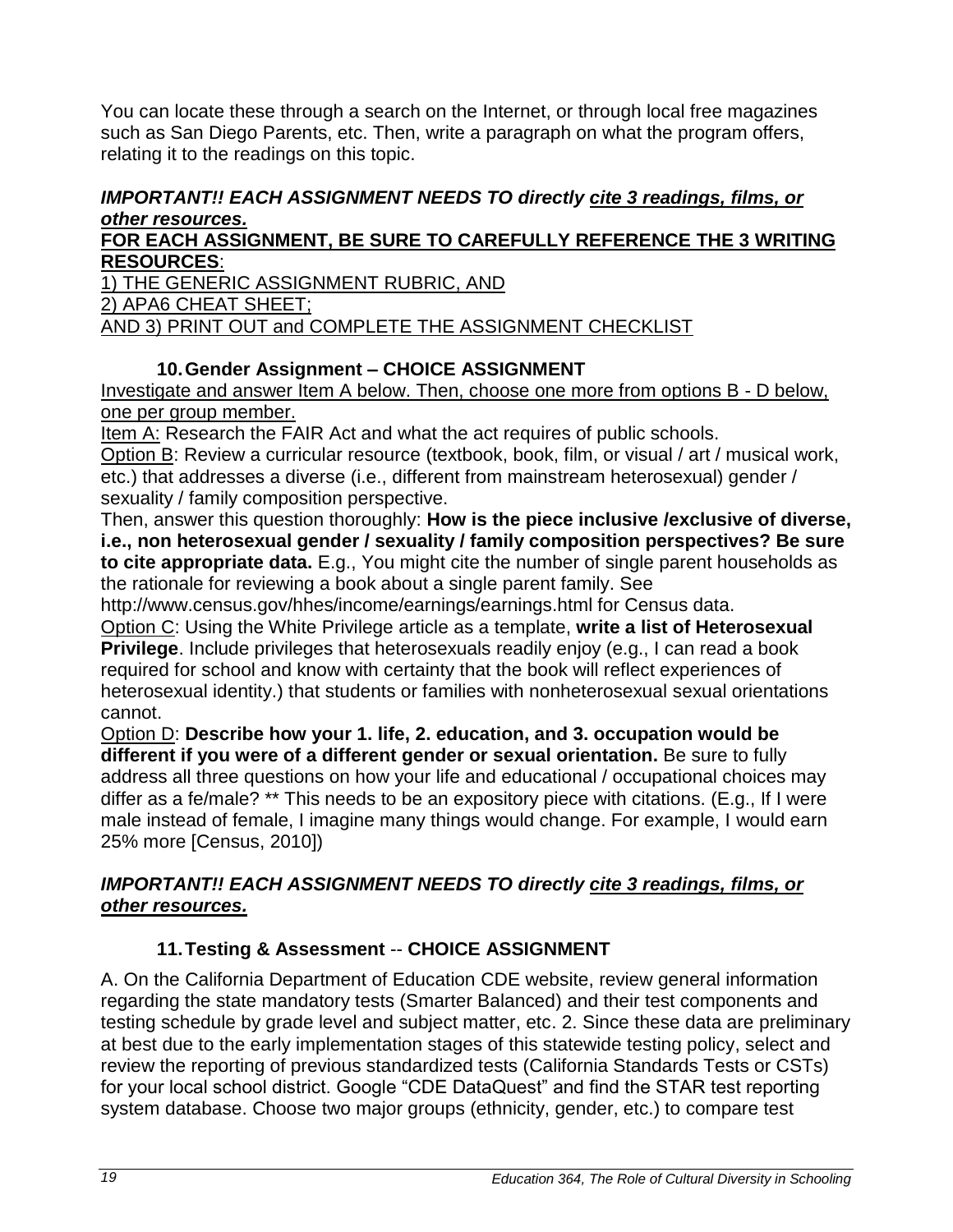scores for, and examine the data sets to see how they differ or are similar. You will need to decide what test, what grade level, and what subject matter to focus on since there are many sets of testing data available.

WRITEUP: Answer the following questions thoroughly, with supporting evidence. Be sure to cite specific examples of both general trends in the data and exceptions to the trends (i.e., outliers).

A. What do you notice concerning test scores for major groups (ethnicity, gender, etc.)? Choose at least two groups for comparative analysis. For example, choose and compare test scores for two or more ethnic groups; for two or more gender groups; two or more socioeconomic groups (on free and reduced lunches or not); for English Learners and English proficient students; for special education vs. mainstream students; etc.

B. What in your opinion were the pros and cons of increased testing under No Child Left Behind (NCLB, 2001-2015), the federal legislation enacted by the former administration? In your view, what is the legacy of NCLB?

C. What are your views on the Common Core State Standards and/or the Smarter Balanced Assessments? See viewpoints at [www.edweek.org](http://www.edweek.org/) and [http://susanohanian.org.](http://susanohanian.org/)

D. What appear to be the initial impact and outcomes of these new tests on students, schools, and the preparation of students to become part of a robust future work force?

#### **\*\*IMPORTANT!! BE SURE TO INCLUDE PRINOUTS OF YOUR DATA SOURCE IN YOUR COMPLETED ASSIGNMENT AND SUBMISSION.\*\*** *EACH ASSIGNMENT NEEDS TO directly cite 3 readings, films, or other resources.*

### **12. Exceptionality -- CHOICE ASSIGNMENT**

**FOCUS ON SPECIAL EDUCATION SERVICE CATEGORIES** - Go to the state DataQuest website (search under google.com for "CDE DataQuest" and it will show up or go to http://data1.cde.ca.gov/dataquest/. Then, investigate and write a thorough response to the following 4 questions. Items  $1 - 3$  are required; then choose 4 OR 5.

1. What categories of special education services are there? Read about the various categories of services and consider the following questions. You can also refer to the How Difficult Can This Be? FAT City video for disability categories.

2. What do you think are some pros and cons of mainstreaming (placing students of special education in mainstream classes)? In your response, note if you have seen any mainstreaming firsthand. What kind of anti-bias education might be necessary for both the mainstream students and teachers, and the students receiving special education services, for mainstreaming to be successful?

3. The state has data on special education and ethnicity. Click on this category. Then answer these two questions. 4a. What do you notice about the proportion of particular ethnicities in special education services relative to the proportion of these ethnicities in the general student population? In other words, which groups are "overrepresented"? 4b. Why might these groups be overrepresented?

4. Review two different curricular resources for children with special needs. For each item reviewed, include a full annotated bibliography entry. Here are a couple of links to help you with the formatting of an annotated bibliography:

<https://owl.english.purdue.edu/owl/resource/614/02/>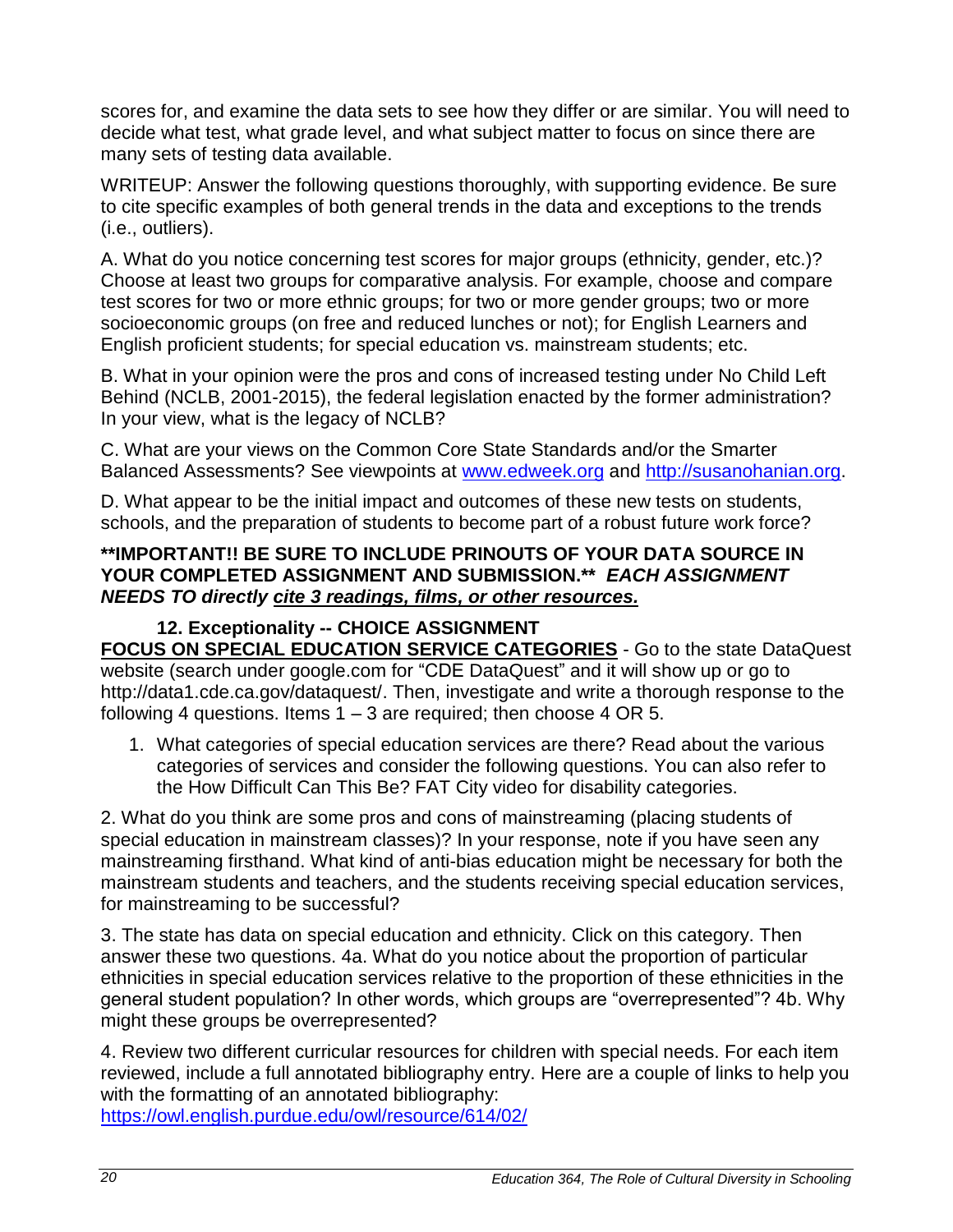https://www.e-education.psu.edu/styleforstudents/c6\_p7.html

Here are some samples of resources. You can review these or find your own. Confessions of a former bully / by Trudy Ludwig ; illustrations by Beth Adams., Berkeley :, Tricycle Press, ©2010., 9781582463094, ISBN Kellogg Library Call Number PZ7.L9763 Co 2010

Front of the Class - Front of the Class is a 2008 American drama film based on the book by Brad Cohen, Front of the Class: How Tourette Syndrome Made Me the Teacher I Never Had, co-authored by Lisa Wysocky.

My friend has ADHD / by Amanda Doering Tourville ; illustrated by Kristin Sorra., Minneapolis, Minn. :, Picture Wind ow Books, ©2010., 9781404857490, ISBN Kellogg Library Call Number RJ506.H9 T556 2010

My Friend has Autism / by Amanda Doering Tourville; illustrated by Kristin Sorra, Minneapolis, Minn. :, Picture Window Books, ©2010, 9781404857506, ISBN Kellogg Library Call Number RJ506.A9 T68 2010

My friend has Down syndrome / by Amanda Doering Tourville ; illustrated by Kristin Sorra., Mankato, MN :, Picture Window Books, ©2010., Friends with disabilities, 9781404857513, ISBN Kellogg Library Call Number RC571 .T738 2010

My friend has dyslexia / by Amanda Doering Tourville ; illustrated by Kristin Sorra., Minneapolis :, Picture Window Books, ©2010., 9781404857520, ISBN Kellogg Library Call Number LB1050.5 .T66 2010 Sam and Me – A book about how siblings with and without Autism relate to one another. <http://www.amazon.com/Sam-And-Me-Dorothy-Potash/dp/1477255850>

Talking to angels / Esther Watson., San Diego :, Harcourt Brace, ©1996., 0152010777, ISBN Kellogg Library Call Number RJ506.A9 W38 1996

The deaf musicians / story by Pete Seeger and Paul DuBois Jacobs ; illustrations by R. Gregory Christie., New York :, GP Putnam's Sons, ©2006., 039924316X, ISBN Kellogg Library Call Number PZ7.S45153 Dea 2006

Review a Special Education Local Plan Area (SELPA) document to introduce you to rights and responsibilities or schools and parents regarding identification and servicing of children with special needs. Here is one example:

http://www.educateadvocateca.com/Documents/RiversideSpecialEducationAssessmentPr ocedures-SELPA.PDF

**\*\*IMPORTANT!! BE SURE TO INCLUDE YOUR DATA SOURCE IN YOUR COMPLETED ASSIGNMENT AND SUBMISSION.\*\* BE SURE TO GIVE SPECIFIC EXAMPLES FROM BOTH THE DATA AND FROM THE READINGS.** *EACH ASSIGNMENT NEEDS TO directly cite 3 readings, films, or other resources.*

**13. Gifted Education -- CHOICE ASSIGNMENT**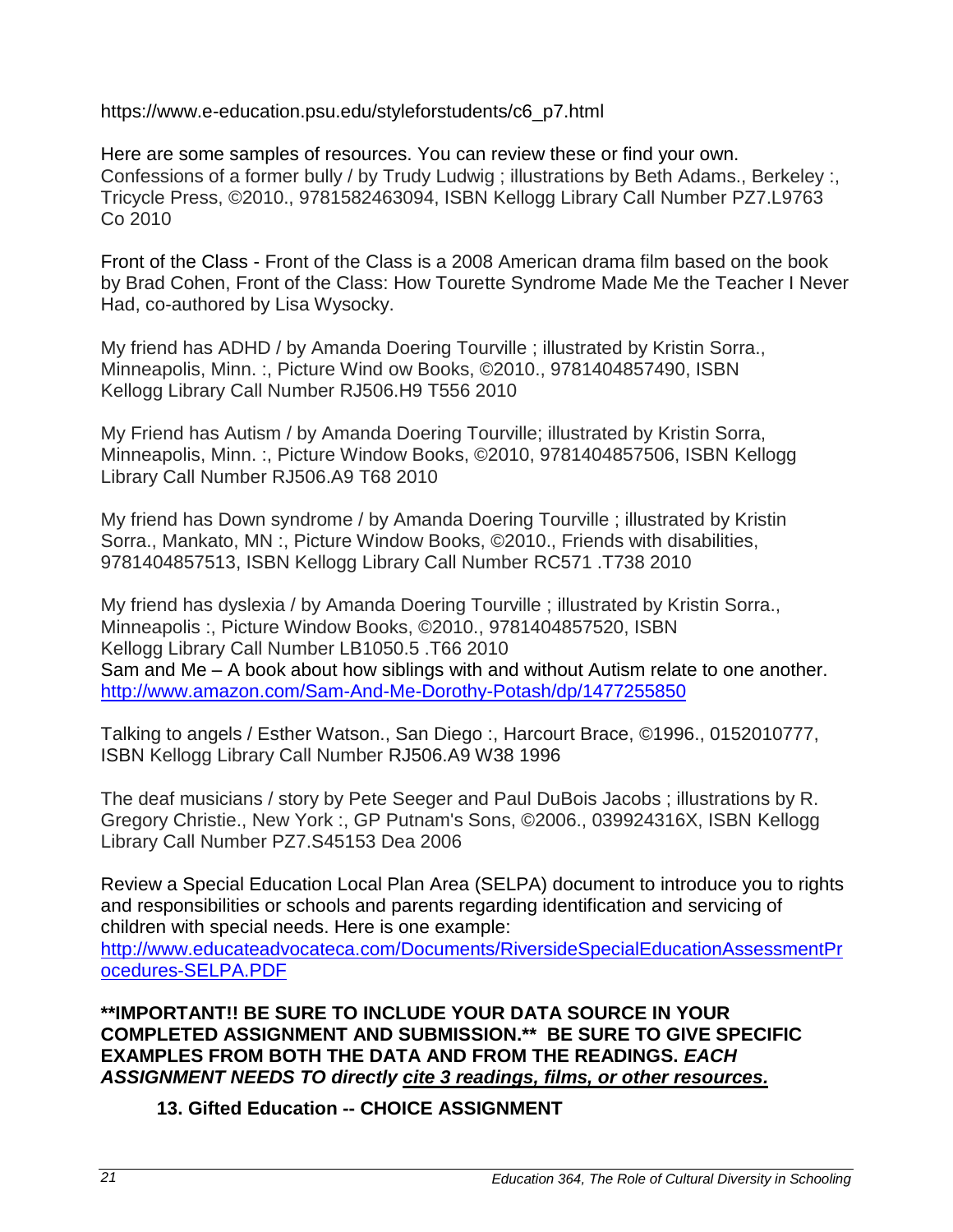**First, write an outline (preferably in PowerPoint) for one of the articles you read this week on gifted education**. A minimum of 5 major points are required for the outline. Then, for each major point in your outline, give an example from any of your collection of readings on gifted education or real life experience (e.g., different methods used to assess students for gifted programs, an innovative approach to identifying and supporting gifted students you have seen, etc.)

Be sure to include the full reference for the article you choose to outline, including the author, year of publication, and title of the article. Also be sure to use full citations (author/source, year, location) for other supporting examples and school practices, etc.

Next, explore a) the California Association for the Gifted website (www.cagifted.org) and b) any aspect of gifted education in your local school district / district of choice, and try to answer the following questions through your research. **BE SURE TO GIVE SPECIFIC EXAMPLES FROM BOTH THE RESEARCH / DATA AND FROM THE READINGS.**

A. How are gifted students identified?

B. What kind of programs are offered?

C. Who is enrolled in these programs? (Consider gender and racial/ethnic and class variables.)

D. How are they evaluated for continued program participation?

#### **BE SURE TO GIVE SPECIFIC EXAMPLES FROM BOTH THE DATA AND FROM THE READINGS.**

#### **IMPORTANT!! Be sure to use the Generic Checklist and Assignment Rubric, and APA Cheat Sheet to make sure your work is ready for submission.** *EACH ASSIGNMENT NEEDS TO directly cite 3 readings, films, or other resources.*

## **14. Art and Music Education – CHOICE ASSIGNMENT**

- A. Identify 2 articles or resources that support music and art education for educational and developmental purposes, whether for students who are gifted, typical or have special / exceptional needs. Try to identify one research article and one music center whether private or public or nonprofit, which serves children in public schools.
- B. Review and identify how art and music education is part of a school of your choice in the 21<sup>st</sup> century.

## **15. Language Education Debate – CHOICE ASSIGNMENT**

OVERVIEW: This assignment provides an opportunity to analyze the intersection of public policy and school policy by examining Proposition 227, which is the proposition passed by voters in 1998 and currently governing language education policy for California's 1,000 school districts.

DIRECTIONS: Choose three sections or quotes from the text of Proposition 227. Analyze each section or quote by connecting it to the book, *Bogus Arguments Against Bilingual Education* by Krashen. You also need to include 1 – 2 references to other articles from the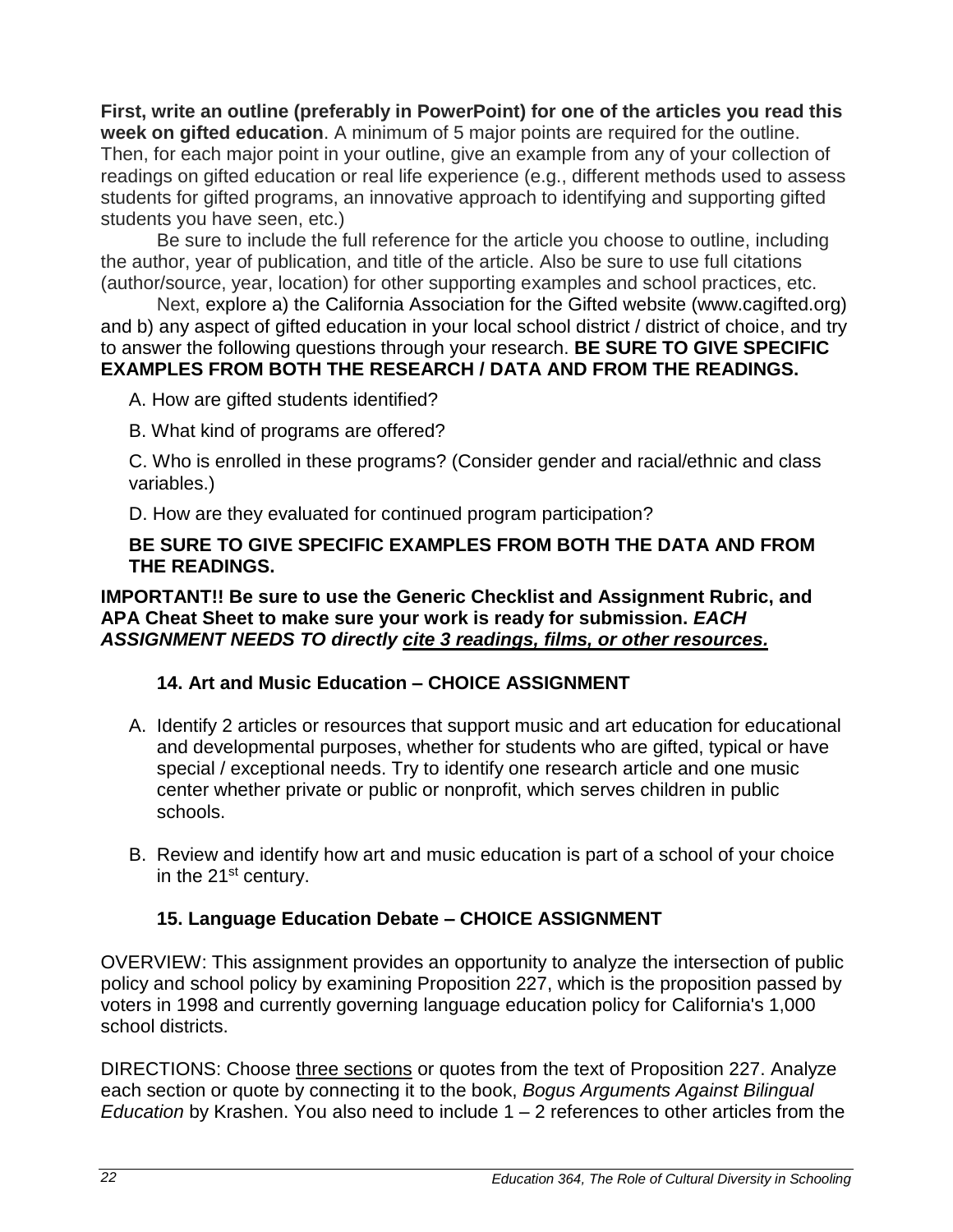topic, Programs for English Learners (authors NCELA, San Diego County Office of Ed / World Languages, Krashen & McField, McField, or similar from the course readings).

**IMPORTANT!! Be sure to use the Generic Checklist and Assignment Rubric, and APA Cheat Sheet to make sure your work is ready for submission.** *EACH ASSIGNMENT NEEDS TO directly cite 3 readings, films, or other resources.*

#### **16. Public Policy and School Policy -- REQUIRED GROUP ASSIGNMENT and PRESENTATION**

SENATE BILL 1174 – A Living Social Justice and Equity Issue

OVERVIEW: This assignment provides an opportunity to analyze a living document that seeks to update the current language policy for California's 1,000 school districts. It was signed by the Governor in September 2014 and will go on the ballot for the public's vote in November 2016.

DIRECTIONS: Choose two sections or quotes from the text. Analyze each section or quote by connecting it to the readings on Programs for English Learners (NCELA, San Diego County Office of Ed / World Languages, Krashen & McField, McField), The Bilingual Education Debate (Krashen's book, Condemned Without a Trial) and Language Policy (Proposition 227). This assignment is similar to the assignment / activity for Proposition 227. The Presentation portion of this assignment is simply a 10-15 minute presentation of the two points selected. The group will lead a detailed discussion of the two passages under focus and analysis. Application to real life examples and settings is highly encouraged in preparing the presentation.

#### **IMPORTANT!! Be sure to use the Generic Checklist and Assignment Rubric, and APA Cheat Sheet to make sure your work is ready for submission.**

*EACH ASSIGNMENT NEEDS TO directly cite 3 readings, films, or other resources.*

## **18. Identifying Social Justice and Equity In Public Schools -- REQUIRED Suggested length: 1-2 pages**

A. ASSIGNMENT DESCRIPTION

In this assignment, you will locate a school or an assignment that advances social justice and equity as articulated in Teaching Performance Expectation 15. Then, you will carefully articulate how the school or assignment you chose advances social justice and equity.

## B. ASSIGNMENT DIRECTIONS AND CHECKLIST

\_\_\_\_ FIRST, review the language regarding TPE 15 in the syllabus (p. 4 and also copied and pasted below).

THEN, locate a school or an assignment that seeks to advance social justice and equity, i.e., aims to present **pluralistic and divergent perspectives** or **provide equitable outcomes for students from different linguistic, cultural, and social economic backgrounds**.

NEXT, carefully and explicitly write about HOW or IN WHAT WAY(S) the school or assignment you chose advances TPE 15.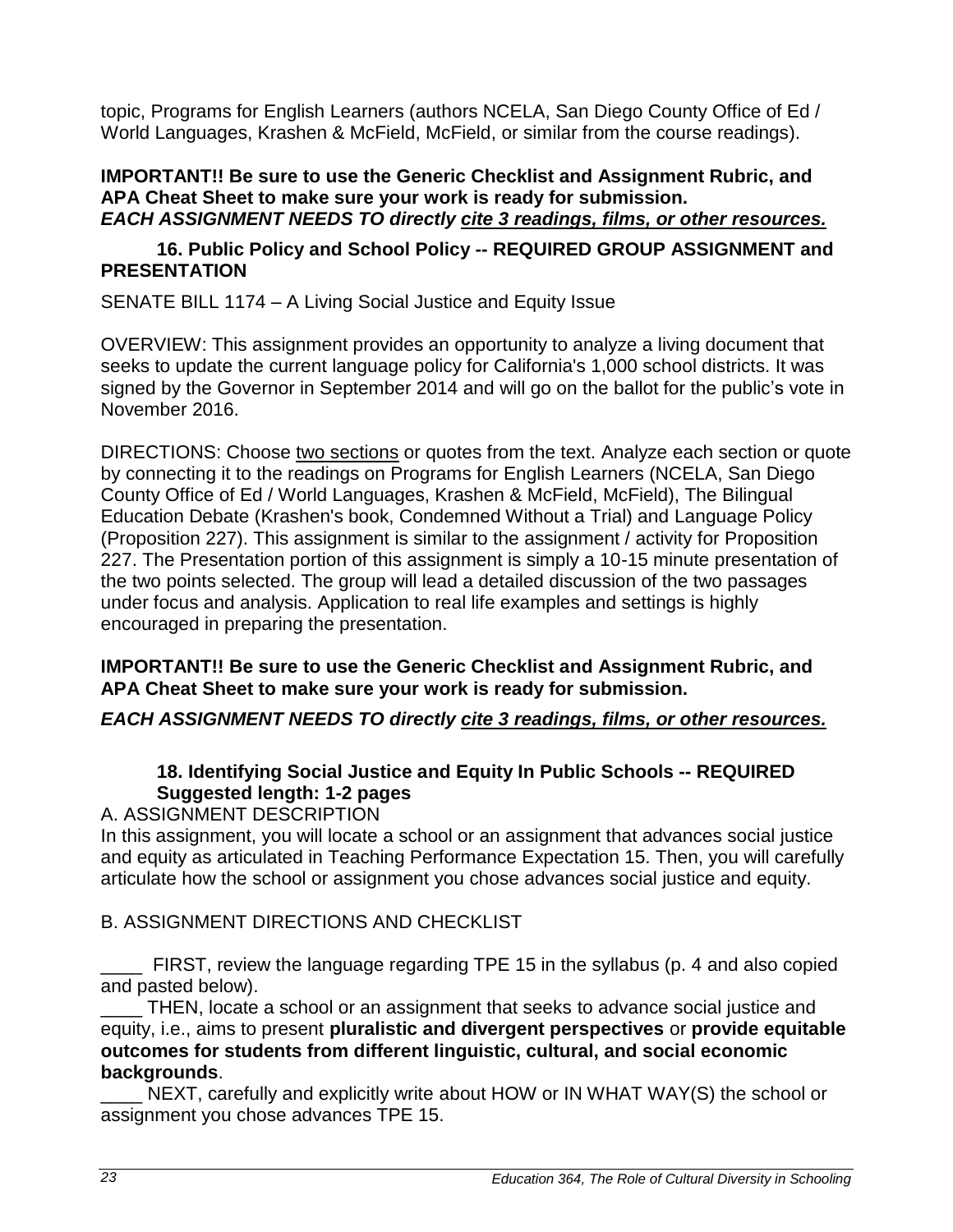BE SURE TO directly CITE and QUOTE language from the syllabus for Education 364 syllabus in your writeup.

ALSO BE SURE TO USE APA6 TO CITE the SOURCES you used such as the course syllabus (for the TPE 15 language), the URL for the school description, the source of the assignment you chose, and so on. Proper reference formatting for the course syllabus can be found on p. 4 of the APA 6 CHEAT SHEET.

BE SURE TO PROOFREAD your paper to ensure that you addressed each step of the assignment; as well as addressed grammar, formatting, and other technical aspects of the paper.

BE SURE THE PAPER IS PRINTED IN 14-POINT FONT so that the instructor can read your work.

Notice that through this assignment, you will demonstrate the ability "**to identify issues of social justice and equity in the classroom and apply appropriate instructional strategies to ensure equal outcomes for diverse students**" (TPE 15).

C. ASSIGNMENT CHECKLIST

Review each step of the assignment above. Place a check mark on the in front of each step that you completed thoroughly.

D. SAMPLE SCHOOL RESPONSE (see course website for this file)

Berkeley High School seeks to "**provide equitable outcomes for students from different linguistic, cultural, and social economic backgrounds"** (CSU San Marcos, 2016, p. 4) by providing a broad range of programs and opportunities for students of diverse backgrounds. The learning communities of

Academic Choice, Arts and Humanities Academy, Academy of Medicine and Public Service, Berkeley International High School, Communication Arts and Sciences, Green Academy, and the Berkeley Independent Study Program are all coherent, theme-based or industry-based programs of study that seek to engage and challenge a broad spectrum of students with diverse backgrounds and goals. [Continue to highlight one or two more aspects of the high school that aim to advance equity. It is also a great idea to cite your readings such as Nieto & Bode, Persell, or any of the Spring chapters, for example.]

E. SAMPLE ASSIGNMENT RESPONSE (see course website for this file)

The Columbus Day assignment directly advances "**pluralistic and divergent perspectives**" (CSU San Marcos, 2016, p. 4) regarding the federal Columbus Day holiday. The assignment asks students to critically examine the holiday and its multiple dimensions by analyzing seven different sources and perspectives about the holiday, such as its history, its fallacies, perspectives left out of the celebrated holiday, and its future. By completing this assignment, students learn about, evaluate, synthesize, and ultimately come to a decision about a national holiday that necessarily encompasses and represents multiple perspectives and facets of U.S. history. The assignment "**identif[ies] an issue of social justice and (in)equity in public schools**" (CSU San Marcos, 2016, p. 4) and provides students with an opportunity to address a salient, modern day policy for a living and evolving democracy. Moreover, the assignment prepares students to participate as a citizen of this grand U.S. of A that thrives on shared governance by the people and for the people.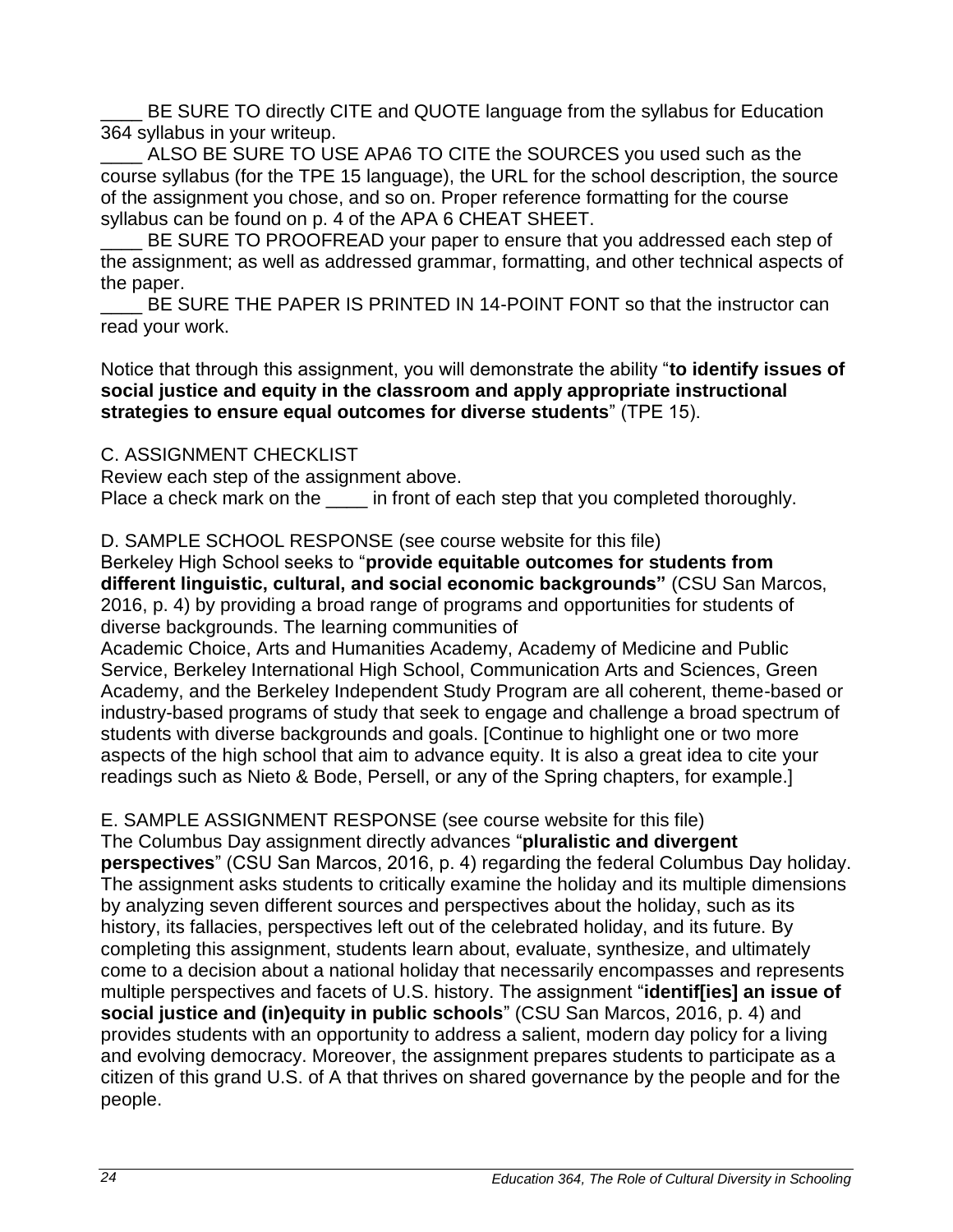## *EACH ASSIGNMENT NEEDS TO directly cite 3 readings, films, or other resources.*

### SAMPLE LIST OF REFERENCES

CSU San Marcos. (2016). Education 364: The role of cultural diversity in schooling

(Course Syllabus). San Marcos: Author.

[Nieto & Bode, 2008; Persell, C., 2007; Spring, 2009; Geneva Gay, or other sources here]

F. TPE 15 LANGUAGE FROM THE COURSE SYLLABUS FOR EDUCATION 364 (2016, p. 4)

#### **Students completing EDUC 364 will be able to demonstrate developing competencies in TPE 15: Social Justice and Equity (SJE) including a. identify issues of social justice and (in)equity in public schools (including curricular, pedagogical and structural issues)**

The following TPE is addressed in this course: **TPE 15: Social Justice and Equity**. Teacher candidates will be able **to identify issues of social justice and equity in the classroom and apply appropriate instructional strategies to ensure equal outcomes for diverse students**. They will be familiar with ideas, definitions, and major theorists in the fields of multicultural education, social reconstruction, and democratic education. **Pluralism and divergent perspectives** on educating students will be the foundation of designing effective lessons and instructional practices for diverse students. Candidates will understand when and how to collaborate with others, especially curriculum specialists, community leaders, and parents on preparing relevant and **appropriate instructional activities, curricular units, and school structures that would provide equitable outcomes for students from different linguistic, cultural, and social economic backgrounds**.

#### **19. Reflection on Personal History and Identity Narrative. Suggested length**: **3 pages**

KEY QUESTION: HOW HAS YOUR PERSPECTIVE CHANGED AFTER CONSIDERING YOUR EXPERIENCE ALONG WITH OTHERS (e.g., IN THE RESEARCH LITERATURE, WITH CLASSMATES OR OTHER PEERS AT SCHOOL OR WORK, ETC.)?

**Choose 4 things to document that have changed from the beginning to the end of semester.** 

**For each, tie the personal identity factor to patterns in broader social historical context and public schooling as presented in the research literature, OR consider an issue from a perspective different from your own.** 

Review and reflect on your first personal history and identity narrative from the beginning of the semester. **How has your perspective changed?** *The individual personal story*  from the beginning of the semester now needs to be rerepresented in the context of *broader patterns in historical, social, psychological, sociological, political, economic, religious, and other cultural trends, patterns or cycles.* You may note that your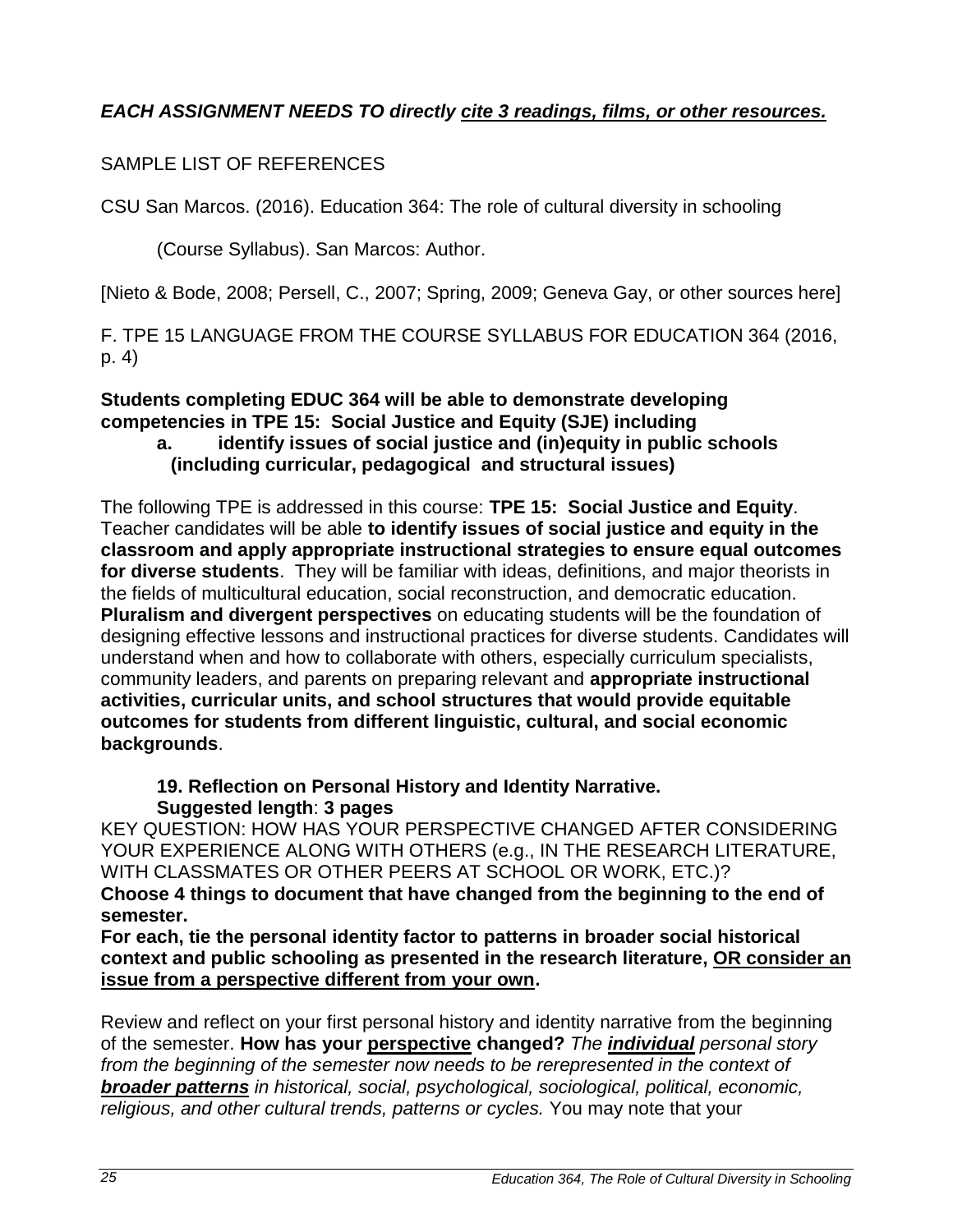**interpretation, understanding and critical perspective of your personal history and identity narrative has shifted in small or great ways**. Perhaps you have a better understanding of the **sociopolitical and historical context** in which your family or you were given or not given particular educational or life opportunities. Your view on gender equity or religion may have been sharpened due to the election year raising the issue of abortion and Supreme Court Justices. Or perhaps you remembered or have reinterpreted particular events not included in your original narrative. Have particular personal, local or national events taken place since the beginning of the term that have led you to reflect on some critical themes in this course and your interpretation of them? **In what ways have your voice and perspective changed?** Sometimes, the changes will be subtle, as in choosing to use the terms Asian American or Latino rather than Oriental or Hispanic for specific purposes. Or, the changes may be otherwise significant or even dramatic. **In this assignment, you will document your new reflections and interpretations and analyses of your personal (identity) narrative, in the context of having critically examined the major social / historical and contemporary social and educational issues, patterns, data and research covered in this course.** 

*\*\*\*The narrative needs to DIRECTLY ADDRESS AND QUOTE TPE 15, Social Justice and Equity. See first part of this syllabus for more info on TPE 15.\*\*\** **\*\****THIS FINAL ASSIGNMENT NEEDS TO DIRECTLY CITE 4 / FOUR readings, films, or other resources.\*\**

**IMPORTANT!! Be sure to use the Generic Checklist and Assignment Rubric, and APA Cheat Sheet to make sure your work is ready for submission.**

## **20. Outcome Assessment**.

#### **Suggested length: 4 - 5 pages**

## **Describe the following.**

- A. **Four** of the most important things you learned in this class;
- B. How you knew you were learning something of significance (assessing your own learning – cite specific readings, discussions, films, activities, community activities, etc.);
- C. How this will shape your attitudes and demonstrated behaviors as a teacher or in future intercultural interactions; i.e., how you will demonstrate overall "cultural competence" as a teacher or even in your personal life.

Grading emphasis will be placed on your ability to articulate the select topics of your choice, the depth of reflective analysis, your description of how you knew your views were being sharpened (specific examples from the course: cognitive – facts, knowledge bases, content areas; behavioral – speech and actions; and affective – attitudes), and the connections you make between the topics and plans for your future growth and professional practice.

#### **\*\*\*YOU NEED TO DIRECTLY** *ADDRESS AND QUOTE TPE 15, Social Justice and Equity* **IN THIS ASSIGNMENT.\*\*\***

*\*\*THIS FINAL ASSIGNMENT NEEDS TO directly cite 4 / FOUR readings, films, or other resources.\*\**

**IMPORTANT!! Be sure to use the Generic Checklist and Assignment Rubric, and APA Cheat Sheet to make sure your work is ready for submission.**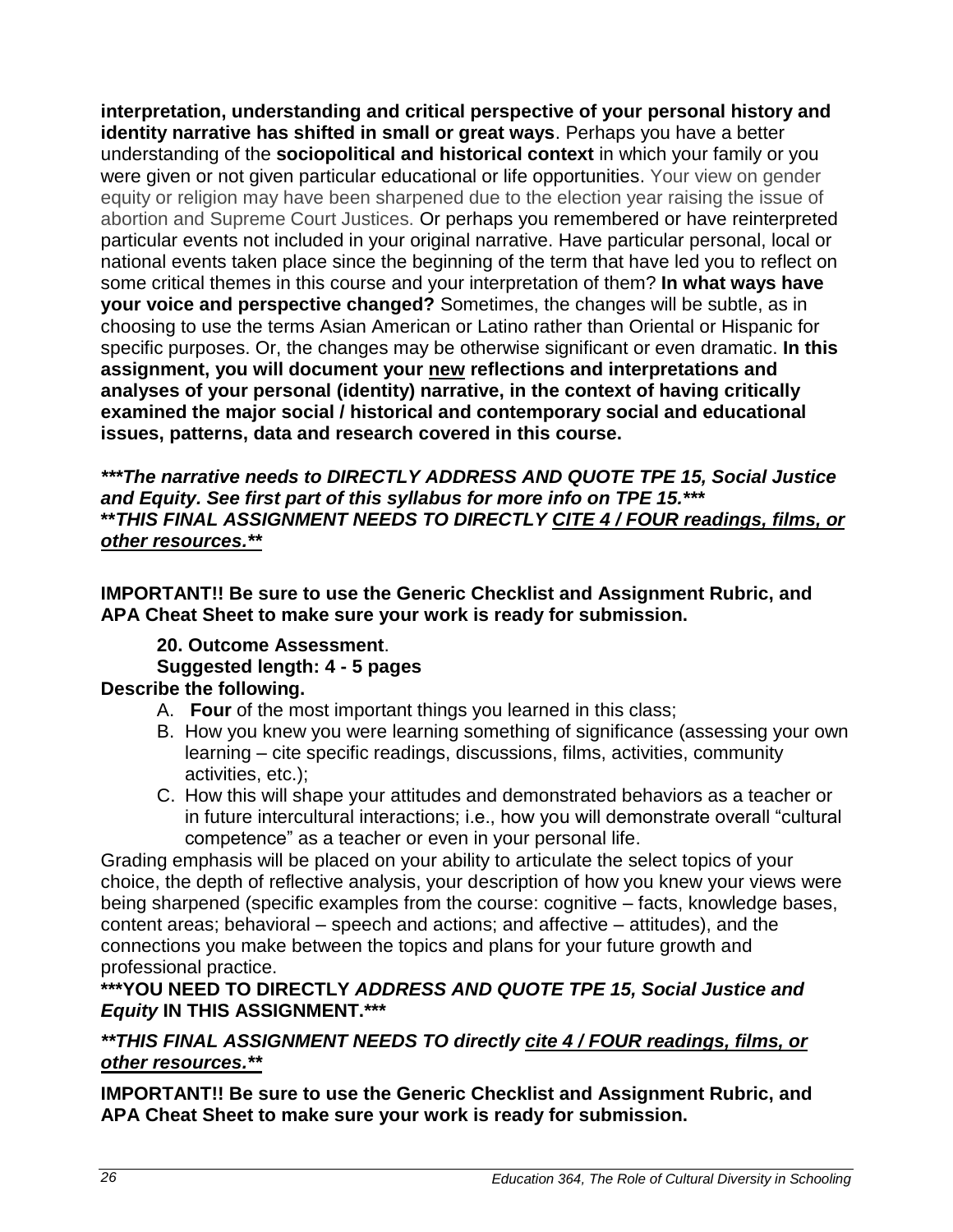#### **Other Possible Assignments – Extra Credit or Makeup Work for Emergencies or Catastrophes Only**

#### **Check with the professor re: doing any of the following as an Extra Credit or Makeup Assignment:**

The actual points awarded depends on the semester and the quality of the extra credit work submitted.

**Community event or hot topic reviews:** Write a critical response to a political / educational hot topic (with approval from the instructor) or a community event you participated in, or provide a video/visual of the event with a brief analysis.

**Article reviews:** Write a critical response to three current articles related to one topic of your interest covered in this course. This task should fully *augment* your learning about this topic. e.g., Gifted education, FAIR Act, LCFF Act, DREAM Act, etc.

**Focus on White Privilege**: Update the following information from *What White (Male) Privilege?* by Sue, D. W. (2003). *Overcoming our racism: The journey to liberation*. San Francisco: Jossey-Bass with current data, preferably 2013 or more current data. (List A.)

In the post-Civil Rights era, White American males constitute

- 33% of the U.S. population, but comprise about
- 80% of tenured positions in higher education;
- 92% of executives or similar CEO-level positions in Forbes 400 companies;
- 80% of the U.S. House of Representatives;
- 84% of the U.S. Senate;
- 99% of owners of sports teams; and
- 100% of U.S. Presidents.

Then, compile a second corresponding list for Whites (both male and female) (List B). *Be*  **sure to cite your sources for both List A and List B.** Both lists need to be crafted using PowerPoint.

#### **Other Resources in Kellogg Library**

Big hair, don't care / Crystal Swain-Bates ; illustrated by Megan Bair., Walnut, CA :, Goldest Karat Publishing,, 2013, 9781939509109, ISBN

Great big book of families. London: Frances Lincoln, 2015. 1847805876, ISBN

Lives turned upside down: homeless children in their own words and photographs / by Jim Hubbard. [New York]: Aladdin Paperbacks, [2007], ©1996., 9781416968382, ISBN Kellogg Library Call Number HV4505 .H85 2007

McFarland, USA / Disney presents; a Mayhem Pictures production; produced by Gordon Gray, p.g.a. and Mark Ciardi, p.g.a.; story by Christopher Cleveland & Bettina Gilois;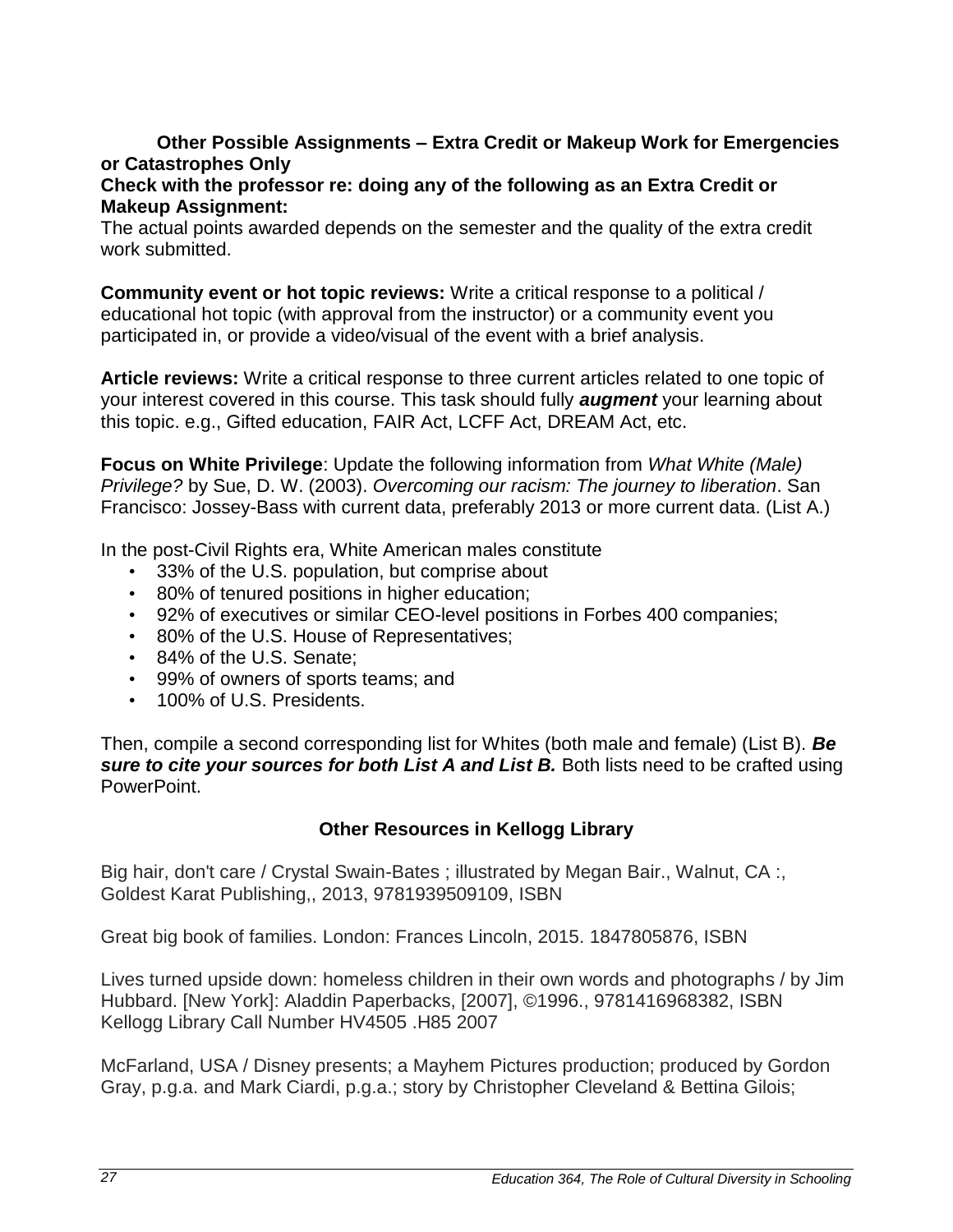screenplay by Christopher Cleveland & Bettina Gilois and Grant Thompson; directed by Niki Caro, Disney.

Mis dos mamás me miman / escrito por Yolanda Arroyo Pizarro; ilustraciones por Yatzel Sabat. Middletown, DE: [publisher not identified]. 2014, 9781514369098, ISBN

Rainbow family collections : selecting and using children's books with lesbian, gay, bisexual, transgender, and queer content / Jamie Campbell Naidoo., Santa Barbara, California :, Libraries Unlimited, an imprint of ABC-CLIO, LLC,, 2012, 9781598849608, ISBN Kellogg Library Call Number Z1037 .N24 2012

Round is a tortilla : a book of shapes / by Roseanne Greenfield Thong ; illustrated by John Parra., San Francisco, CA :, Chronicle Books, c2015., 1452145687, ISBN Kellogg Library Call Number PZ8.3.T328 Rom 2013

10,000 dresses / story by Marcus Ewert ; illustrations by Rex Ray., New York :, Seven Stories Press, c2008., 9781583228500, ISBN Kellogg Library Call Number PZ7.E94717 Aaj 2008

The skin you live in / written by Michael Tyler ; illustrated by David Lee Csicsko., Chicago, Ill. :, Chicago Children's Museum, ©2005., 0975958003, ISBN Kellogg Library Call Number PZ8.3.T8545 Sk 2005

### <span id="page-27-0"></span>**LIST OF ASSIGNMENTS AND CHECKLIST – A.K.A. WHAT IS MY GRADE IN THIS CLASS?**

#### **SEE GRADE DESCRIPTORS IN THIS SYLLABUS**

Name **Name Name Example 2** and the section  $\alpha$  course/Section  $\alpha$ 

### **1. ATTENDANCE & PARTICIPATION – SEE ATTENDANCE POLICY ABOVE \_\_\_\_\_ 160 points**

**Attendance at every session, along with active, engaged, reflective, respectful discussion, is required and expected. (See section on the Attendance Policy for information on consequences of absences.)** 

I have attended 10 sessions total, including in-class and online sessions. For online / independent sessions, I have submitted activity files on time. The online / independent tasks are thoughtful and well done and are worthy of full credit. *An absence of a full class session equals minus 30 points, with prorations as appropriate; small tardies or early departures minus 5 points. Use of computers or electronic devices will result in an absence.*

| Reading for class discussion and participation        | 50 points              |
|-------------------------------------------------------|------------------------|
| Presentation of CHOICE assignment topic in groups     | 20 points              |
| Discussion Board postings for 3 online class sessions | $30 \times 3 = 90$ pts |

#### **Reading Progress Reports are required.**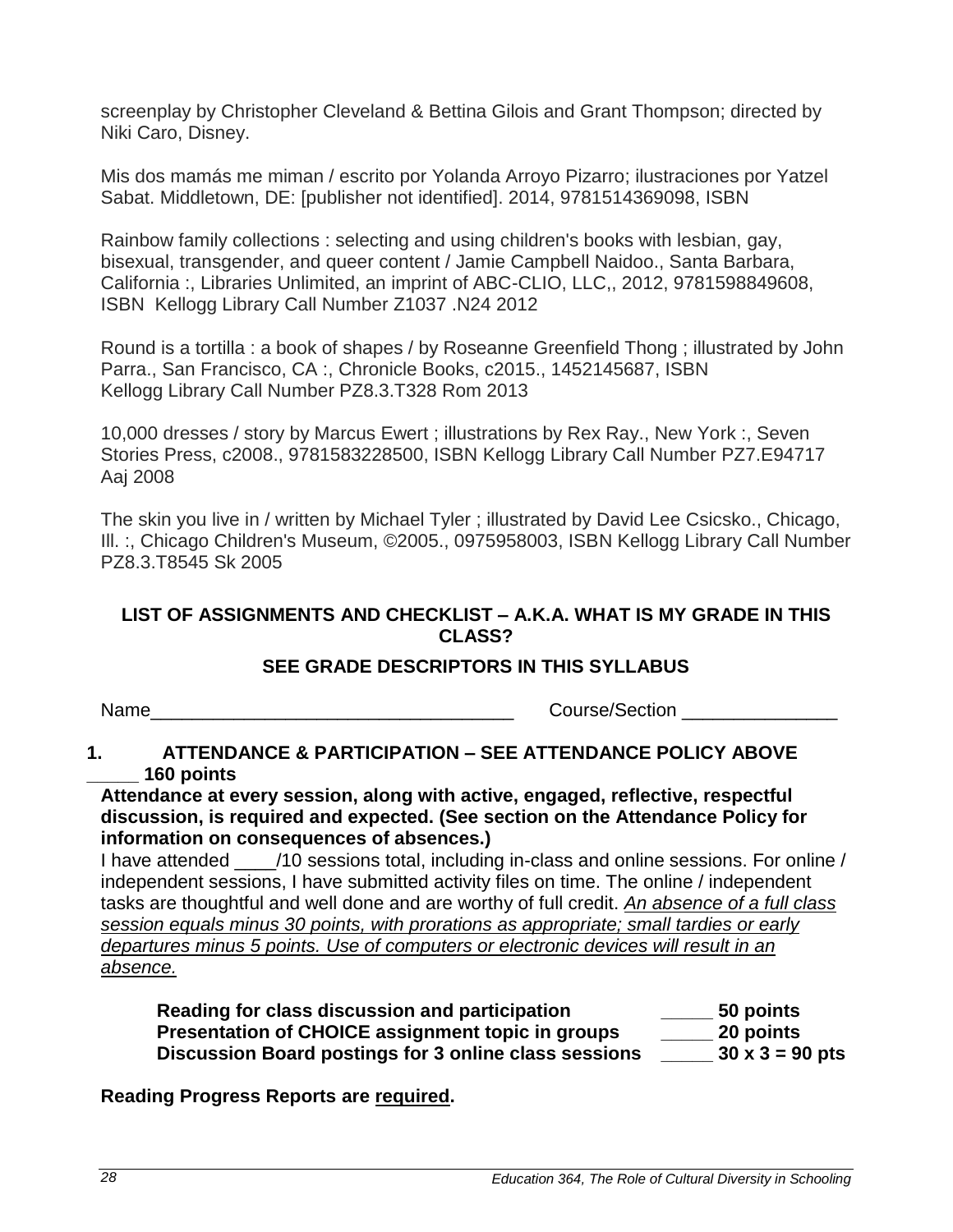### **REQUIRED ASSIGNMENTS**

| 2.  | Reading Progress Reports (10 @ 10 points ea)              | 100 points                    |
|-----|-----------------------------------------------------------|-------------------------------|
| 3.  | Self-Evaluation (Beginning & End of semester)             | $\frac{1}{2}$ /15 + 15 points |
| 4.  | APA 6 Quiz                                                | $\frac{1}{2}$ 10 points       |
| 5.  | Personal History and Identity Narrative                   | /40 points                    |
| 6.  | <b>Family Tree Map Assignment</b>                         | /50 points                    |
| 7.  | <b>ONLINE / INDEPENDENT Task: Religion Map &amp; Film</b> | $\frac{1}{25}$ points         |
| 8.  | <b>Class: CBEDS/Dataquest</b>                             | /50 points                    |
| 9.  | <b>Public Policy and School Policy</b>                    | $\frac{1}{2}$ /50 points      |
|     | <b>CHOOSE ONE CHOICE ASSIGNMENT FROM BELOW</b>            | /40 points                    |
| 10. | World Languages Assignment (CHOICE)                       |                               |
| 11. | Gender Assignment (CHOICE)                                |                               |
| 12. | <b>Exceptionality Assignment (CHOICE)</b>                 |                               |
| 13. | Gifted Education Assignment (CHOICE)                      |                               |
| 14. | Art and Music Education Assignment (CHOICE)               |                               |
| 15. | Language Education Debate Assignment (CHOICE)             |                               |
| 16. | Testing and Assessment Assignment (CHOICE)                |                               |
|     | <b>FINAL ASSIGNMENTS -- REQUIRED</b>                      |                               |
| 17. | Identifying Social Justice and Equity In Public Schools   | /25 points                    |
| 18. | <b>Reflection on Personal Narrative</b>                   | /40 points                    |
| 19. | <b>Outcome Assessment</b>                                 | /100 points                   |
|     |                                                           |                               |

#### **TOTAL POINTS: I HAVE EARNED \_\_\_\_ 720 TOTAL POSSIBLE POINTS INGLE IN POSSIBLE / LIKELY LETTER GRADE IN THE BLANK) IN THIS COURSE.**

## *Assessment Rubric/ Grade Descriptors*

<span id="page-28-0"></span>**A=Exceeds Expectations:** The student consistently prepares, participates and performs in an **exemplary** manner. Each assignment reflects in-depth exploration and reflection based on readings and other class materials, and observations, as appropriate. All work is submitted in a professional manner using APA style when appropriate. Professional and responsible behavior, including timely attendance, participation in class discussion and activities and submission of assignments, demonstrate engagement and are practiced in an **exemplary** manner.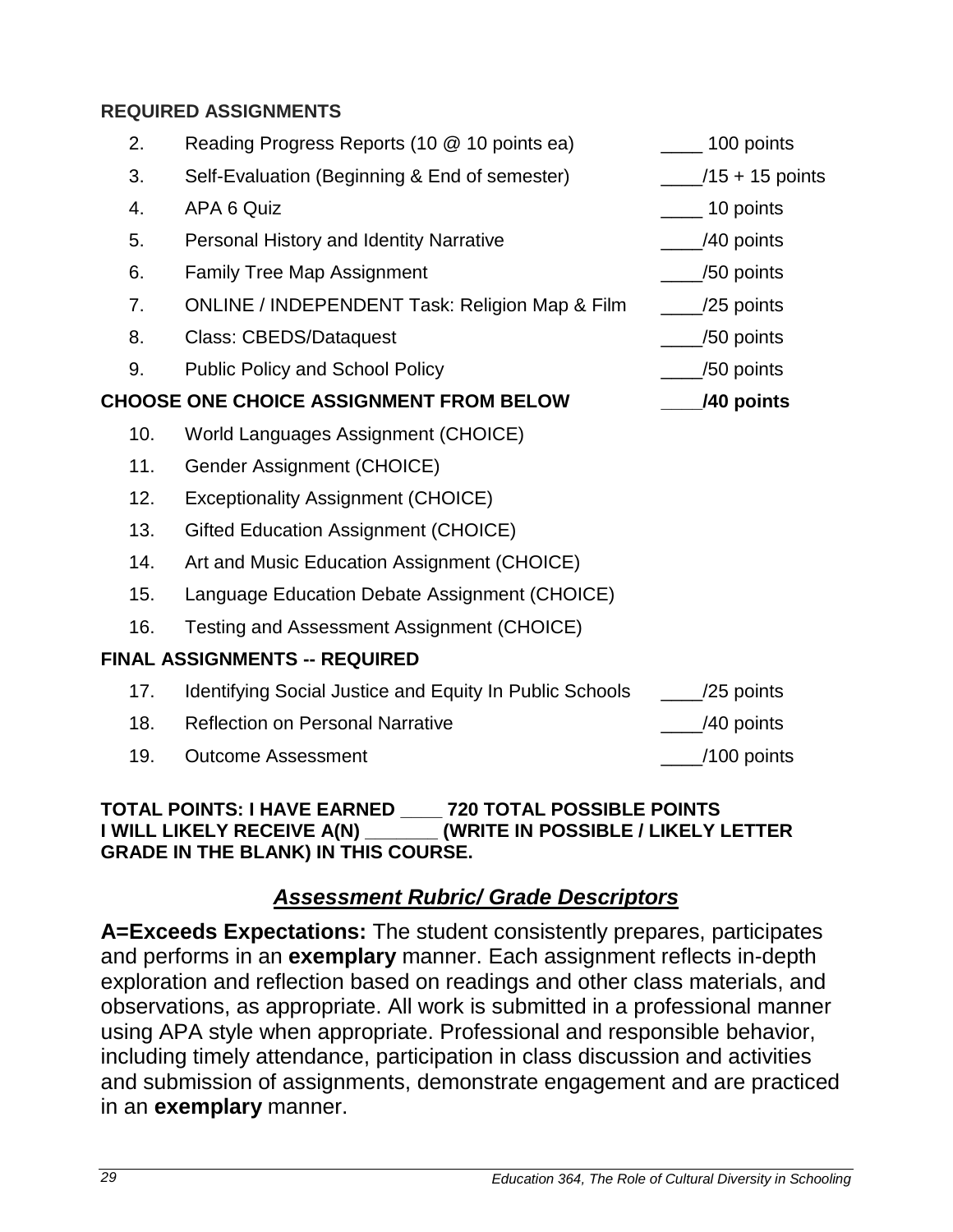**B=Adequately Meets Expectations**: The student meets outcomes expectations in a **satisfactory** manner. Each assignment reflects in-depth exploration and reflection based on readings and other class materials, and observations, as appropriate. Generally, work is submitted in a professional manner using APA style when appropriate. Most of the time, professional and responsible behavior, including timely attendance, participation in class discussion and activities and submission of assignments, demonstrate engagement and are practiced in a **consistent** manner.

**C=Minimal Performance:** The student's skills are weak and do not meet expectations. Reading analysis and discussion comments are cursory and needs more depth. Each assignment is based upon opinion rather than research, theory, and best practices. Reflection is shallow. Assignments are submitted without organization, careful proofreading, or use of APA style.

**"D" or "F" students** fail to meet the minimum requirements of a "C." The student needs a great deal of guidance. The student is consistently late with readings and assignments and/or has not met minimum classroom attendance requirements. Individual and group work do not meet minimum standards.

#### <span id="page-29-0"></span>**\*\*Note: The professor reserves the right to modify all course readings and assignments.\*\***

<span id="page-29-1"></span>

| <b>DATE</b>       | Topic -- Covered IN Class (either face-to-face<br>or online class sessions)<br>* Denotes key articles for the session<br>CC = Cougar Courses, i.e., course website at<br>cc.csusm.edu<br>**VIDEOS are available on the course website at<br>cc.csusm.edu  | <b>Notes/ Questions/To-</b><br>do List |
|-------------------|-----------------------------------------------------------------------------------------------------------------------------------------------------------------------------------------------------------------------------------------------------------|----------------------------------------|
| Session 1<br>8/31 | <b>TOPIC: Intro to Educ 364</b><br>Introduction to course, required books and<br>assignments overview.<br>What represents YOU? (Name, life philosophy,<br>stage / goal in education, etc.)<br>Introductions, Personal culture and/or Self-<br>evaluation. |                                        |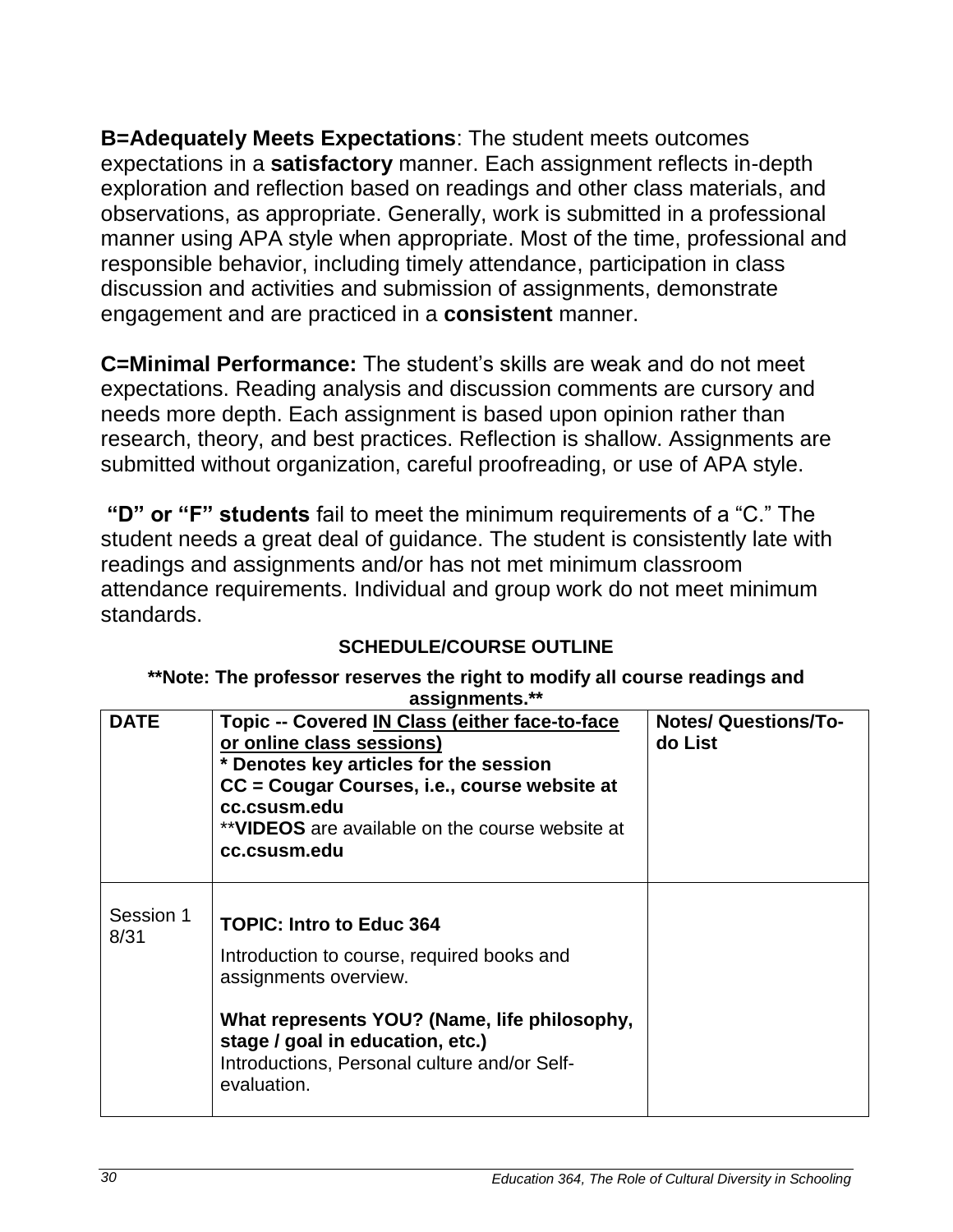|                  | <b>TOPIC: Intro to Culture</b><br>What is culture? Cultural diversity in the U.S. and<br>California, changing demographics.<br>Vedantam: Why Everyone You Know Thinks the<br>Same as You<br>Boyd: First Empty Your Cup<br>U.S. Census Bureau: State and County<br>Quickfacts: 2010<br>Arab American Institute Foundation.<br>Demographics.<br>Arab American Institute Foundation. (n.d.). Quick<br>Facts about Arab Americans.<br><b>TOPIC: Writing Resources</b><br>1. APA6 Cheat Sheet<br>2. Weekly Reading Progress Report<br>3. Assignment Rubric<br>4. Assignment Checklist |  |
|------------------|----------------------------------------------------------------------------------------------------------------------------------------------------------------------------------------------------------------------------------------------------------------------------------------------------------------------------------------------------------------------------------------------------------------------------------------------------------------------------------------------------------------------------------------------------------------------------------|--|
| Session 2<br>9/7 | <b>TOPIC: Intro to Culture - RECAP and EXPAND</b><br>What is culture? Cultural diversity in the U.S. and<br>California, changing demographics.<br><b>TOPIC: Personal / Cultural Identity</b><br>Table 7.1: External & Internal Ethnic Identity and<br><b>Their Respective Components</b><br>*Nieto & Bode: Terminology (Race & Other<br><b>Cultural Terminology)</b><br>Lelyveld: Growing Up, Growing Apart<br>*Nieto & Bode: David Weiss (An Adopted<br>Student's View)                                                                                                         |  |
|                  | <b>OPTIONAL: Bring in 3 things that represent</b><br>you.<br><b>ACTIVITY: Layers of Culture</b><br>What represents YOU? (External and Internal<br>Layers of Culture and your Core Beliefs -- Name,<br>clothing, food, celebrations, activities, family and<br>friends, job, life philosophy, stage / goal in<br>education, etc.)                                                                                                                                                                                                                                                 |  |
|                  | <b>TOPIC: Identity Models</b><br>VIDEO: Introduction to Ethnic/Racial Identity<br>Development for Young Adults                                                                                                                                                                                                                                                                                                                                                                                                                                                                   |  |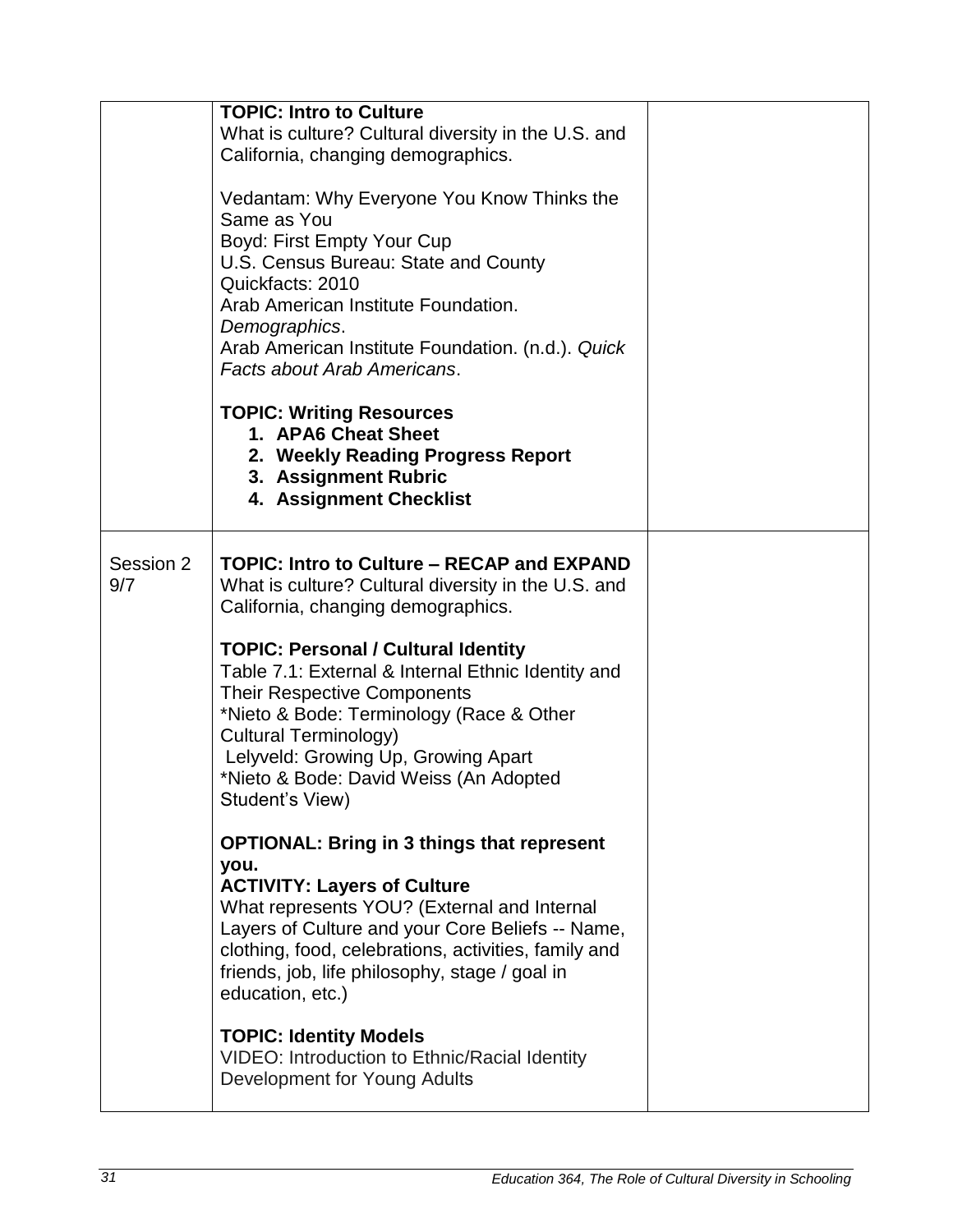|                                                    | <b>DUE: Reading Progress Report</b><br><b>DUE: Self-Evaluations - Beginning</b>                                                                                                                                                                                                                                                                                                                                                                                                                                                                                                                                                                                                         |  |
|----------------------------------------------------|-----------------------------------------------------------------------------------------------------------------------------------------------------------------------------------------------------------------------------------------------------------------------------------------------------------------------------------------------------------------------------------------------------------------------------------------------------------------------------------------------------------------------------------------------------------------------------------------------------------------------------------------------------------------------------------------|--|
| Session 3<br>9/14                                  | <b>TOPIC: Implications of Culture on Schooling</b><br>How does culture inform education?<br>*Nieto & Bode: Culture, Identity and Learning. (pp.<br>169-227).<br>*Ogbu: Understanding Cultural Diversity<br><b>DUE: Personal History and Identity Narrative</b><br><b>DUE: Reading Progress Report</b>                                                                                                                                                                                                                                                                                                                                                                                   |  |
| Session 4<br>9/21<br><b>ONLINE</b><br><b>CLASS</b> | <b>TOPIC: History of Native Americans in the U.S.</b><br>BOOK: *Spring, Ch 2 Native Americans<br>McKenna, ERIC, Winona LaDuke articles<br>VIDEO – Smoke Signals OR In the White Man's<br>Image<br><b>DUE: DISCUSSION BOARD POSTING - Native</b><br>Americans - Be sure to include references to<br>the readings and film you viewed!                                                                                                                                                                                                                                                                                                                                                    |  |
|                                                    | <b>TOPIC: Religion</b><br>*Lippy chapter in Banks and Banks book<br>*Hamilton<br>*Hamdy (n.d.). Arab and Muslim Americans: An<br>Introduction for Educators.<br>Sherif-Trask. The Muslim American Family.<br>Author. Comparing Christianity and Islam to<br>Hinduism.<br>[ENRICHMENT: Bremer: My Accidental Jihad]<br>VIDEO - Mormons OR Islam Today OR Inside<br>Islam OR film of choice on a religion different from<br>your own<br><b>DUE: DISCUSSION BOARD POSTING -</b><br><b>RELIGION. Be sure to include references to the</b><br>readings and film you viewed!<br><b>TOPIC: PREVIEW FAMILY TREE AND YOUR</b><br><b>CHOICE ASSIGNMENT AND BRING</b><br><b>QUESTIONS TO CLASS</b> |  |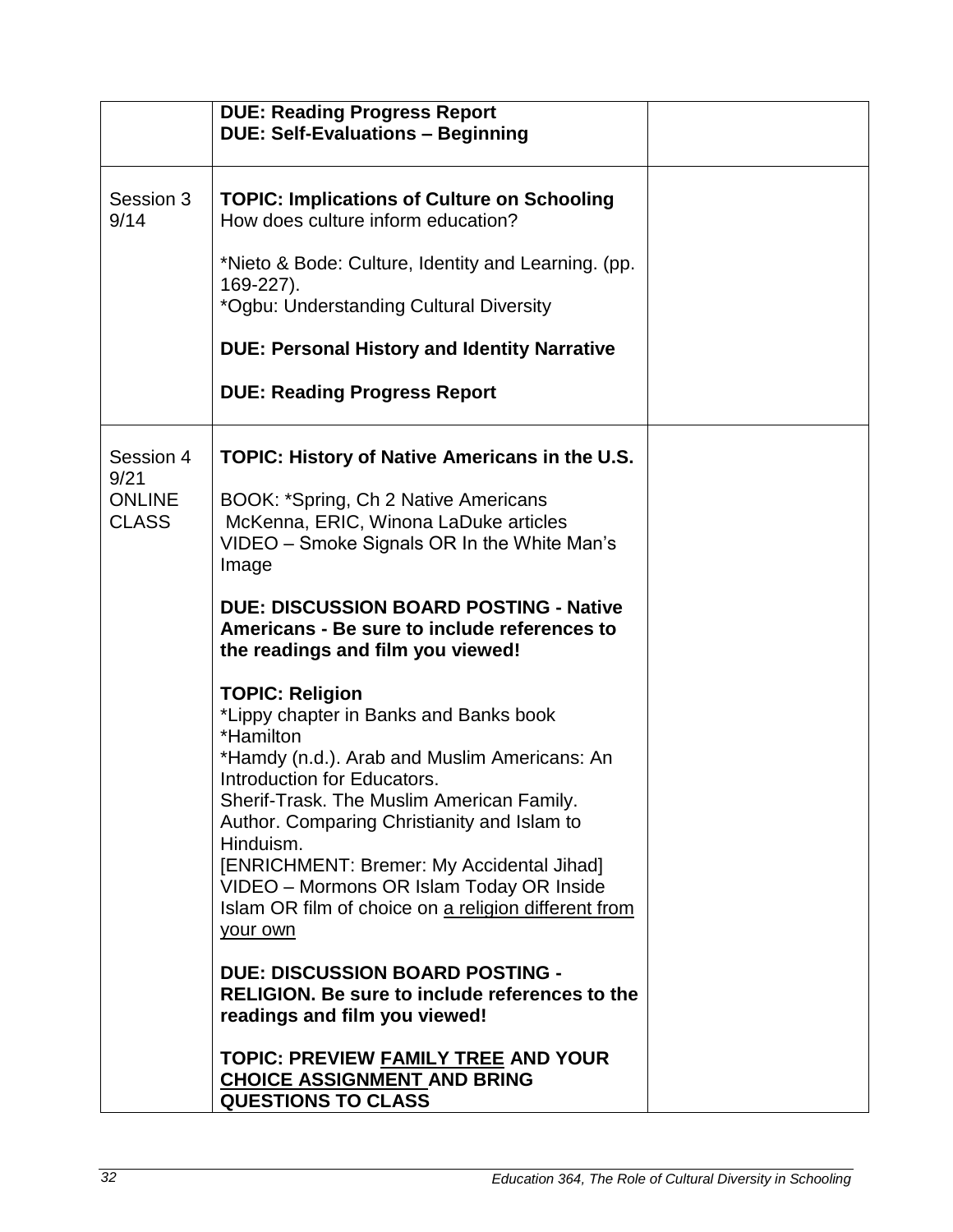| Session 5<br>9/28<br>cc  | TOPIC: History of Anglo-Americans in the U.S.<br>and White Ethnics<br>BOOK: *Spring, Ch. 1 Anglo-Americans<br>VIDEO - The Irish in America<br><b>TOPIC: History of African Americans in the</b><br>U.S.<br>BOOK: *Spring, Ch. 3 African Americans<br>[ENRICHMENT: VIDEO - Akeelah and the Bee]<br><b>DUE: Reading Progress Report</b>                                                                                                                                                                                                                                                                                                                                                             |  |
|--------------------------|---------------------------------------------------------------------------------------------------------------------------------------------------------------------------------------------------------------------------------------------------------------------------------------------------------------------------------------------------------------------------------------------------------------------------------------------------------------------------------------------------------------------------------------------------------------------------------------------------------------------------------------------------------------------------------------------------|--|
|                          | <b>DUE: Religion Assignment completed above</b>                                                                                                                                                                                                                                                                                                                                                                                                                                                                                                                                                                                                                                                   |  |
| Session 6<br>10/5        | <b>TOPIC: Race &amp; Ethnicity, Part I</b><br>*Loewen<br>Lindsay<br>*Nieto & Bode. (2008). Racism, discrimination,<br>and expectations of student achievement. (pp. 65-<br>91).<br>VIDEO (IN CLASS): Race: The Power of an<br>Illusion<br>The allele(s) $\div$ of race ( $\div$ definition – any of the<br>alternative forms of a gene that may occur at a<br>given locus; e.g., different genes or different<br>expressions of a gene; e.g., genotype vs.<br>phenotype)<br>TOPIC: Race & Ethnicity, Part II<br>*Gay: Preparing for Culturally Responsive<br>Teaching<br>SYLLABUS: TPE 15: Social Justice and Equity<br><b>DUE: Reading Progress Report</b><br><b>DUE: Family Tree Assignment</b> |  |
| Session 7<br>10/12<br>cc | <b>TOPIC: Class (Socioeconomic Status)</b><br>Growing poverty of children; poverty across ethnic<br>groups; educational implications.<br>*Persell chapter in Banks and Banks book                                                                                                                                                                                                                                                                                                                                                                                                                                                                                                                 |  |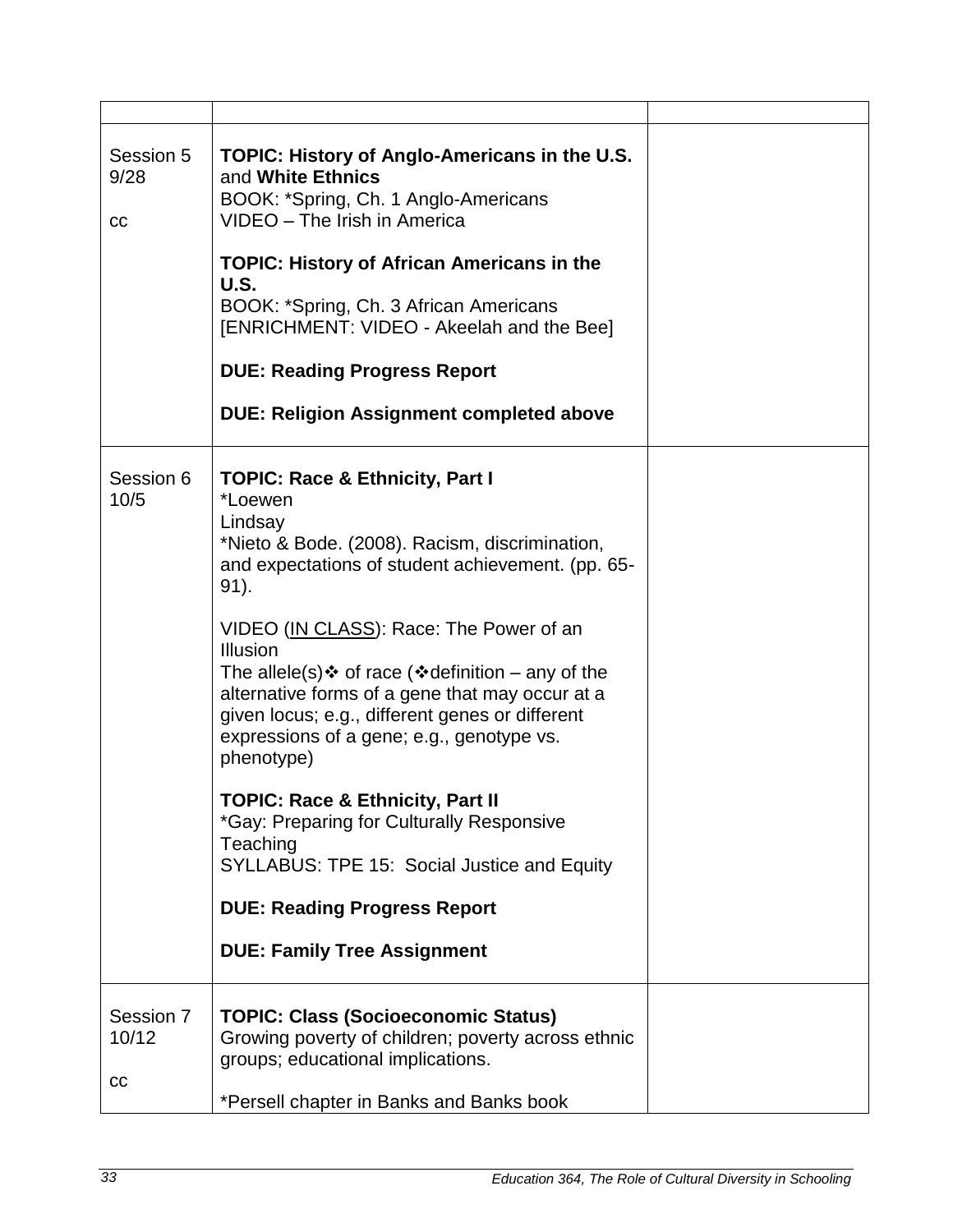|                    | Crenshaw<br>[ENRICHMENT: VIDEO - Akeelah and the Bee]                                                                                                                                                                                                                                                                                                                                                                                                                                               |  |
|--------------------|-----------------------------------------------------------------------------------------------------------------------------------------------------------------------------------------------------------------------------------------------------------------------------------------------------------------------------------------------------------------------------------------------------------------------------------------------------------------------------------------------------|--|
|                    | <b>IN CLASS: Begin CBEDS/DataQuest</b><br><b>Assignment</b>                                                                                                                                                                                                                                                                                                                                                                                                                                         |  |
|                    | <b>TOPIC: Asian Americans</b><br>BOOK: *Spring, Ch 4 Asian Americans                                                                                                                                                                                                                                                                                                                                                                                                                                |  |
|                    | <b>CHOOSE ONE FROM BELOW:</b><br>1 - Pang. Educating the Whole Child.<br>2 – Vyas. Am I Indian, American, or Indian<br>American?<br>3 – Segal. The Asian Indian American Family.<br>4 – Ibrahim et al. Asian American Identity<br>Development: A Culture Specific Model for South<br>Asian Americans.                                                                                                                                                                                               |  |
|                    | <b>DUE: Reading Progress Report</b>                                                                                                                                                                                                                                                                                                                                                                                                                                                                 |  |
| Session 8<br>10/19 | <b>TOPIC: Gender &amp; Sexuality</b><br>VIDEO - Talking about Gay Issues in Schools<br>[OR VIDEO - The Kids are All Right]<br>*Sadker chapter in Banks and Banks book<br>*Nieto & Bode. (2008). Expanding definitions of<br>family (pp. 384-406).<br>[ENRICHMENT: DeJean: Gay male high school<br>teachers: A taxonomy of fear.<br>Kadi. Food for Our Grandmothers: Writings by<br>Arab-American and Arab-Canadian Feminists.]<br><b>DUE: Gender CHOICE Assignment &amp;</b><br><b>Presentation</b> |  |
|                    | <b>TOPIC: Gifted Education</b><br>Lefkowitz: The Gifted Classes<br>*Esquierdo: Gifted Hispanic Bilingual Children<br>*Ford, Grantham, & Whiting: Culturally and<br>Linguistically Diverse Students in Gifted Education<br>*Henfield. To be or Not to be Gifted.                                                                                                                                                                                                                                     |  |
|                    | <b>DUE: Gifted Education CHOICE Assignment &amp;</b><br>Presentation -- Be sure to include references<br>to the readings and website you reviewed!                                                                                                                                                                                                                                                                                                                                                  |  |
|                    | <b>DUE: Reading Progress Report</b>                                                                                                                                                                                                                                                                                                                                                                                                                                                                 |  |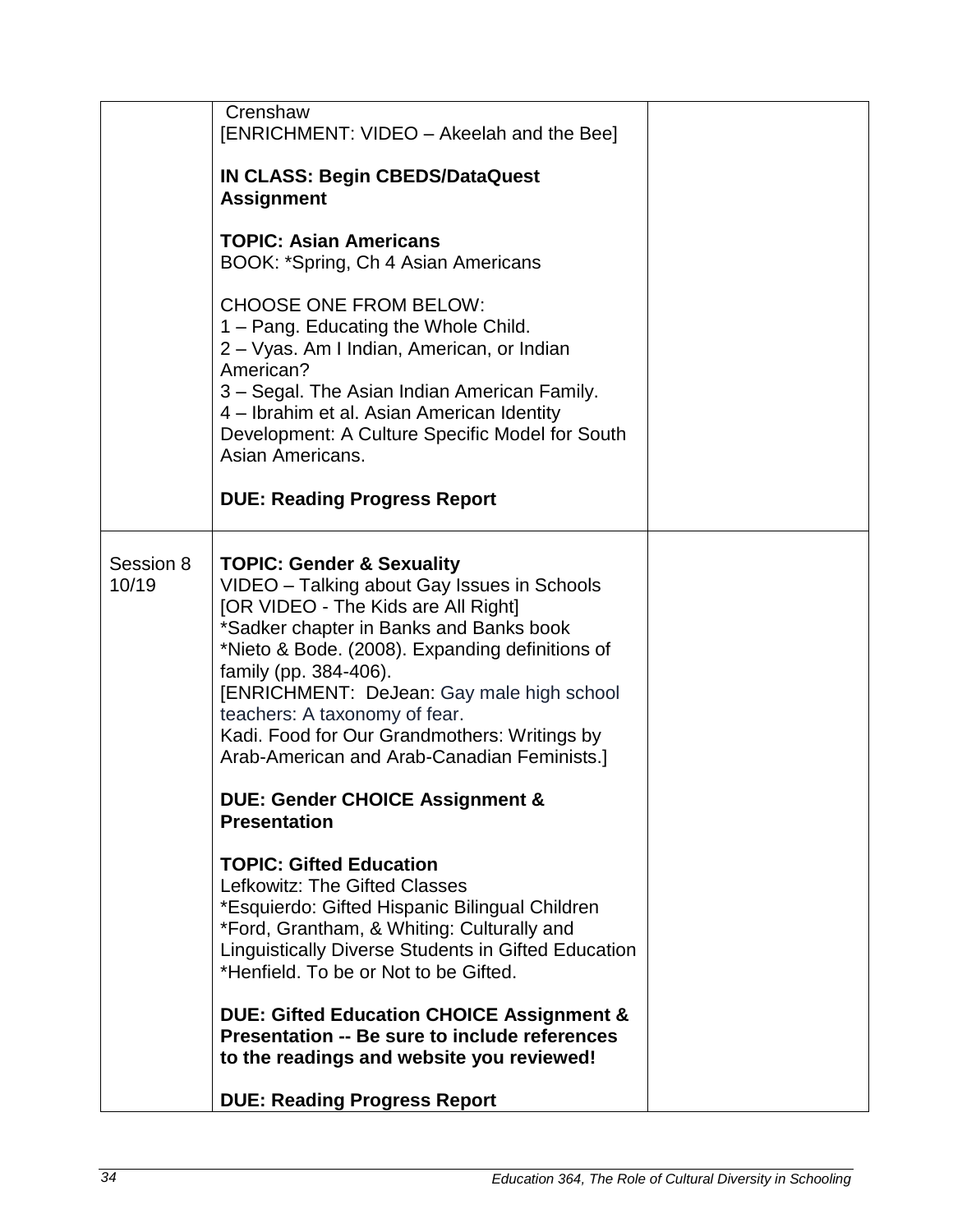| Session 9<br>10/26<br><b>ONLINE</b><br><b>SESSION</b> | <b>TOPIC: Hispanic/Latino Americans</b><br>BOOK: *Spring, Ch. 5 Hispanic/Latino Americans<br>VIDEO - Lemon Grove Incident<br>[ENRICHMENT: VIDEO - If the Mango Tree<br>Could Speak, McFarland, and East of Salinas]<br><b>DUE: DISCUSSION BOARD POSTING -</b><br><b>Hispanic/Latino Americans</b>                                                                                                                                                                                                                                       |  |
|-------------------------------------------------------|-----------------------------------------------------------------------------------------------------------------------------------------------------------------------------------------------------------------------------------------------------------------------------------------------------------------------------------------------------------------------------------------------------------------------------------------------------------------------------------------------------------------------------------------|--|
|                                                       | <b>TOPIC: Culture and language.</b><br>Historical and sociocultural context of language<br>education. Language ideologies.<br>*Ricento: A Brief History of Language<br>Restrictionism in the U.S.<br>VIDEO - Arts and Lecture Event: Dr. Stephen<br>Krashen (See Course Website for URL and<br>access info!)<br>[ENRICHMENT: VIDEO - American Tongues or<br>Do You Speak American?]<br><b>DUE: DISCUSSION BOARD POSTING -</b><br><b>Culture and language.</b>                                                                           |  |
| Session 10<br>11/2                                    | <b>TOPIC: Programs for English Learners</b><br>*NCELA: Programs for English Learners<br>*SDCOE: World Languages Plan - CONTINUED<br>- SEE BELOW<br>*Krashen & McField (2005). What Works for<br>English learners? Reviewing the latest evidence.<br>*McField (2008). Proposition 227's Structured<br>English Immersion mandate: History, practice, and<br><i>implications.</i><br>DUE: World Language CHOICE Assignment &<br><b>Presentation</b><br><b>DUE: Class/CBEDS/DataQuest Assignment</b><br><b>DUE: Reading Progress Report</b> |  |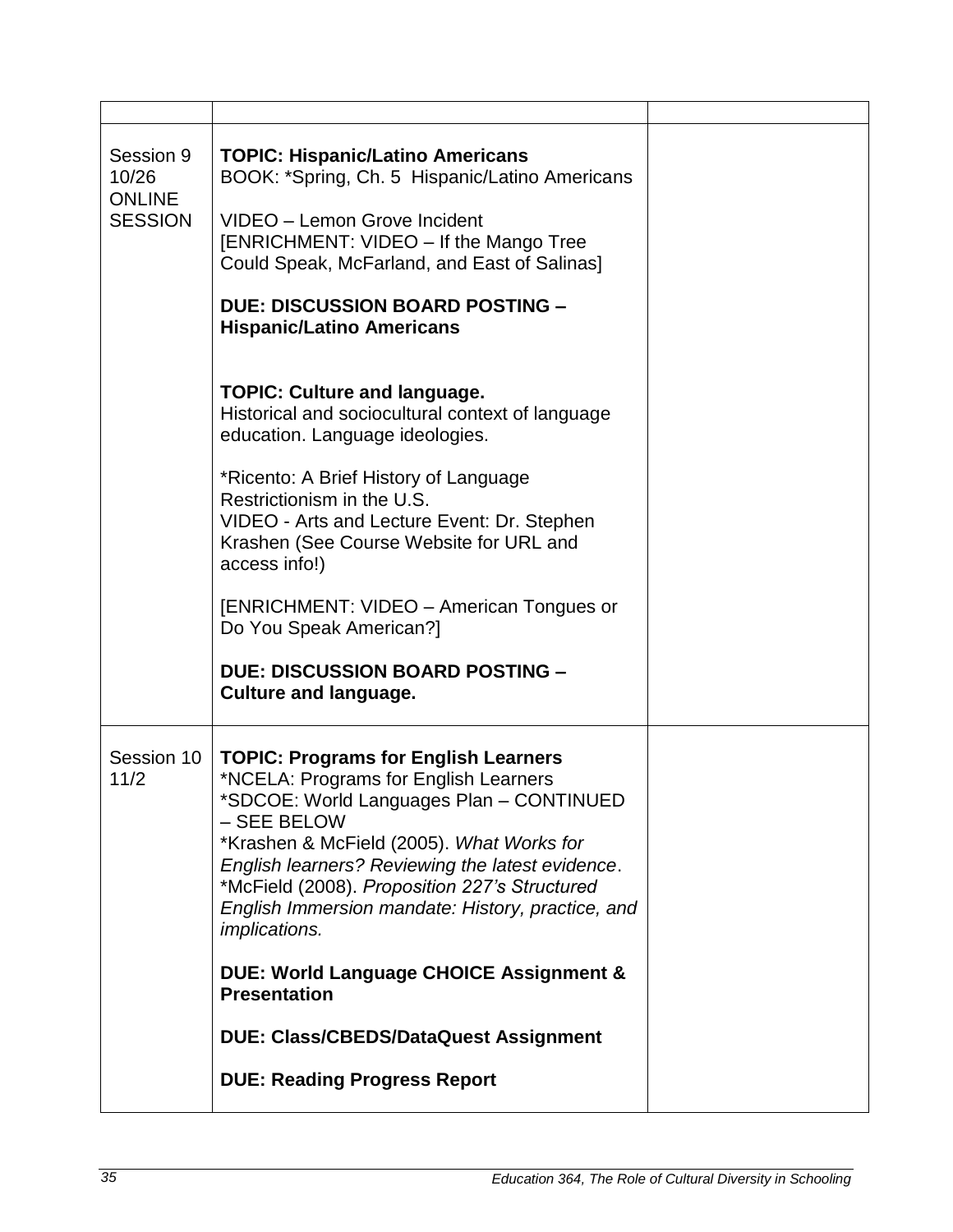|                    | <b>TOPIC: Testing and Assessment</b><br><b>READINGS TBA - will be available on Cougar</b><br><b>Courses</b><br><b>DUE: Testing and Assessment CHOICE</b><br><b>Assignment &amp; Presentation -- Be sure to</b><br>include references to the readings and film<br>you viewed!                                                                                                |  |
|--------------------|-----------------------------------------------------------------------------------------------------------------------------------------------------------------------------------------------------------------------------------------------------------------------------------------------------------------------------------------------------------------------------|--|
| Session 11<br>11/9 | <b>TOPIC: Public Policy and School Policy Part 1</b><br>Proposition 227.<br>*Senate Bill 1174: California Education for a<br>Global Economy Initiative.<br>*McField: California's Opportunity.<br>Buenrostro. Expanding Bilingual Education in<br>California after Proposition 58.<br>Browse www.onenation.org and<br>www.usenglish.org for assimilationist<br>perspectives |  |
|                    | and www.bilingualeducation.org for pluralist<br>and integrationist perspectives                                                                                                                                                                                                                                                                                             |  |
|                    | DUE: Public Policy and School Policy -<br><b>REQUIRED GROUP Assignment &amp;</b><br><b>Presentation</b>                                                                                                                                                                                                                                                                     |  |
|                    | <b>TOPIC: Exceptionality</b><br>VIDEO - *How Difficult Can This Be? FAT City<br>CC: Friend & Bursuck: Students at Risk (pp. 260-<br>269)<br>CC OR Google and read: ** San Diego Unified<br>School District's CEP-EL: A Comprehensive<br>Evaluation Process for English Learners by<br>Gaviria and Tipton (2012)<br><b>CC: SELPA document</b>                                |  |
|                    | <b>DUE: Exceptionality CHOICE Assignment &amp;</b><br><b>Presentation -- Be sure to include references</b><br>to the readings and film you viewed!                                                                                                                                                                                                                          |  |
|                    | <b>DUE: Reading Progress Report</b>                                                                                                                                                                                                                                                                                                                                         |  |
| Session 12         | <b>TOPIC: White Privilege</b>                                                                                                                                                                                                                                                                                                                                               |  |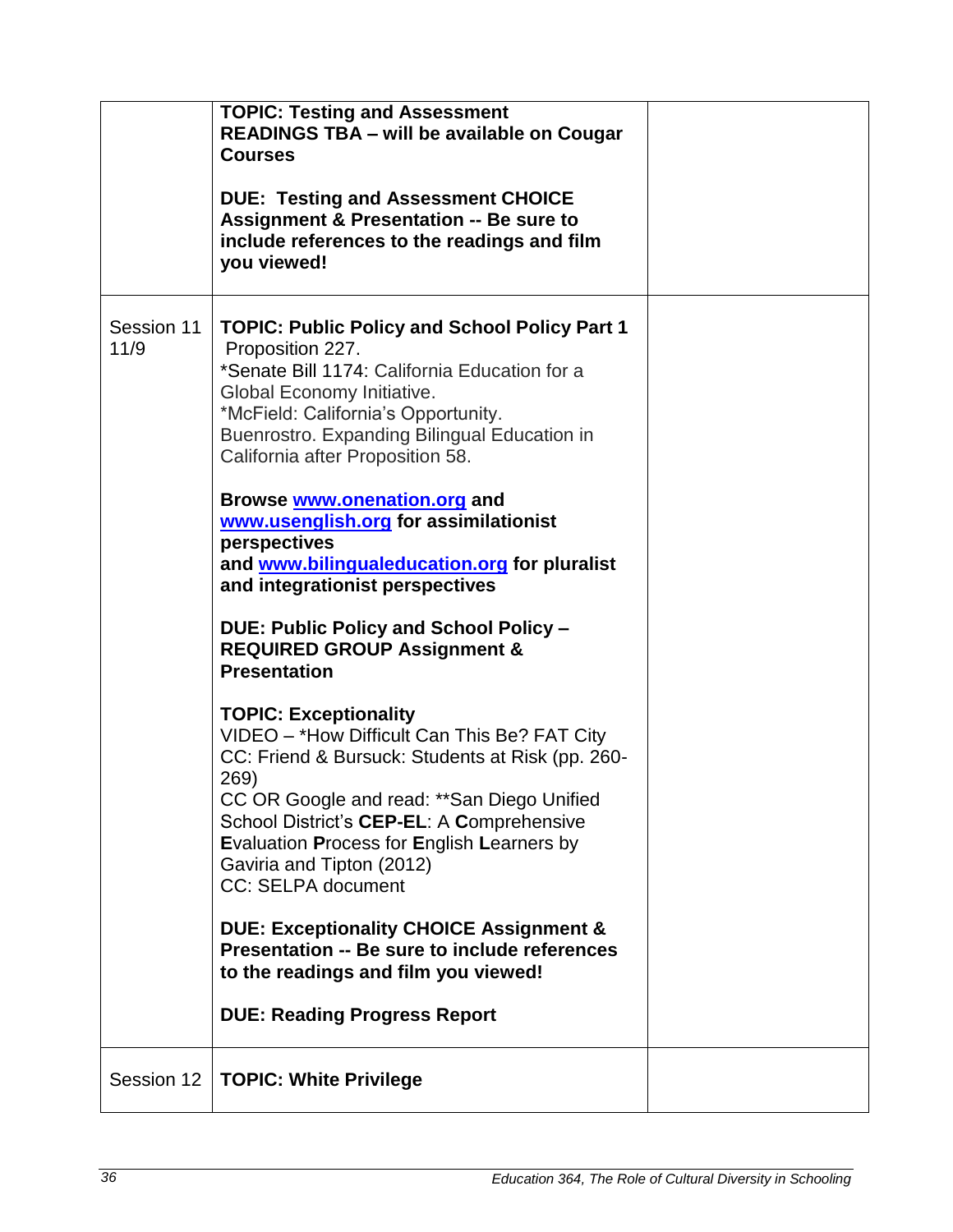| 11/16               | Lee et. al: McIntosh article.<br>*Brodkin: How Jews Became Whites<br>*AP: White Names<br>*Buck<br>*Tales from the Thousand and One Nights. The<br>Dream.<br>Bayoumi. White with Rage.<br>*Wingfield and Karaman. Arab Stereotypes and                                                                                                                                                                                                        |  |
|---------------------|----------------------------------------------------------------------------------------------------------------------------------------------------------------------------------------------------------------------------------------------------------------------------------------------------------------------------------------------------------------------------------------------------------------------------------------------|--|
|                     | American Educators.<br><b>TOPIC: Public Policy and School Policy Part 2</b><br>BOOK: *Spring - Ch. 6 Civil Rights to Now<br>*Nieto & Bode. (2008). Transforming pedagogy<br>by detracking math (pp. 378-384).<br>Ingersoll: Minority teachers<br>SEE COURSE WEBSITE - NEA & NSBA. Legal<br><b>Issues for School Districts Related to the</b><br><b>Education of Undocumented Children.</b><br><b>REFER TO IN CLASS VIDEO - School Colors</b> |  |
|                     | <b>DUE: Reading Progress Report</b>                                                                                                                                                                                                                                                                                                                                                                                                          |  |
| Session 13<br>11/23 | <b>Thanksgiving Holiday!</b>                                                                                                                                                                                                                                                                                                                                                                                                                 |  |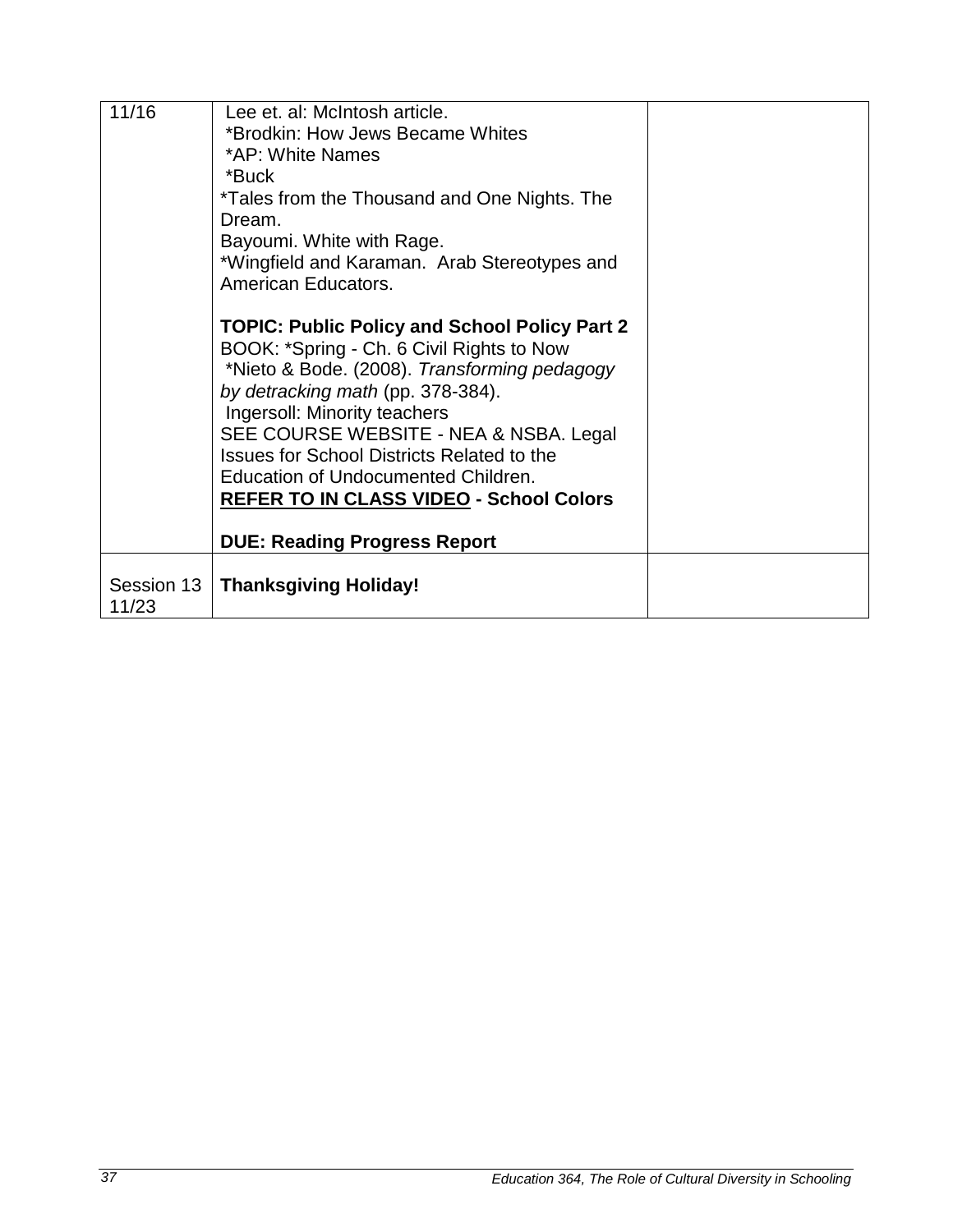| Session 14         | <b>TOPIC: Art and Music Education</b><br><b>CC: Readings TBD</b>                                                                                                                                                                                                                                                     |  |
|--------------------|----------------------------------------------------------------------------------------------------------------------------------------------------------------------------------------------------------------------------------------------------------------------------------------------------------------------|--|
| 11/30              |                                                                                                                                                                                                                                                                                                                      |  |
| cc                 | <b>DUE: Art and Music Education CHOICE</b><br><b>Assignment &amp; Presentation</b>                                                                                                                                                                                                                                   |  |
|                    | <b>TOPIC: Identifying Social Justice and Equity In</b><br><b>Public Schools</b><br>*Gay: Preparing for Culturally Responsive<br>Teaching - REVIEW<br>SYLLABUS: TPE 15: Social Justice and Equity --<br><b>REVIEW</b><br><b>BEGIN IN CLASS: Identifying Social Justice</b>                                            |  |
|                    | Assignment – Be sure to cite readings and any<br>film or website you reviewed.                                                                                                                                                                                                                                       |  |
|                    | <b>DUE: Reading Progress Report</b>                                                                                                                                                                                                                                                                                  |  |
|                    | <b>Preview Final Paper (DUE in 2 weeks)</b><br>1. Outcome Assessment<br>2. OPTIONAL – Checklist of Assignments                                                                                                                                                                                                       |  |
| Session 15<br>12/7 | DUE: Identifying Social Justice Assignment -<br>Be sure to cite readings and any film or<br>website you reviewed.                                                                                                                                                                                                    |  |
| cc                 | <b>DUE:</b><br>1. Self-Evaluation - End<br>2. Assignments Checklist -- OPTIONAL                                                                                                                                                                                                                                      |  |
|                    | <b>DUE: DRAFTS of Reflection on Personal</b><br><b>History Narrative and Outcome Assessment</b><br>for verbal feedback in class as follows:<br><b>1. Reflection on Personal History Narrative</b><br>(**Include original Personal History Narrative)<br>2. Outcome Assessment<br>FINALS DUE ______________ @ 12 NOON |  |
|                    | <b>TOPIC: Closure &amp; Wrap up</b><br>What have we learned? Where do we go from<br>here?                                                                                                                                                                                                                            |  |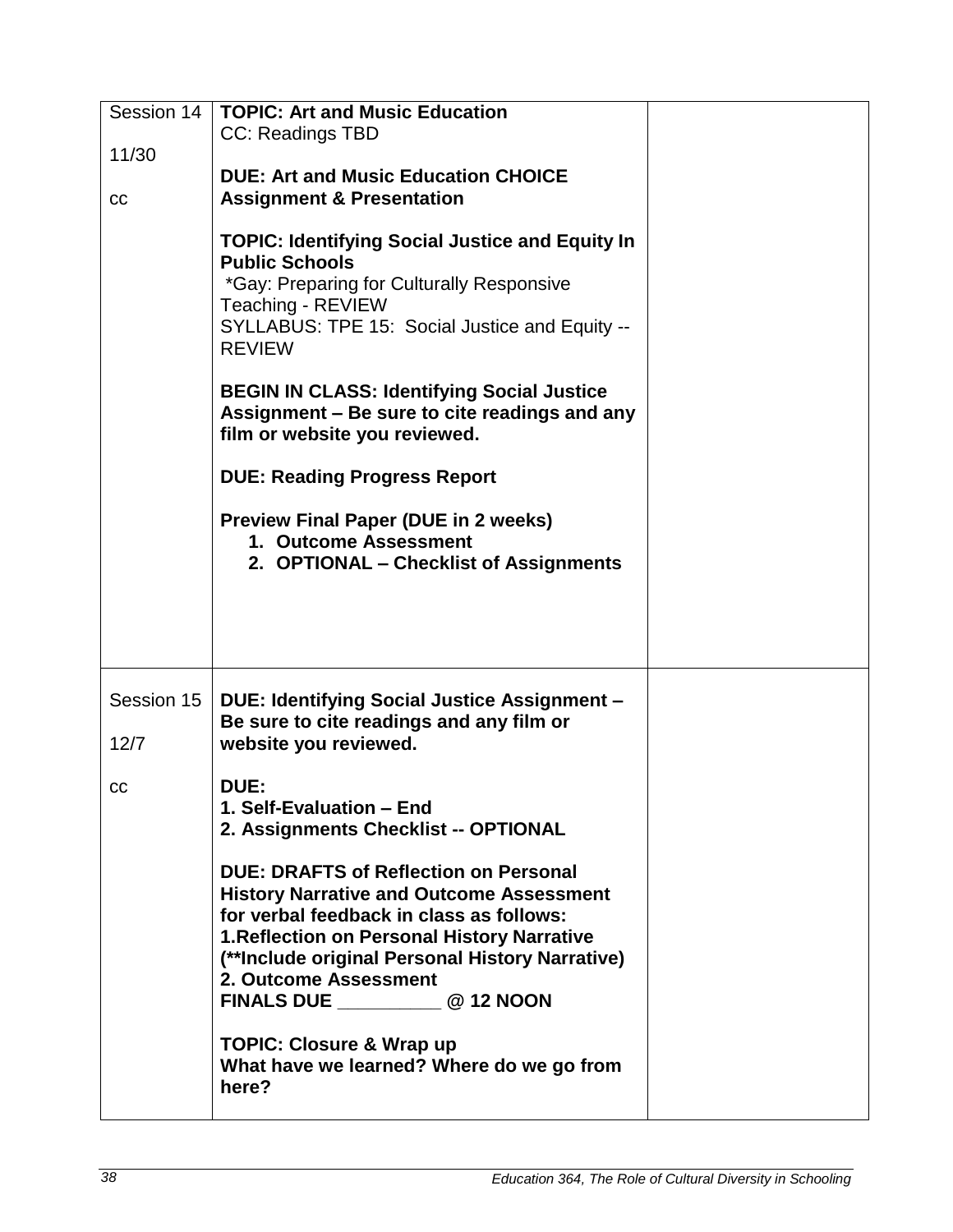| DUE NEXT WEEK / FINALS WEEK:           |  |
|----------------------------------------|--|
| 1. Outcome Assessment                  |  |
| 2. OPTIONAL – Checklist of Assignments |  |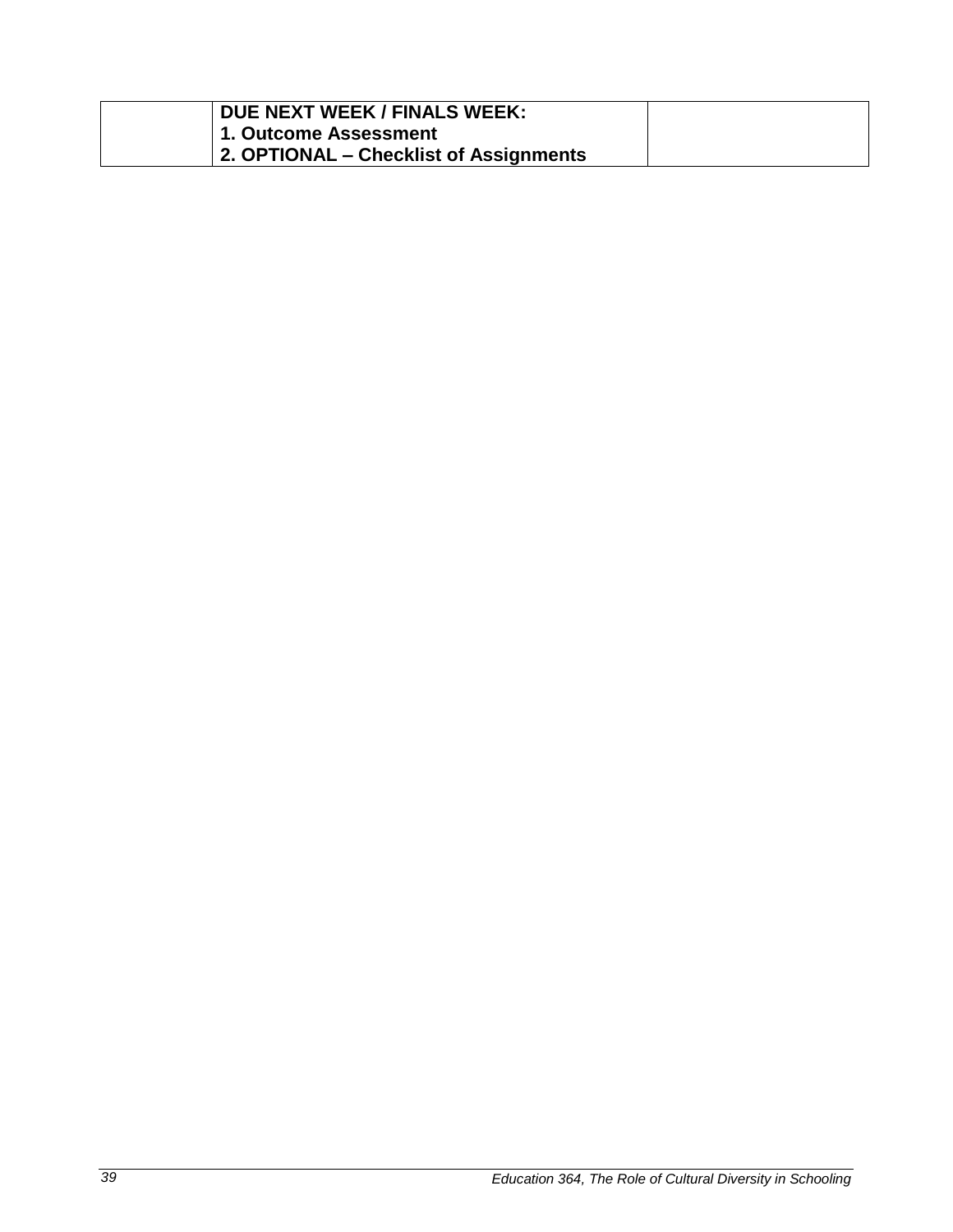#### **RESOURCES**

- <span id="page-39-0"></span>**1. Self-Evaluation**
- **2. Weekly Reading Progress Report (RPR) Form**
- **3. Education 364 Rubric**
- **4. Generic Assignment Checklist**
- **5. APA6 Cheat Sheet**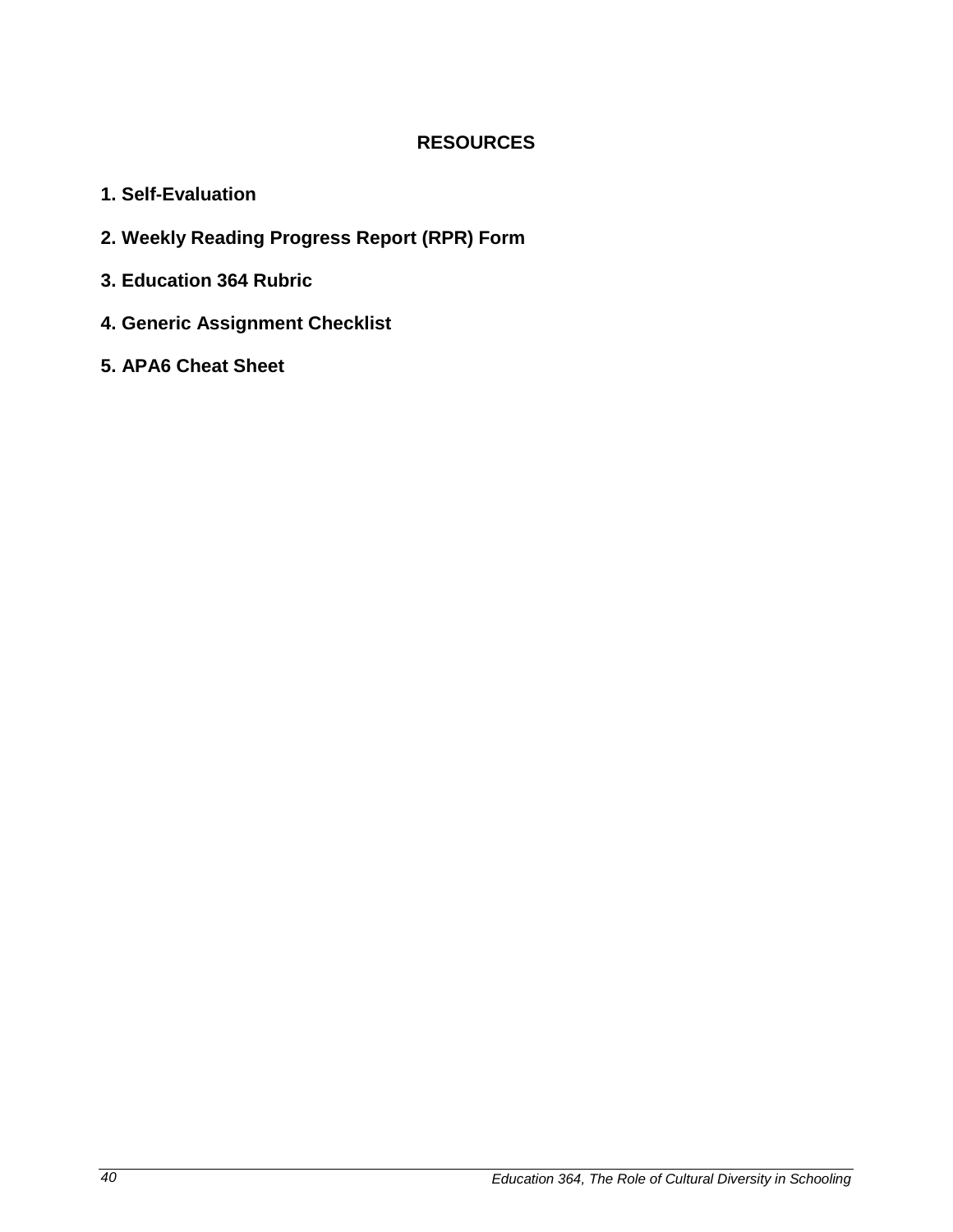#### **Self-Evaluation of Attributes of Effective Teachers NAME\_\_\_\_\_\_\_\_\_\_\_\_\_\_\_\_\_\_\_\_\_\_\_\_\_\_**

**Directions: Highlight / underline areas of strength in BLUE; areas that need attention in YELLOW. Next, choose 3 areas you want to work on. Highlight / underline these in RED.**

**Generally Accepted Attributes of Highly Effective Teachers** *as seen in pre-service programs* (Roberts & Kellough, 2000; Stone, 2002; McEwan, 2002; Baldwin, Keating & Bachman, 2003; Johnson & Johnson, 1994; School of Education Mission Statement, 2013)

#### *The following will be used as a guideline for defining each attribute:*

- 1. **General classroom attendance, promptness, and participation**: is on time; respects time boundaries (breaks, etc.); regularly attends class; and actively participates.
- **2. General classroom demeanor**: is professional, creative, kind, sensitive, respectful, has a sense of humor**;** is supportive of fellow classmates and instructors**;** recognizes others' perspectives as valid and works to include all "voices" in the classroom**;** is aware of & responsive to issues & behaviors that might marginalize colleagues in the classroom; does not conduct personal business during class time; uses personal computer appropriately, clearly taking notes when warranted; and computer is closed during discussions so that eye contact can be maintained.
- 3. **Social and cooperative skills (as illustrated in cooperative projects)**: assumes responsibility of one's roles; is open to consensus and mediation; effectively communicates ideas; communicates in respectful manner in online discussion (as noted in electronic communication protocol); attends group meetings; is dependable; respects others' ideas; expects quality work from self and colleagues; manages time effectively; uses organizational skills and leadership skills; is assertive but not aggressive; uses reflection as a means of evaluation; and motivates and offers positive reinforcement to others.
- 4. **Attention to assignments**: meets time deadlines; produces quality products; responds cooperatively to constructive criticism; uses rubrics or other stipulated criteria to shape an assignment; and appropriately prioritizes tasks and performs/supervises several tasks at once as needed.
- 5. **Flexibility**: is responsive when reasonable adjustments are made to the syllabus, curriculum, schedule, and school site assignments become necessary (common to the educational arena); can work through frustrations by problem-solving with others and not letting emotional responses dominate or impair thinking; "bounces" back easily; and can work calmly under stress.
- 6. **Attention to classroom discussion protocols**: respects time limitations; recognizes and respects the perspectives of fellow classmates; gives wait time; listens actively; uses non-interruptive skills; mediates disagreements by working to understand others' perspectives & finding common ground; and genuinely encourages all to participate.
- 7. **Openness to and enthusiasm for learning**: can engage with a variety of educational ideas with an open mind and a sense of exploration; demonstrates passion for and metacognition of learning across the curriculum and within discipline areas; and takes advantage of learning opportunities and seeks out additional opportunities for learning.

**\_\_\_\_\_\_\_\_\_\_\_\_\_\_\_\_\_\_\_\_\_\_\_\_\_\_\_\_\_\_\_\_\_\_\_\_\_\_\_\_\_\_\_\_\_\_\_\_\_\_\_\_\_\_\_\_\_\_\_\_\_\_\_\_\_\_\_\_\_\_\_\_\_\_\_\_\_\_\_\_\_\_\_\_\_\_\_\_\_\_\_ \_\_\_\_\_\_\_\_\_\_\_\_\_\_\_\_\_\_\_\_\_\_\_\_\_\_\_\_\_\_\_\_\_\_\_\_\_\_\_\_\_\_\_\_\_\_\_\_\_\_\_\_\_\_\_\_\_\_\_\_\_\_\_\_\_\_\_\_\_\_\_\_\_\_\_\_\_\_\_\_\_\_\_\_\_\_\_\_\_\_\_ \_\_\_\_\_\_\_\_\_\_\_\_\_\_\_\_\_\_\_\_\_\_\_\_\_\_\_\_\_\_\_\_\_\_\_\_\_\_\_\_\_\_\_\_\_\_\_\_\_\_\_\_\_\_\_\_\_\_\_\_\_\_\_\_\_\_\_\_\_\_\_\_\_\_\_\_\_\_\_\_\_\_\_\_\_\_\_\_\_\_\_ \_\_\_\_\_\_\_\_\_\_\_\_\_\_\_\_\_\_\_\_\_\_\_\_\_\_\_\_\_\_\_\_\_\_\_\_\_\_\_\_\_\_\_\_\_\_\_\_\_\_\_\_\_\_\_\_\_\_\_\_\_\_\_\_\_\_\_\_\_\_\_\_\_\_\_\_\_\_\_\_\_\_\_\_\_\_\_\_\_\_\_ \_\_\_\_\_\_\_\_\_\_\_\_\_\_\_\_\_\_\_\_\_\_\_\_\_\_\_\_\_\_\_\_\_\_\_\_\_\_\_\_\_\_\_\_\_\_\_\_\_\_\_\_\_\_\_\_\_\_\_\_\_\_\_\_\_\_\_\_\_\_\_\_\_\_\_\_\_\_\_\_\_\_\_\_\_\_\_\_\_\_\_**

#### **Summary of reflections on your self-evaluation:**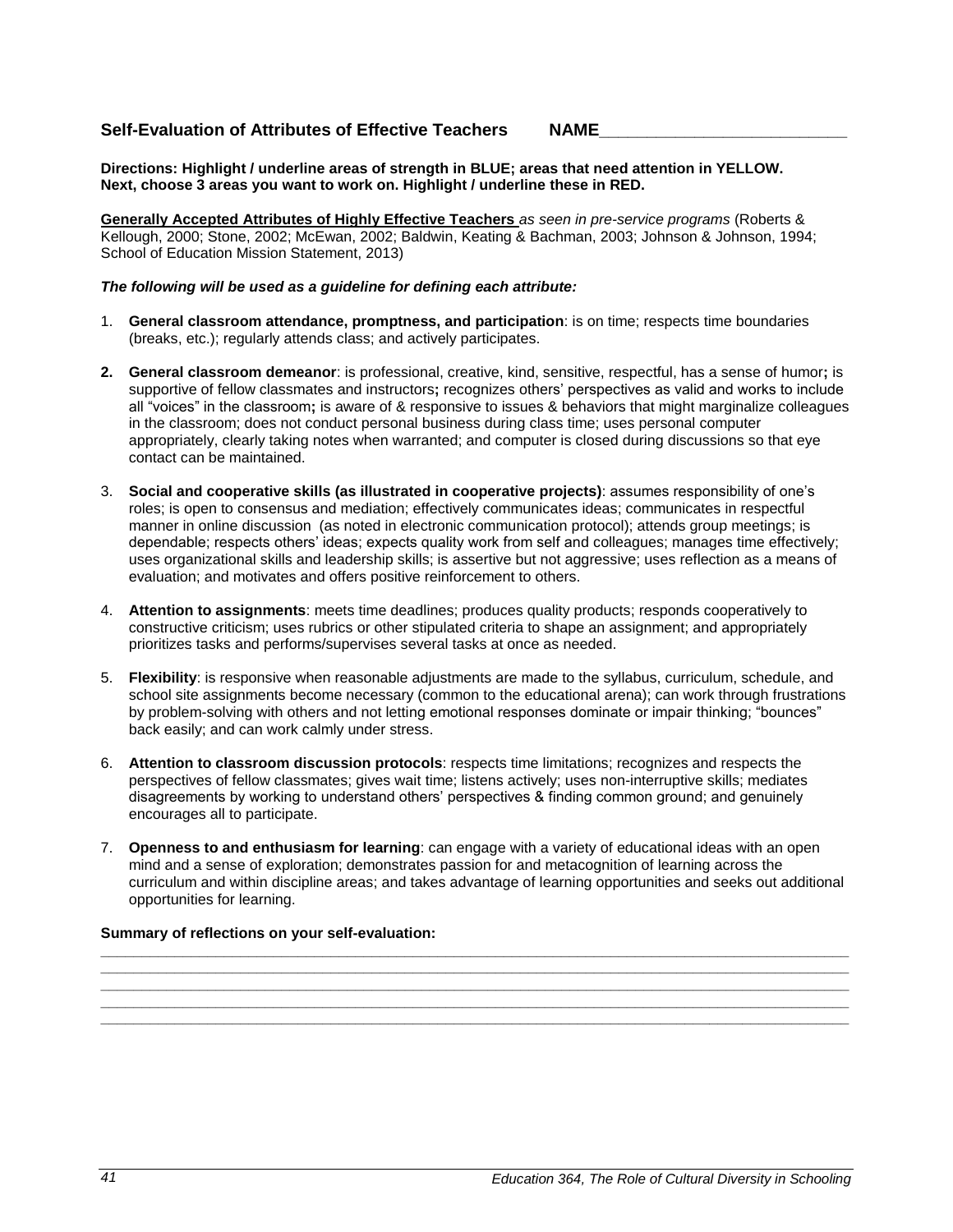| <b>Hours Spent Reading</b>                                      |    | <b>Digital Concept Map of This Week's</b><br>Readings on Topic 1: __________ |
|-----------------------------------------------------------------|----|------------------------------------------------------------------------------|
| $\top$<br>M<br>W<br>Th<br>Sa<br>F.                              | Su |                                                                              |
|                                                                 |    |                                                                              |
| <b>My Reinforcers (Rewards)</b>                                 |    |                                                                              |
|                                                                 |    |                                                                              |
| <b>Progress Summary / Next Steps</b>                            |    |                                                                              |
|                                                                 |    |                                                                              |
| Any Automatic Thoughts (Optional)                               |    |                                                                              |
|                                                                 |    |                                                                              |
|                                                                 |    | <b>Caption: Include direct quote from</b><br>reading using APA format.       |
|                                                                 |    | <b>Digital Concept Map of This Week's</b>                                    |
| <b>NOTES / FAVORITE QUOTES</b><br>from this week's READINGS and |    | Readings on Topic 2: ______________                                          |
| <b>DISCUSSIONS or ACTIVITIES</b>                                |    |                                                                              |
|                                                                 |    |                                                                              |
|                                                                 |    |                                                                              |
|                                                                 |    |                                                                              |
|                                                                 |    |                                                                              |
|                                                                 |    |                                                                              |
|                                                                 |    |                                                                              |
|                                                                 |    |                                                                              |
|                                                                 |    |                                                                              |

#### **Education 364 // Week #\_\_\_\_\_ Weekly Reading Progress Report (RPR) NOTE: This form will ONLY BE ACCEPTED IN TYPED FORMAT.**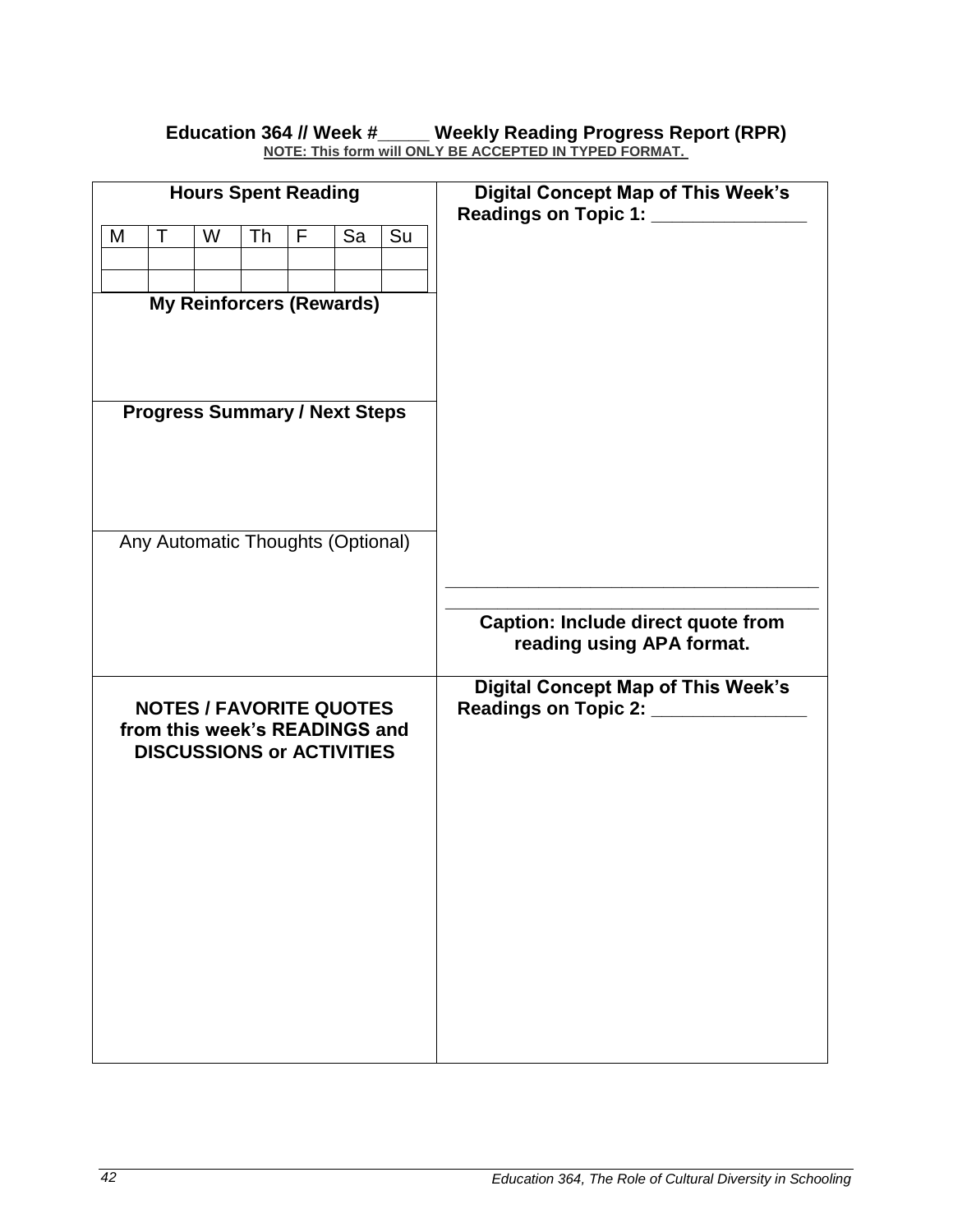| <b>Issue or Question</b><br>(Include timeline if applicable) |                                                                        |
|--------------------------------------------------------------|------------------------------------------------------------------------|
|                                                              |                                                                        |
|                                                              | <b>Caption: Include direct quote from</b><br>reading using APA format. |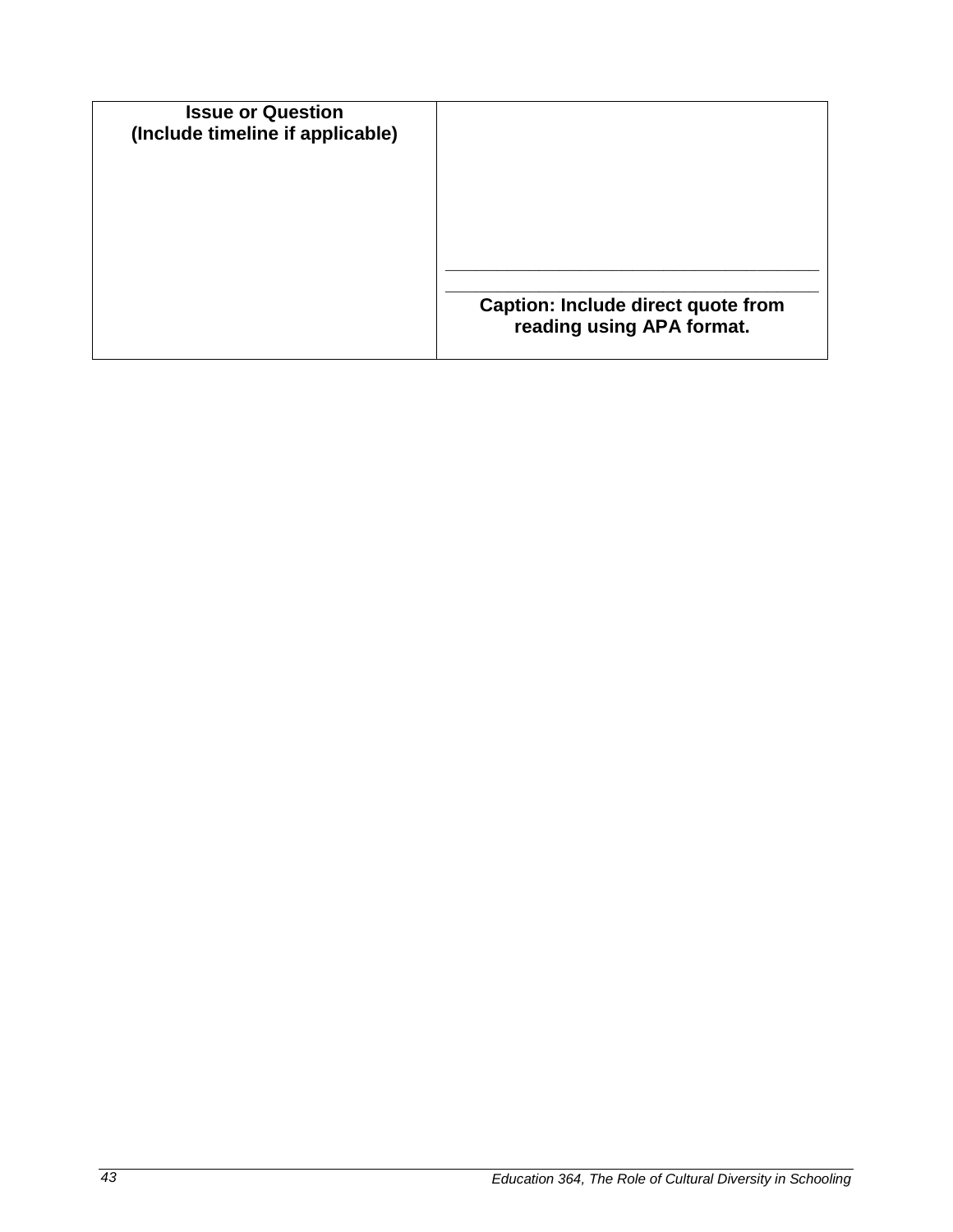## **EDUCATION 364 RUBRIC**

### **Effective Characteristics: 1. Content/Structure (40% of points) 2. Analysis & Application (40% of points) 3. Mechanics (20% of points).**

**Beginning** Level (1) - Weak in all 3 characteristics. Work demonstrates extremely superficial and/or low levels of understanding of the text / topic.

\*Content/Structure: The scope and focus of the topic is not very clear. Assignment questions are not fully addressed or are missing altogether. The content does not or very minimally attends to issues related to social justice and equity. The organization or structure does not demonstrate a clear beginning, middle, and end; nor a main idea, good transitions, and conclusion.

\*Analysis & Application: There are no quotes from the text or they are not responded to clearly and cogently. The text referenced may be summarized or restated, but barely explored, interpreted, tested or applied to a different context, compared, contrasted, extended or challenged. Evidence from personal experience and discussions are not provided. The writing does not demonstrate insightfulness and reflectiveness. \*Mechanics: Grammar, spelling, punctuation, and use of citations are weak. The tone and level of formality is inappropriate (no colloquialisms, etc.).

**Early Intermediate** Level (2) - Below standard / inconsistent demonstration of the effective characteristics. Many errors and/or lack of depth or breadth noted.

\*Content/Structure: The scope and focus of the topic is somewhat unclear. Assignment questions are not fully addressed or are missing altogether. The content does minimally or somewhat attends to issues related to social justice and equity. The organization or structure does not demonstrate a clear beginning, middle, and end; main idea, good transitions, and conclusion; i.e., these aspects are somewhat fuzzy.

\*Analysis & Application: The text may or may not be quoted and may or may not be responded to clearly and cogently. The text referenced is minimally or lightly explored, interpreted, tested or applied to a different context, compared, contrasted, extended or challenged. Evidence from personal experience and discussions may or may not provided. The writing weakly demonstrates insightfulness and reflectiveness.

\*Mechanics: Grammar, spelling, punctuation, and use of citations are frequently weak. The tone and level of formality may be inappropriate (inappropriate use of colloquialisms, etc.). APA 6 format is not included or followed.

**Intermediate** Level (3) – Partially / moderately meets and demonstrates the effective characteristics. Some errors in the effective characteristics domains were noted. **Early Advanced** Level (4) - Sufficiently meets and demonstrates the effective characteristics w/ very few / only occasional errors in the effective characteristics noted.

#### **Advanced** Level (5) - Beyond the standard / consistent strength in each of the effective characteristics.

\*Content/Structure: The scope and focus of the topic is very clear. Assignment questions are fully addressed. The content directly attends to issues related to social justice and equity. The organization or structure demonstrates a clear beginning, middle, and end; a main idea, good transitions, and conclusion.

\*Analysis & Application: The text is quoted and responded to clearly and cogently – the text referenced is explored in more depth, interpreted, tested or applied to a different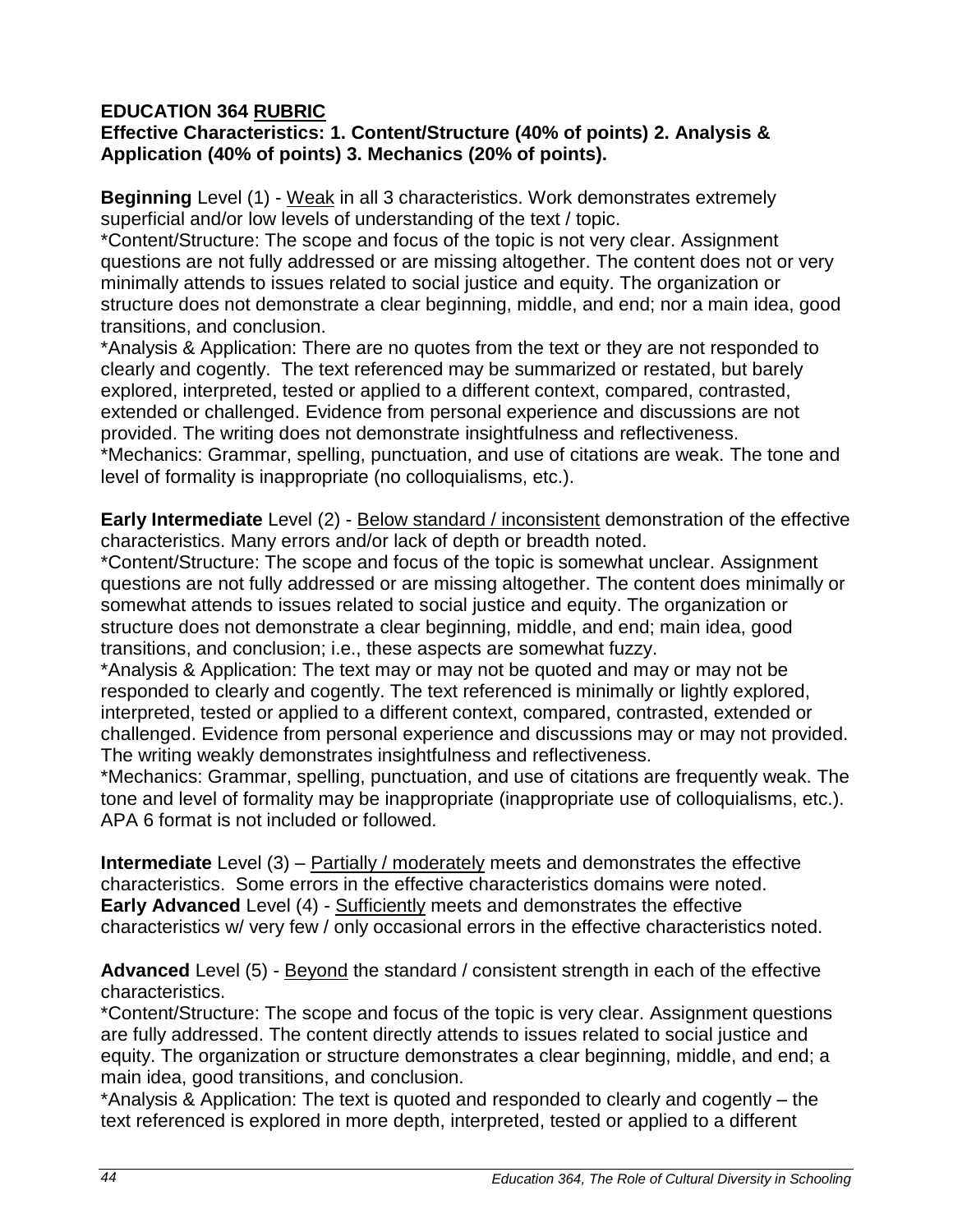context, compared, contrasted, extended or challenged. Evidence from personal experience and discussions are provided. The writing demonstrates insightfulness and reflectiveness.

\*Mechanics: Grammar, spelling, punctuation, and use of citations are strong. The tone and level of formality are appropriate (no colloquialisms, clear sense of register, etc.). APA 6 format is included and followed correctly.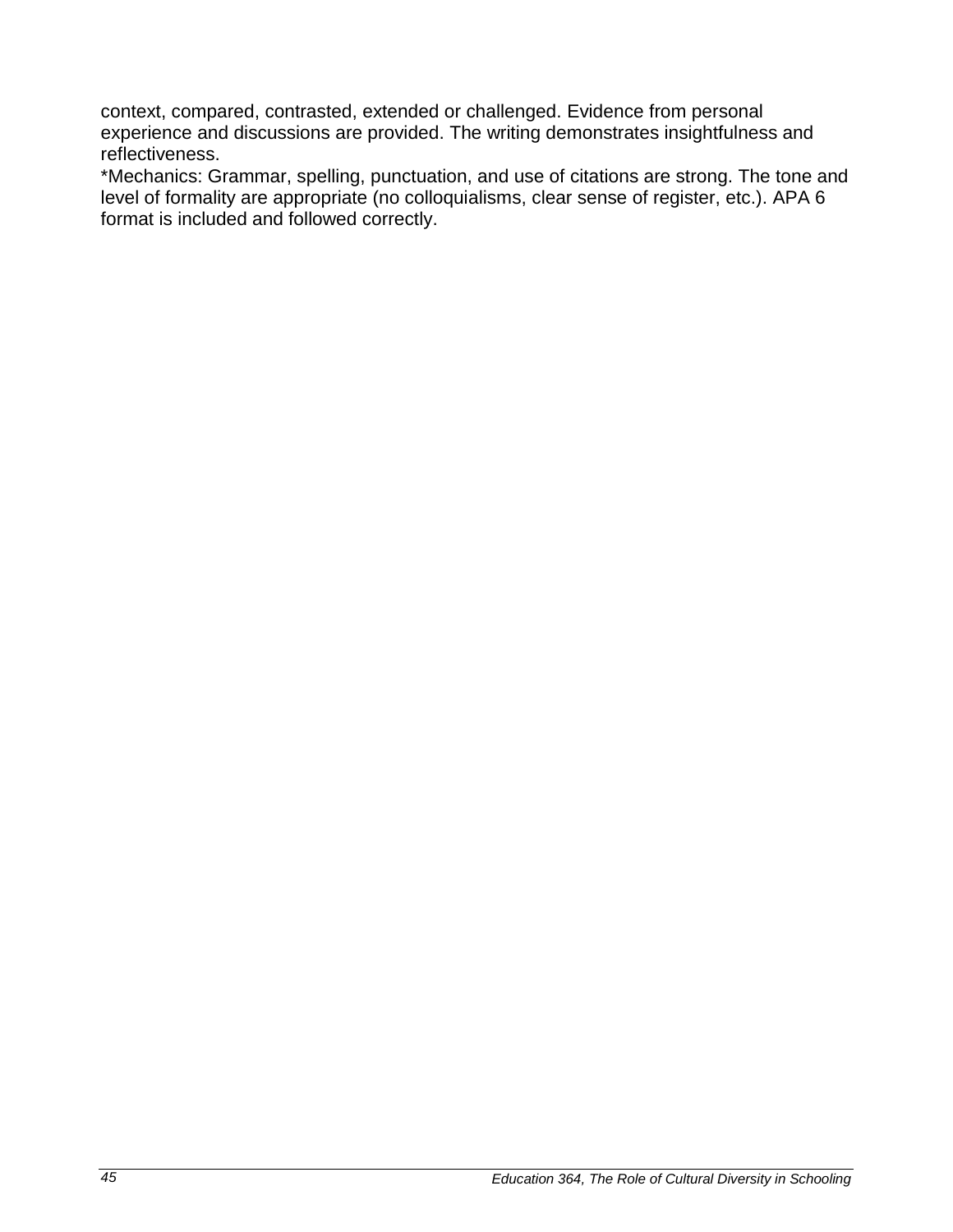#### **GENERIC ASSIGNMENT CHECKLIST NOTE: BE SURE TO INCLUDE THIS CHECKLIST AS PART OF YOUR SUBMISSION.**

**\_\_\_\_** FIRST, review the directions for the assignment in the syllabus.

\_\_\_\_ THEN, review the readings, film, website or other resource required for the assignment.

BE SURE TO directly COPY and ANSWER ALL questions included in the

ASSIGNMENT directions, MAKING SURE TO **GIVE SPECIFIC EXAMPLES FROM THE**

**BOOK, FILM, WEBSITE, or OTHER RESOURCE.** Depending on the assignment, there

may be a general reflection and analysis (e.g., compare and contrast, evaluation, analysis

of a muddy point in the resource, etc.) rather than a list of specific questions to answer.

I have cited at least 3\* readings, films or other resources in my writing. (\*4 total for

the final paper\*\*\*)

# *EVERY ASSIGNMENT NEEDS TO REFERENCE 3\* OR MORE READINGS, FILMS, OR*

## *OTHER RESOURCES. SOURCE DOCUMENTS OR DATA SETS DO NOT COUNT.*

BE SURE TO USE APA6 TO CITE the SOURCES you used such as the film used. book chapters and articles from the course syllabus, the URL for websites, and so on, as appropriate. Note: APA formatting for the course syllabus can be found on p. 4 of the APA 6 CHEAT SHEET.

\_\_\_\_ This is the APA formatting resource I used:

\_\_\_\_\_\_\_\_\_\_\_\_\_\_\_\_\_\_\_\_\_\_\_\_\_\_\_\_\_\_\_\_\_\_\_\_\_\_\_\_\_\_\_\_\_\_\_ Suggestions: APA Generator APP, Education 364 APA6 Cheat Sheet, APA.org, CSUSM library APA website, easybib.com, citationmachine.net, zotero.org

BE SURE TO PROOFREAD your paper to ensure that you addressed each step of the assignment; as well as addressed grammar, formatting, and other technical aspects of the paper. READ the ASSIGNMENT RUBRIC to help with the review process.

This is the proofreading resource I used:

\_\_\_\_\_\_\_\_\_\_\_\_\_\_\_\_\_\_\_\_\_\_\_\_\_\_\_\_\_\_\_\_\_\_\_\_\_\_\_\_\_\_\_\_\_\_\_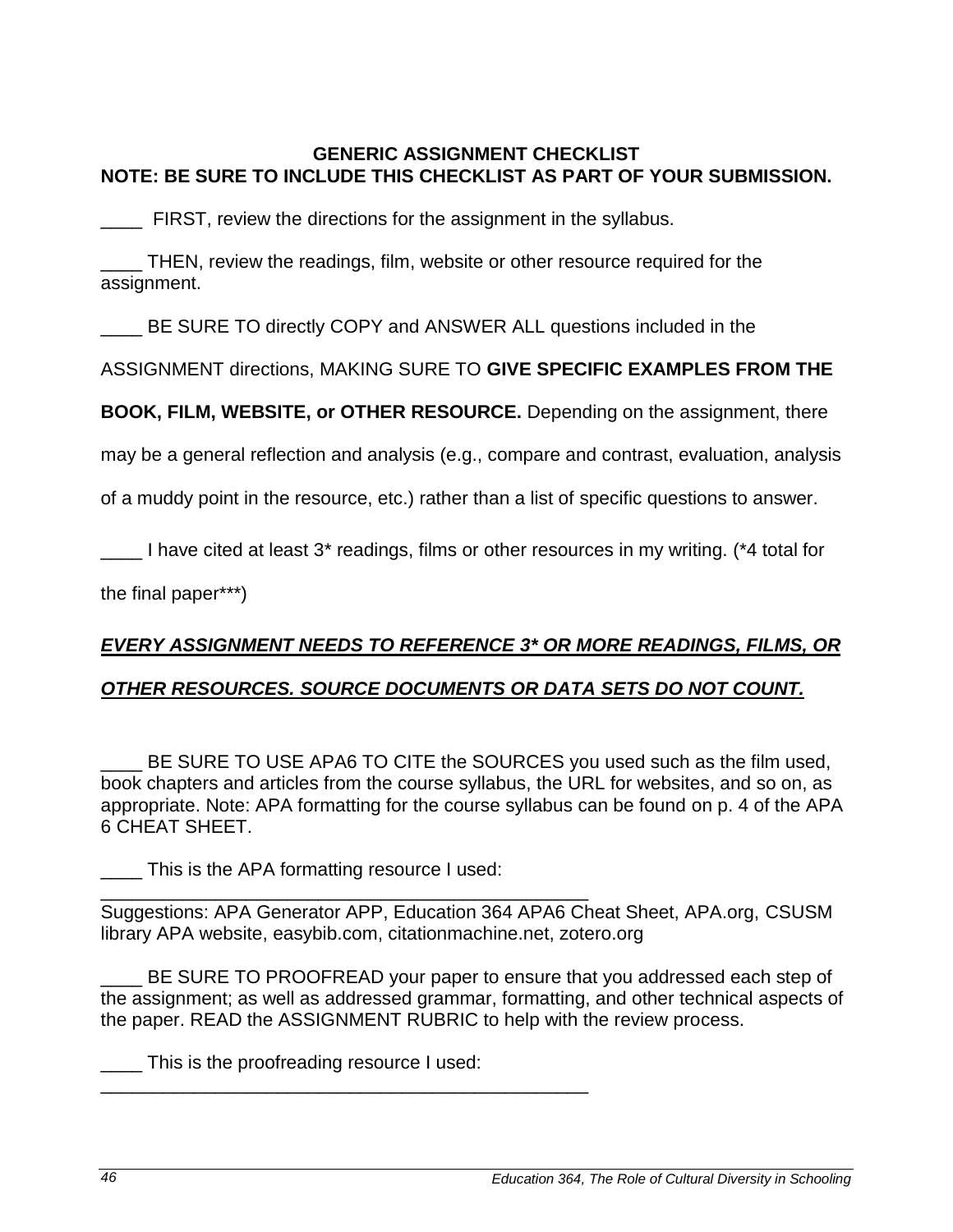Suggestions: Grammarly.com, paperrater.com, Purdue Online Writing Laboratory, Word, other

BE SURE THE PAPER IS FORMATTED WITH THE FOLLOWING BASIC ASPECTS. ALL WORK IS LABELED:

- Title
- Name
- Course
- Date

\_ THE PAPER IS PRINTED IN 14-POINT FONT so that the professor can read your work.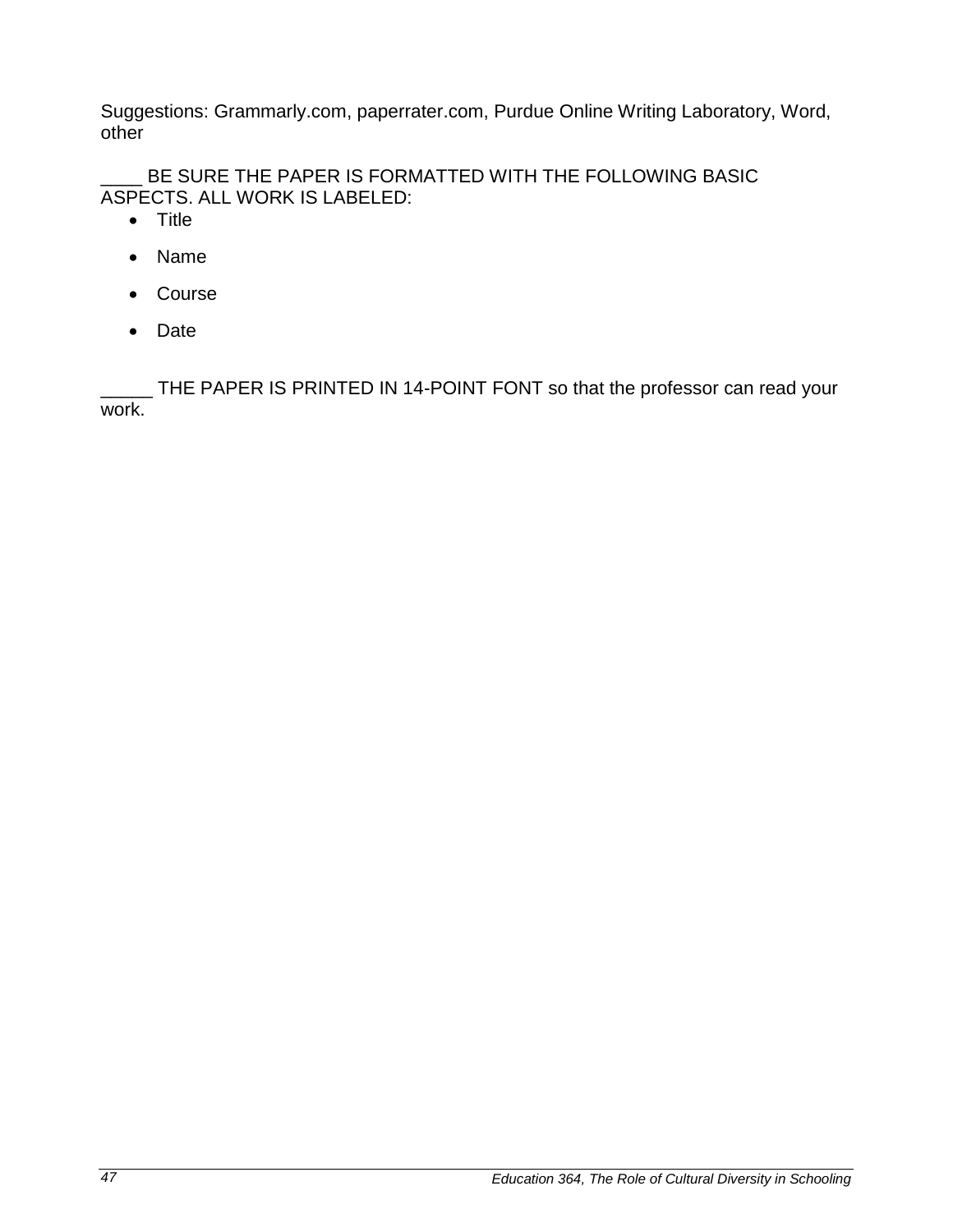## **EDUCATION 364 EASY AS A-B-C APA 6 CHEAT SHEET (Samples taken from Online Writing Lab, Purdue University. Also see www.apa.org)**

## **A. IN-TEXT CITATIONS**

- **1. Cite the year IMMEDIATELY after the author is first mentioned.**
- **2. Use "p." for a single page citation and use "pp." for multiple page citations.**
- **3. Notice the placement of the " and " and final punctuation mark!**

According to Jones (1998), "Students often had difficulty using APA style, especially when it was their first time" (p. 199).

Jones (1998) found "students often had difficulty using APA style" (p. 199); what implications does this have for teachers?

She stated, "Students often had difficulty using APA style" (Jones, 1998, p. 199), but she did not offer an explanation as to why.

According to Jones (1998), APA style is a difficult citation format for first-time learners.

## **Try your own here:**

## **B. COMMON ERRORS**

## **1. Spell out the numbers 1 – 9. Use Arabic numbers (digits) for the number 10 and higher.**

## **2. Possessives**

(X) I saw it's eyes and panicked. **I left its paws alone.**

## **3. Run-on sentences**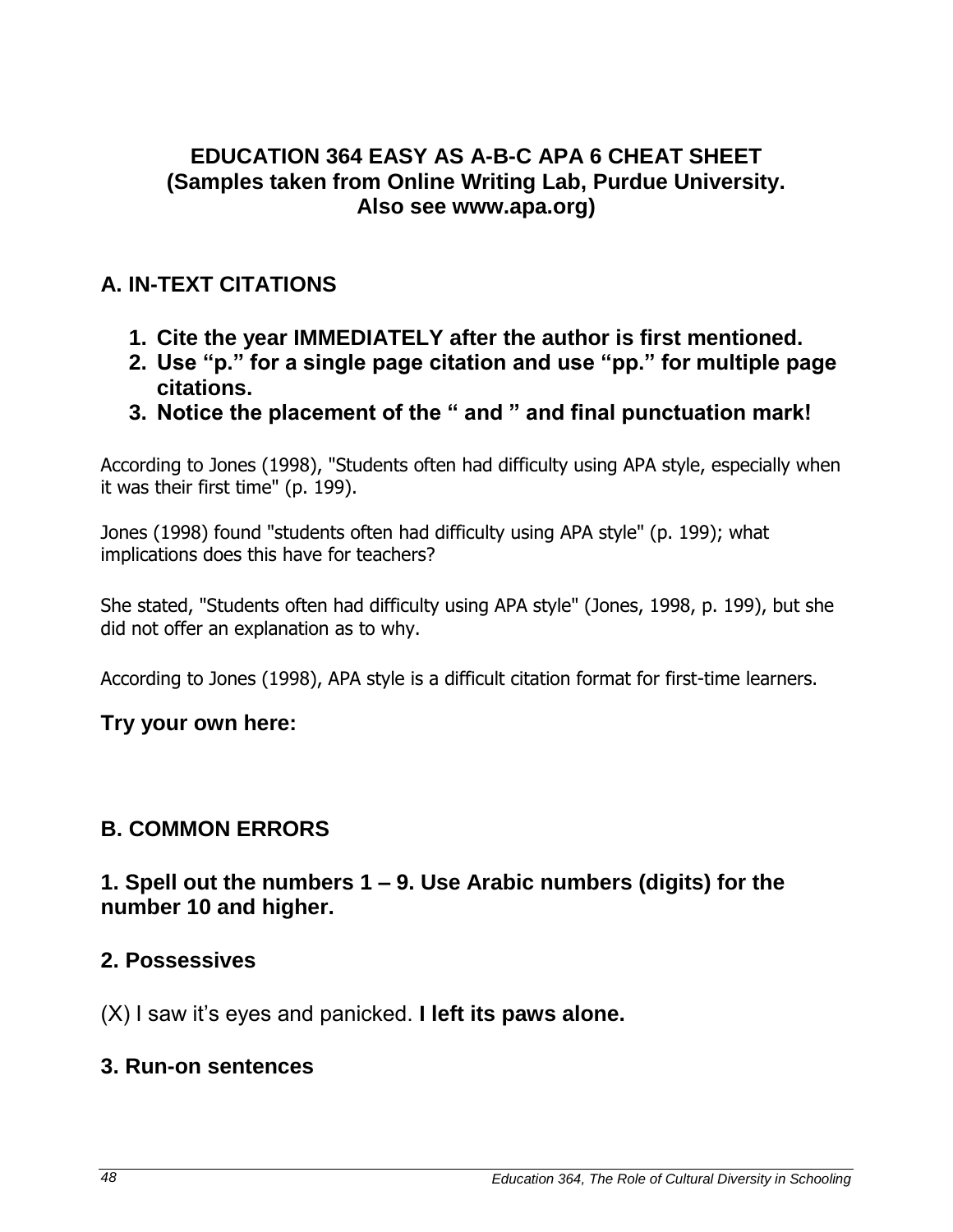(X) My mom was born in Palm Springs, the city is known for its golf courses. My mom was born in Palm Springs; the city is known for its golf courses.

## **4. Punctuation**

(X) I know it's no use, however I will try again.

## **I know it's no use; however, I will try again.**

 $(X)$  The 1980's saw a surge in economic growth.  $\rightarrow$  The 1980s...

## **5. WHERE TO PLACE THE FINAL PUNCTUATION AFTER A DIRECT QUOTE:**

As Chobani (2015) reported, "It was predicted that marital conflict would predict behavior problems in school-aged children."

As noted in her new book, "now rather than children working for parents and families, parents are working for children to make them happy" (Senior, 2014).

## **6. Homophones (homographs or homonyms)**

- (X) There going to find out anyway. **They're going to find out anyway.**
- (X) Their always behind. **They're always behind.**
- (X) They're not who you think they are. **They're almost finished.**

# **7. Capitalization**

(X) My Mom's the best writer ever.

## **My mom's the best writer ever.**

(X) I attended the best High School ever.

## **I attended the best high school ever.**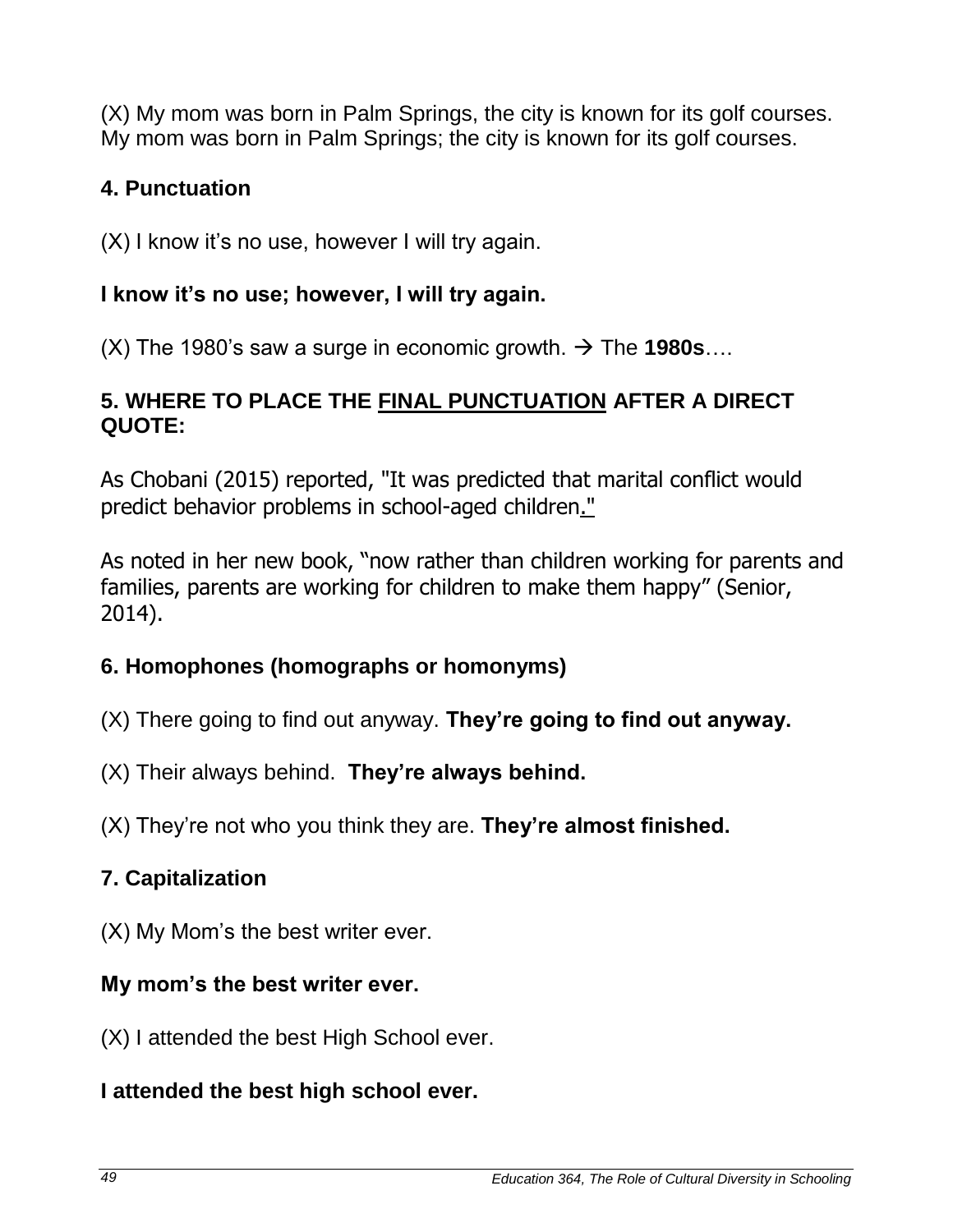# **C. FORMATTING REFERENCE LIST ITEMS**

## **See https://owl.english.purdue.edu/owl/resource/560/05/**

## **1a. Article in Journal Paginated by Volume**

Journals that are paginated by volume begin with page one in issue one, and continue numbering issue two where issue one ended, etc.

Harlow, H. F. (1983). Fundamentals for preparing psychology journal

articles. *Journal of Comparative and Physiological Psychology, 55*, 893-

896.

# **1b. Article in Journal Paginated by Issue**

Journals paginated by issue begin with page one every issue; therefore, the issue number gets indicated in parentheses after the volume. The parentheses and issue number are not italicized or underlined.

Scruton, R. (1996). The eclipse of listening. *The New Criterion, 15*(3),

5-13.

Ogbu, J. (1992). Understanding cultural diversity and learning. *Educational*

*Researcher 10*(2), 5-13.

**Try your own here:** 

# **2. Article or Chapter in an Edited Book**

Author, A. A., & Author, B. B. (Year of publication). Title of chapter. In A. A.

Editor & B. B. Editor (Eds.), *Title of book* (pages of chapter). Location: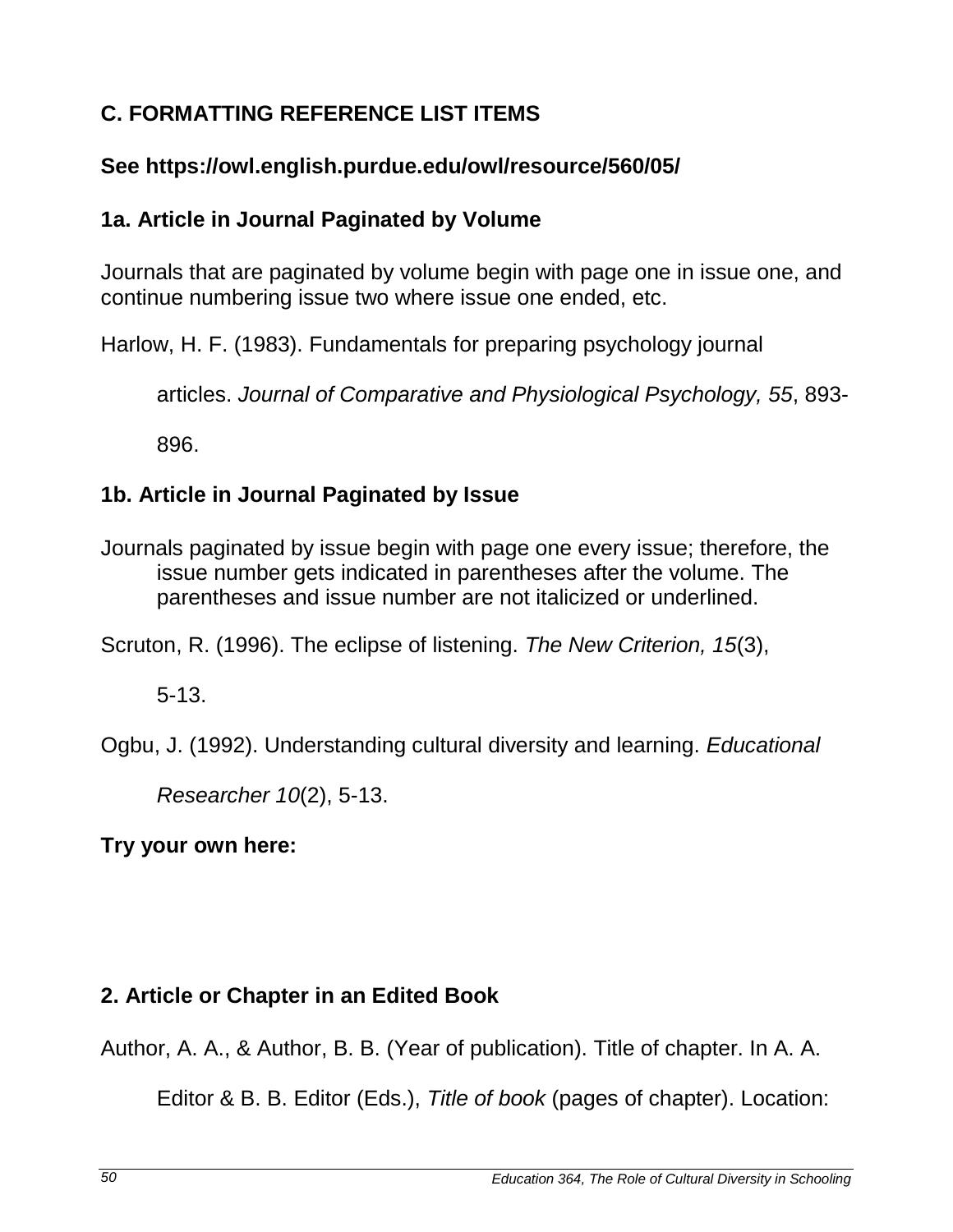Publisher.

Spring, J. (2013). The great civil rights movement and the new culture wars. In *Deculturalization and the struggle for equality: A brief history of the education of dominated cultures in the United States* (7th ed.) (pages of chapter). New York, NY: McGraw Hill.

Lippy, C. H. (2007). Christian nation or pluralistic culture: Religion in American life. In J. A. Banks & C. A. Banks (Eds.), *Multicultural education: Issues and perspectives* (pp. 110-131). New Jersey: Wiley.

## **Try your own here:**

## **3. Motion Picture**

- Producer, P. P. (Producer), & Director, D. D. (Director). (Date of publication). *Title of motion picture* [Motion picture]. Country of origin: Studio or distributor.
- Eyre, C. (Director). (1998). *Smoke signals* [Motion picture]. United States: Miramax Home Entertainment.
- Espinosa, P. (Producer), & Christopher, F. (Director). (1985). *Lemon grove incident* [Motion picture]. United States: KPBS Video.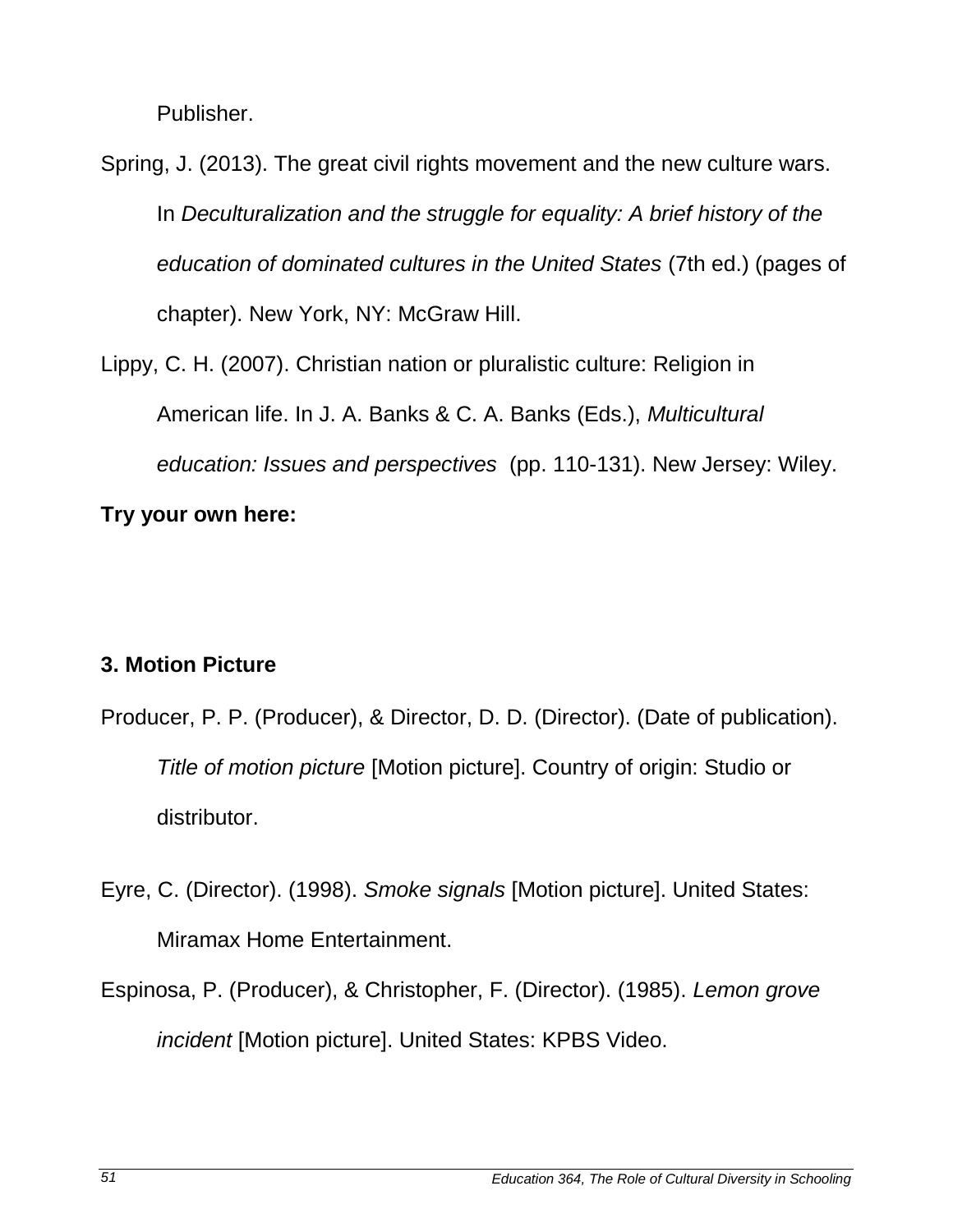Lesiak, C. (Producer), & Jones, M. (Producer). (1992). *In the white man's image* [Motion picture]. United States: PBS Video.

**Try your own here:** 

## **4. Data Sets**

United States Department of Housing and Urban Development. (2008).

*Indiana income limits* [Data file]. Retrieved from

[http://www.huduser.org/Datasets/IL/IL08/in\\_fy2008.pdf](http://www.huduser.org/Datasets/IL/IL08/in_fy2008.pdf)

California Department of Education. (2014, July 31). 2013-14 Statewide

enrollment by ethnicity. In *DataQuest*. Retrieved from

http://data1.cde.ca.gov/dataquest/EnrollEthState.asp?Level=State&The

Year=2015-16&cChoice=EnrollEth1&p=2.

## **Try your own here:**

## **5. Websites**

Author, A. A., & Author, B. B. (Date of publication). *Title of document*.

Retrieved from http://Web address